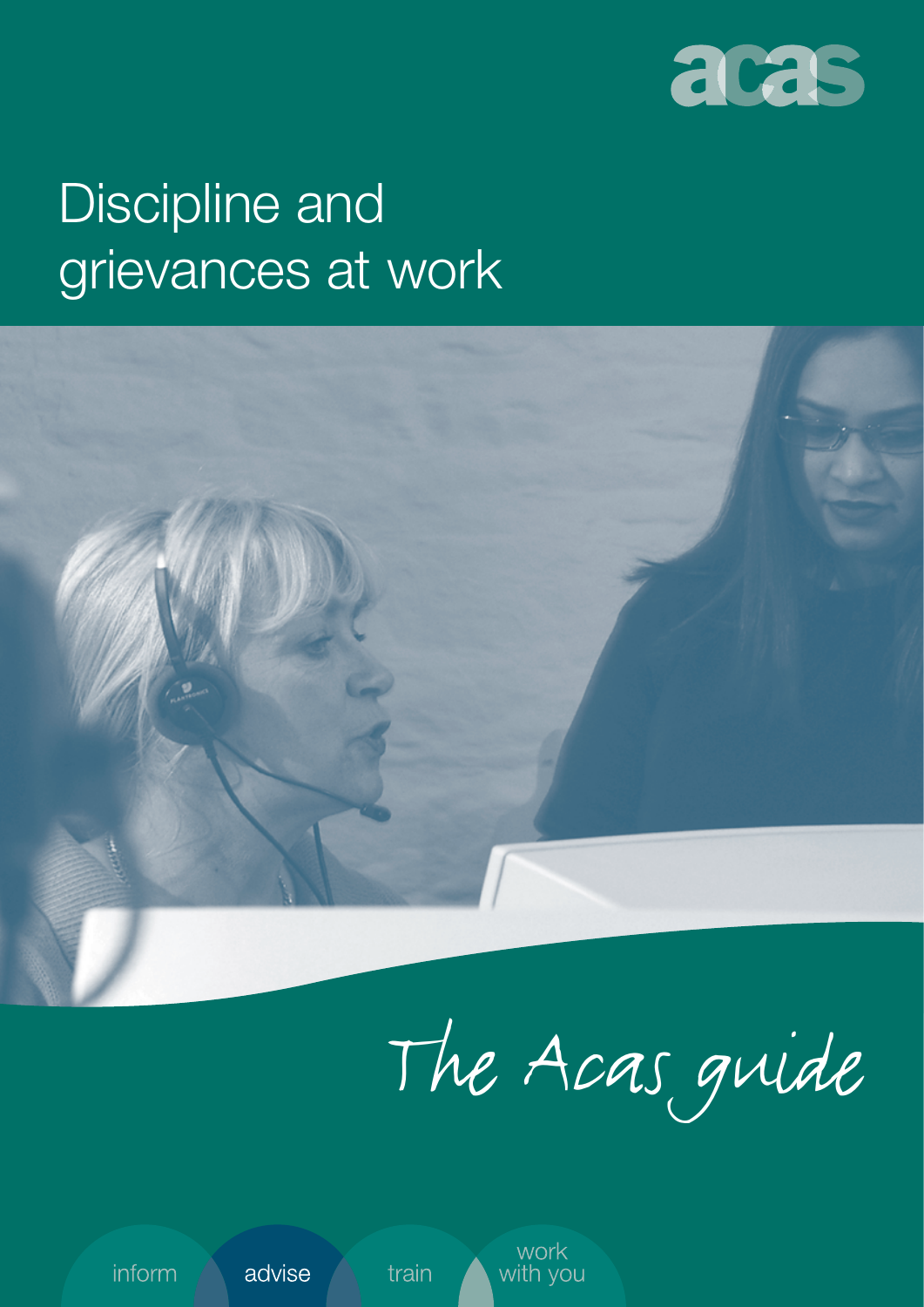# We inform, advise, train and work with you

Every year Acas helps employers and employees from thousands of workplaces. That means we keep right up-to-date with today's employment relations issues – such as discipline and grievance handling, preventing discrimination and communicating effectively in workplaces. Make the most of our practical experience for your organisation – find out what we can do for you.

#### We inform

We answer your questions, give you the facts you need and talk through your options. You can then make informed decisions. Contact us to keep on top of what employment rights legislation means in practice – before it gets on top of you. Call our helpline 0300 123 1100 for free confidential advice (open 8am-8pm, Monday to Friday and 9am-1pm Saturday) or visit our website [www.acas.org.uk](http://www.acas.org.uk).

#### We advise and guide

We give you practical know-how on setting up and keeping good relations in your organisation. Download one of our helpful publications from our website or call our Customer Services Team on 0300 123 1150 and ask to be put you in touch with your local Acas adviser.

#### We train

From a two-hour session on the key points of new legislation or employing people to courses specially designed for people in your organisation, we offer training to suit you. Go to [www.acas.org.uk/training](http://www.acas.org.uk/training) to find out more.

#### We work with you

We offer hands-on practical help and support to tackle issues in your business with you. This might be through one of our well-known problemsolving services. Or a programme we have worked out together to put your business firmly on track for effective employment relations. You will meet your Acas adviser and discuss exactly what is needed before giving any go-ahead. Go to [www.acas.org.uk/businesssolutions](http://www.acas.org.uk/businesssolutions) for more details.

Why not keep up-to-date with Acas news and notifications by signing up for our popular e-newsletter. Visit [www.acas.org.uk/subscribe.](http://www.acas.org.uk/subscribe)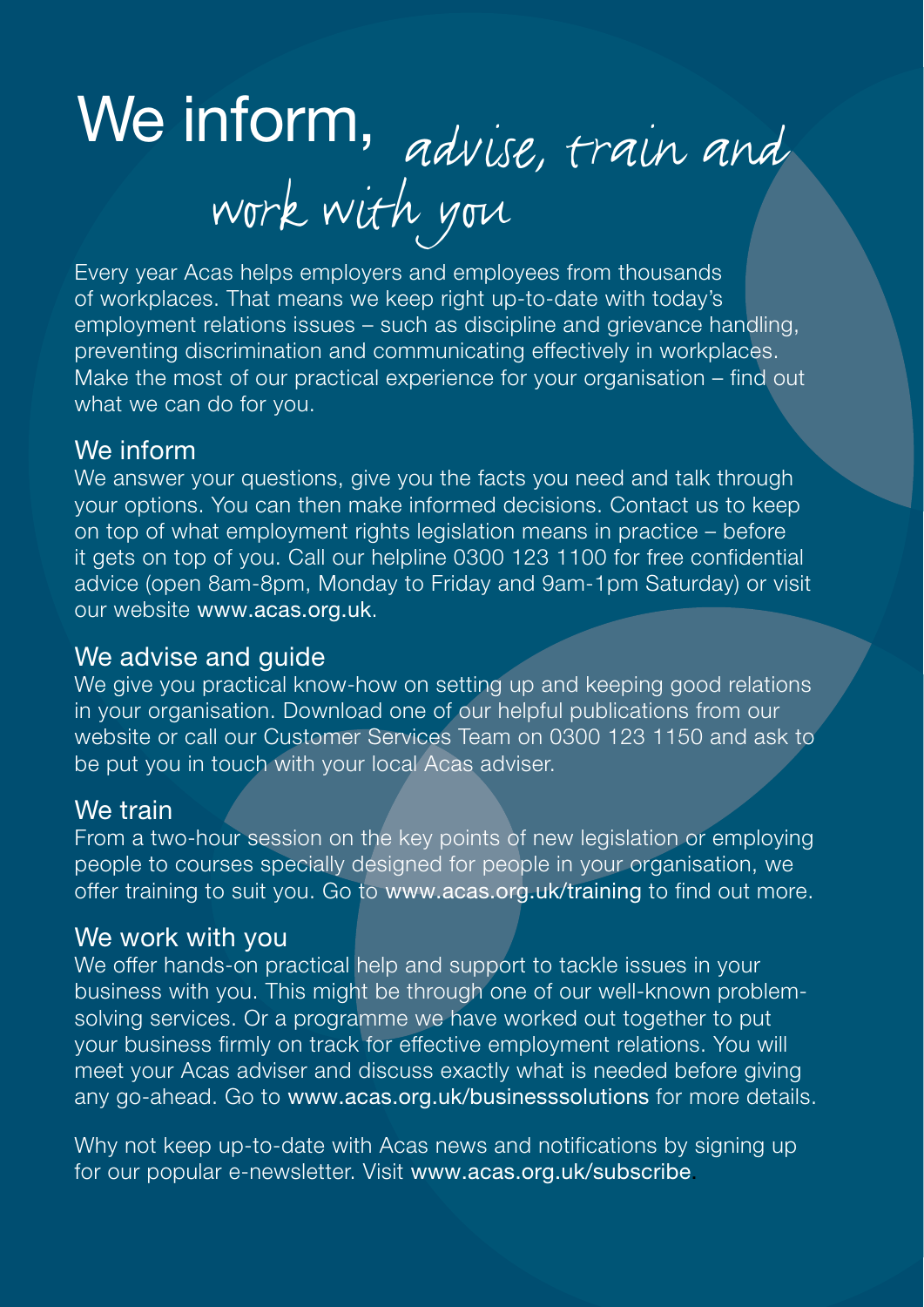| <i><b>Intorm</b></i> | advise | train | <b>work</b><br>with you |
|----------------------|--------|-------|-------------------------|
|                      |        |       |                         |

#### **Contents**

| <b>Introduction</b>                                              | 3               |
|------------------------------------------------------------------|-----------------|
| Handling discipline - an overview                                | 5               |
| Handling grievances - an overview                                | 6               |
| Using mediation                                                  | $\overline{7}$  |
| <b>Discipline</b>                                                | 9               |
| Keys to handling disciplinary problems in the workplace          | 10              |
| Resolve discipline issues informally                             | 10 <sup>1</sup> |
| Develop rules and procedures                                     | 11              |
| Keeping written records                                          | 15              |
| Dealing fairly with formal disciplinary action                   | 16              |
| Establishing the facts                                           | 17              |
| Informing the employee                                           | 18              |
| Holding a disciplinary meeting                                   | 18              |
| Allowing the employee to be accompanied                          | 23              |
| Taking action after the disciplinary meeting                     | 26              |
| Provide employees with an opportunity to appeal                  | 34              |
| Dealing with special cases                                       | 36              |
| <b>Grievances</b>                                                | 39              |
| Keys to handling grievances in the workplace                     | 40              |
| Resolve grievances informally                                    | 40              |
| Develop rules and procedures                                     | 40              |
| What is a grievance and why have a procedure?                    | 40              |
| Keeping written records                                          | 42              |
| Dealing with formal grievances                                   | 43              |
| Let the employer know the nature of the grievance                | 44              |
| Holding a grievance meeting                                      | 44              |
| Allow the employee to be accompanied at the grievance meeting    | 47              |
| Decide on appropriate action                                     | 50              |
| Allow the employee to take the grievance further if not resolved | 51              |
| <b>Appendix 1</b>                                                | 54              |
| Disciplinary rules for small organisations                       | 54              |
| <b>Appendix 2</b>                                                | 55              |
| Sample disciplinary and grievance procedures                     | 55              |
| Sample grievance procedure (small organisation)                  | 59              |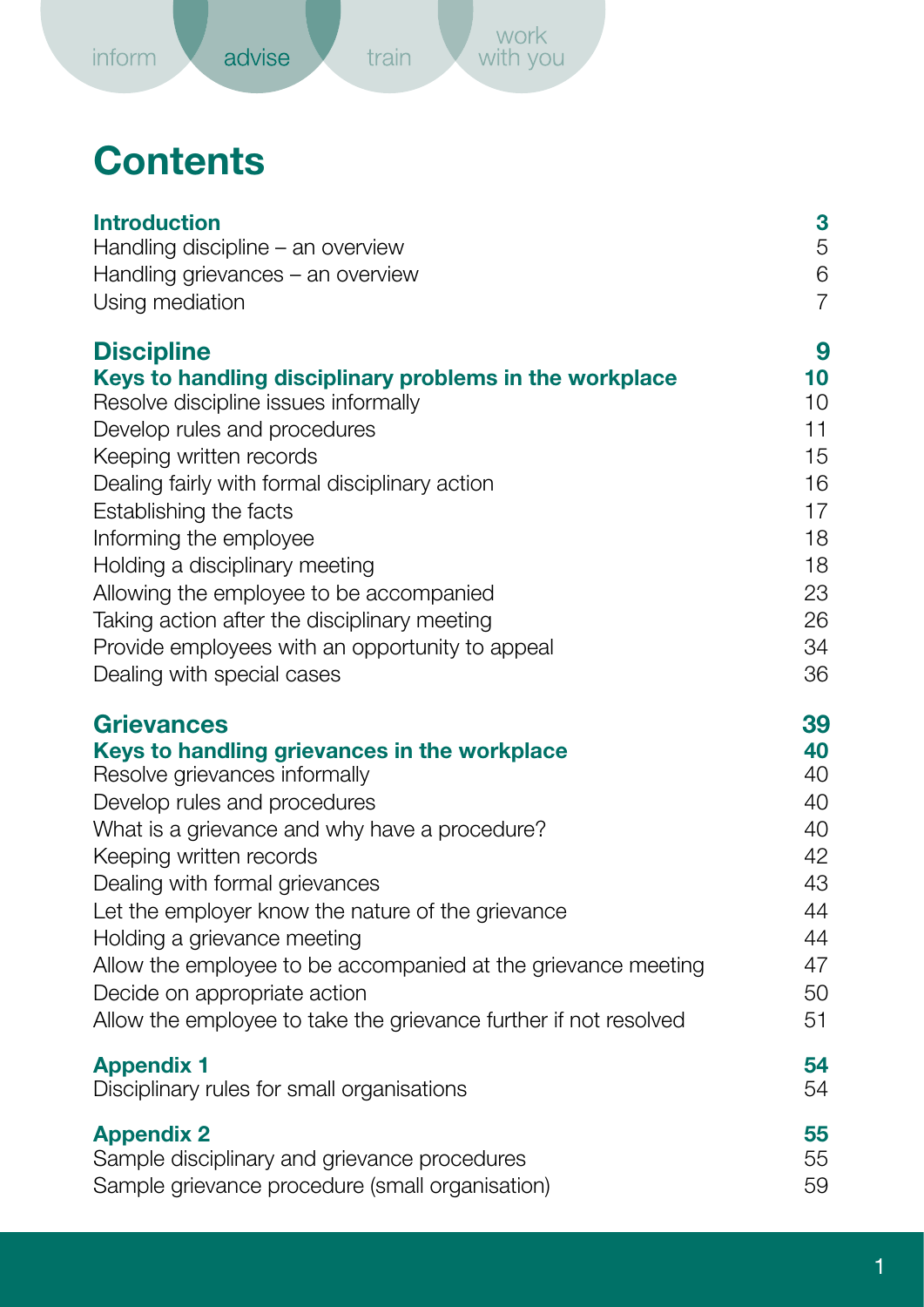| <b>Appendix 3</b><br>Sample letters                                                         | 60<br>60 |
|---------------------------------------------------------------------------------------------|----------|
| <b>Appendix 4</b><br>Dealing with absence                                                   | 71<br>71 |
| <b>Appendix 5</b><br>Basic principles of the Data Protection Act 1998 and Equality Act 2010 | 77<br>77 |
| <b>Appendix 6</b><br>Important changes to making Employment Tribunal claims                 | 80<br>80 |
| <b>Glossary</b>                                                                             | 82       |
| <b>Acas Training</b>                                                                        | 84       |
| <b>Acas Publications</b>                                                                    | 85       |
| <b>Notes</b>                                                                                | 86       |

6

7

8

9

10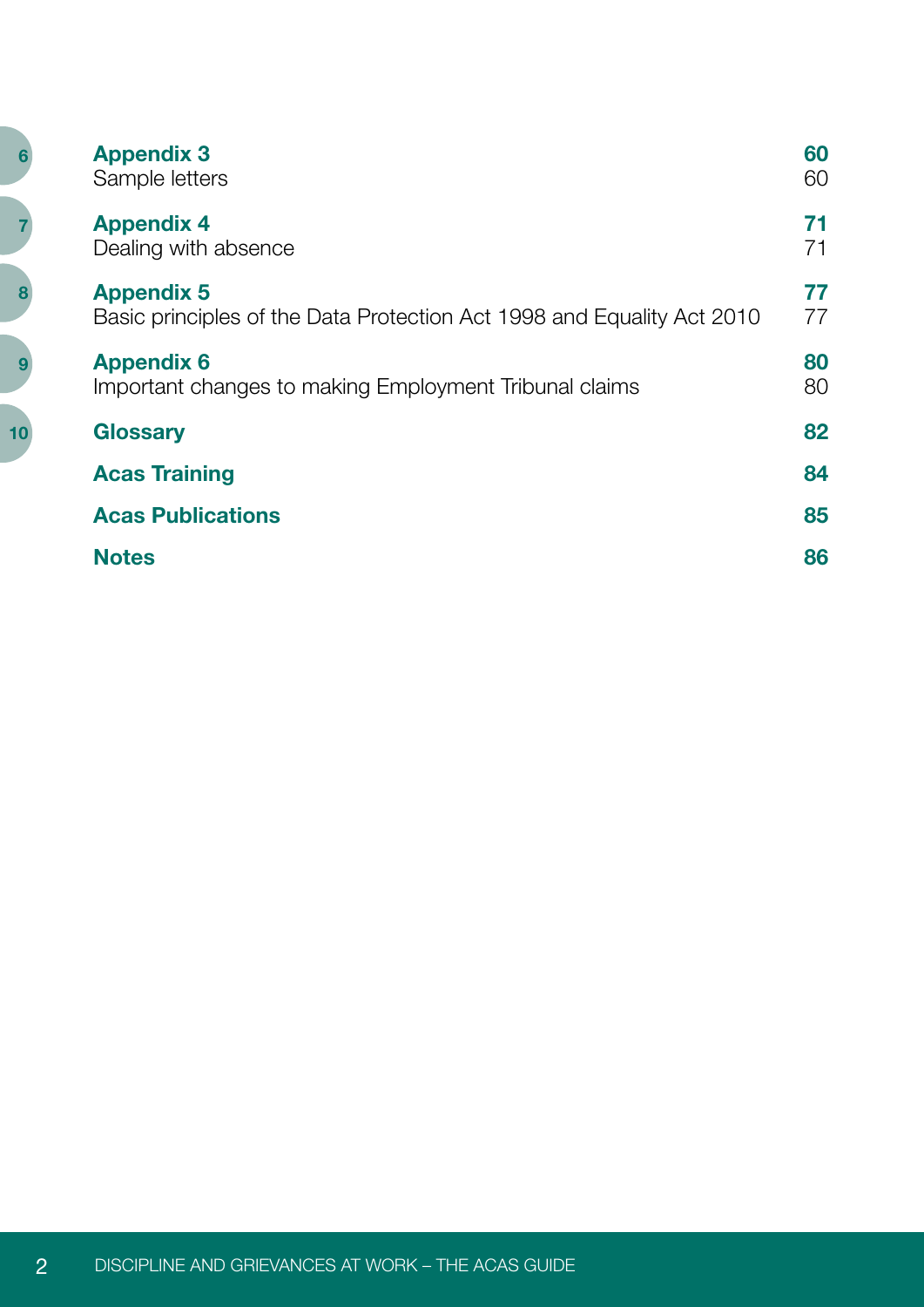## Introduction

This quide provides good practice advice for dealing with discipline and grievances in the workplace. It complements the *Acas Code of Practice* on disciplinary and grievance procedures. Extracts from the Code of Practice are reproduced in shaded boxes accompanied by further practical advice and guidance.

#### Extract: Acas Code of Practice on disciplinary and grievance procedures

This Code is designed to help employers, employees and their representatives deal with disciplinary and grievance situations in the workplace.

The Acas Code of Practice sets out principles for handling disciplinary and grievance situations in the workplace. This guide provides more detailed advice and guidance that employers and employees will often find helpful both in general terms and in individual cases.

Employment tribunals are legally required to take the Acas Code of Practice into account when considering relevant cases. Tribunals will also be able to adjust any compensatory awards made in these cases by up to 25 per cent for unreasonable failure to comply with any provision of the Code. This means that if the tribunal feels that an employer has unreasonably failed to follow the guidance set out in the Code they can increase any award they have made by up to 25 per cent. Conversely, if they feel an employee has unreasonably failed to follow the guidance set out in the Code they can reduce any award they have made by up to 25 per cent.

Employment tribunals are not required to have regard to guidance in this booklet that does not form part of the Code.

If you are (or expect to be) affected by such an issue, see [Appendix 6](#page-81-0) on important changes to making a tribunal claim.

The law on unfair dismissal requires employers to act reasonably when dealing with disciplinary issues. What is classed as reasonable behaviour will depend on the circumstances of each case, and is ultimately a matter for employment tribunals to decide. However, the core principles are set out in the Acas Code of Practice.

The foreword to the Code and this guide emphasise that employers and employees should always seek to resolve disciplinary and grievance issues in the workplace. If discipline and grievance issues are settled at an early stage they are normally less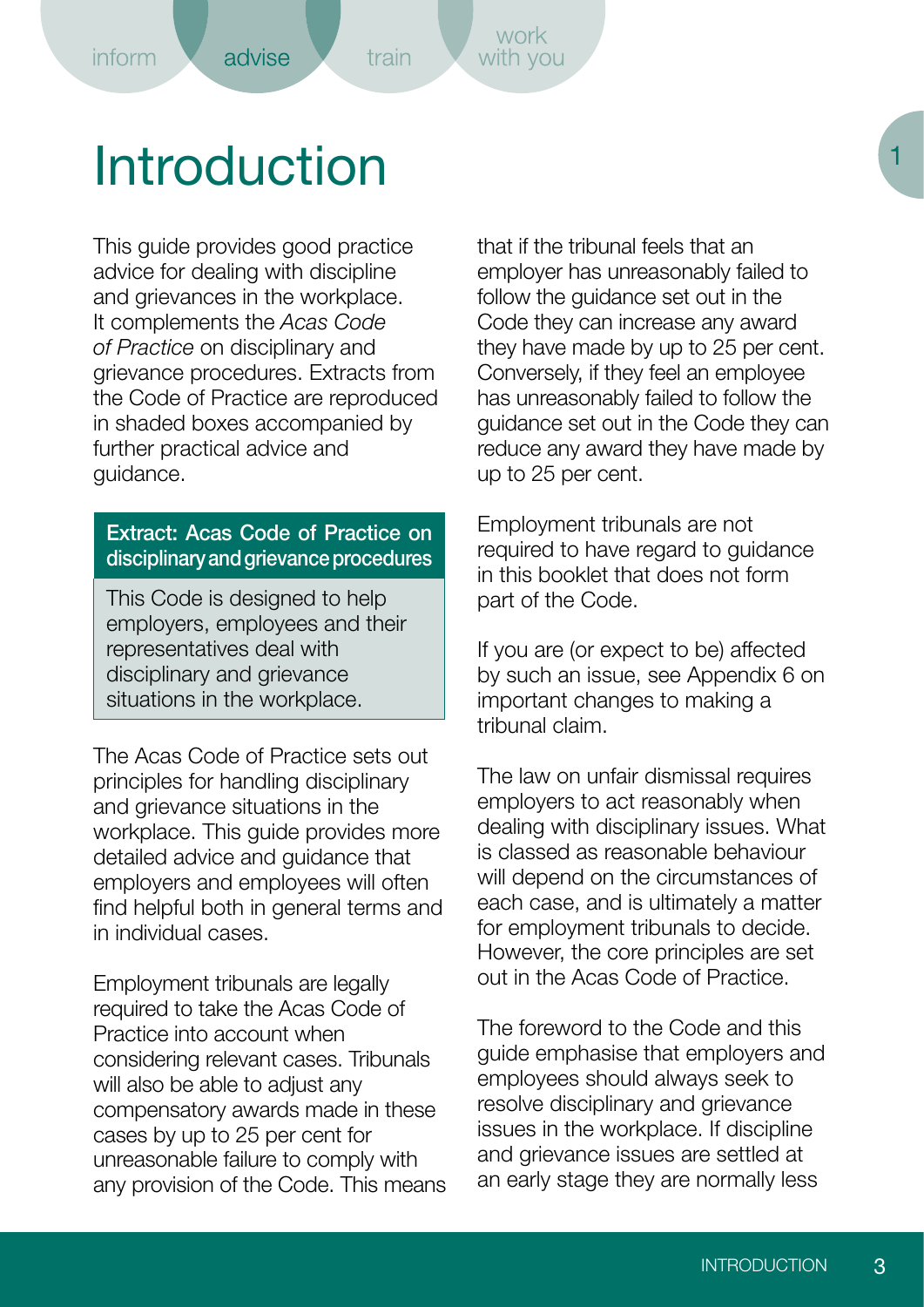time-consuming and less likely to damage working relationships.

Good employment relations practices – including for recruitment, induction training, communications and consultation – can prevent many discipline and grievance problems arising. Organisations are also more likely to have positive employment relationships if they make efforts to gain their employees' commitment through:

- showing them clear leadership and letting them know how they can contribute
- engaging them in their work and giving them the power to make some decisions themselves rather than trying to control and restrict them
- showing them respect and appreciation
- giving them ways to voice their views and concerns.

Acas provides comprehensive guidance on employment issues which you can download from our website, and information about suitable training. For further details see the Acas website [www.acas.org.](www.acas.org.uk) [uk](www.acas.org.uk) or call the Acas Helpline 0300 123 1100 (Open Monday -Friday 8am–8pm & Saturday 9am– 1pm).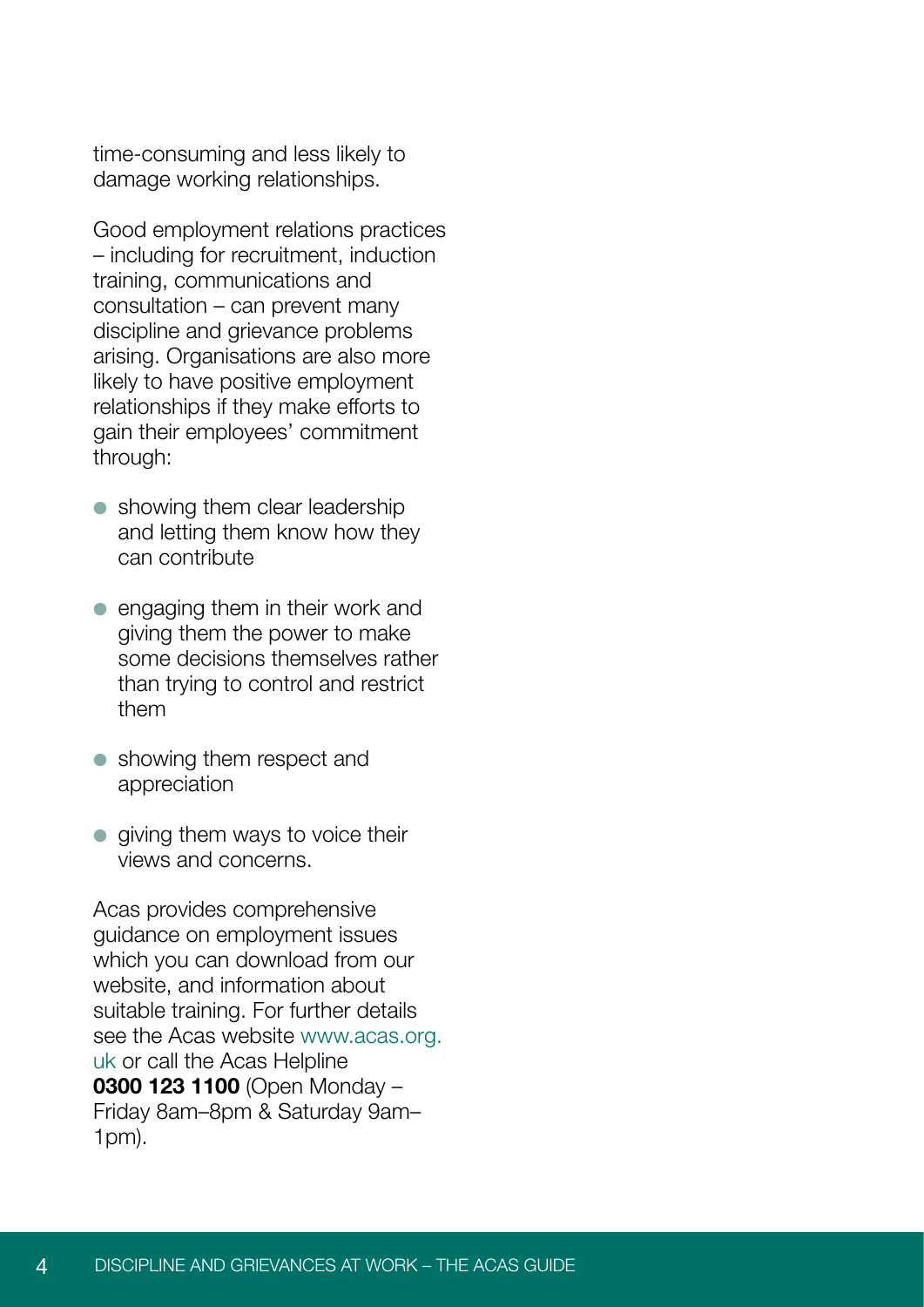#### Handling discipline – an overview

- Always follow the Acas *Code of Practice on disciplinary and grievance procedures*
- It may be helpful to consider mediation at any stage see p7

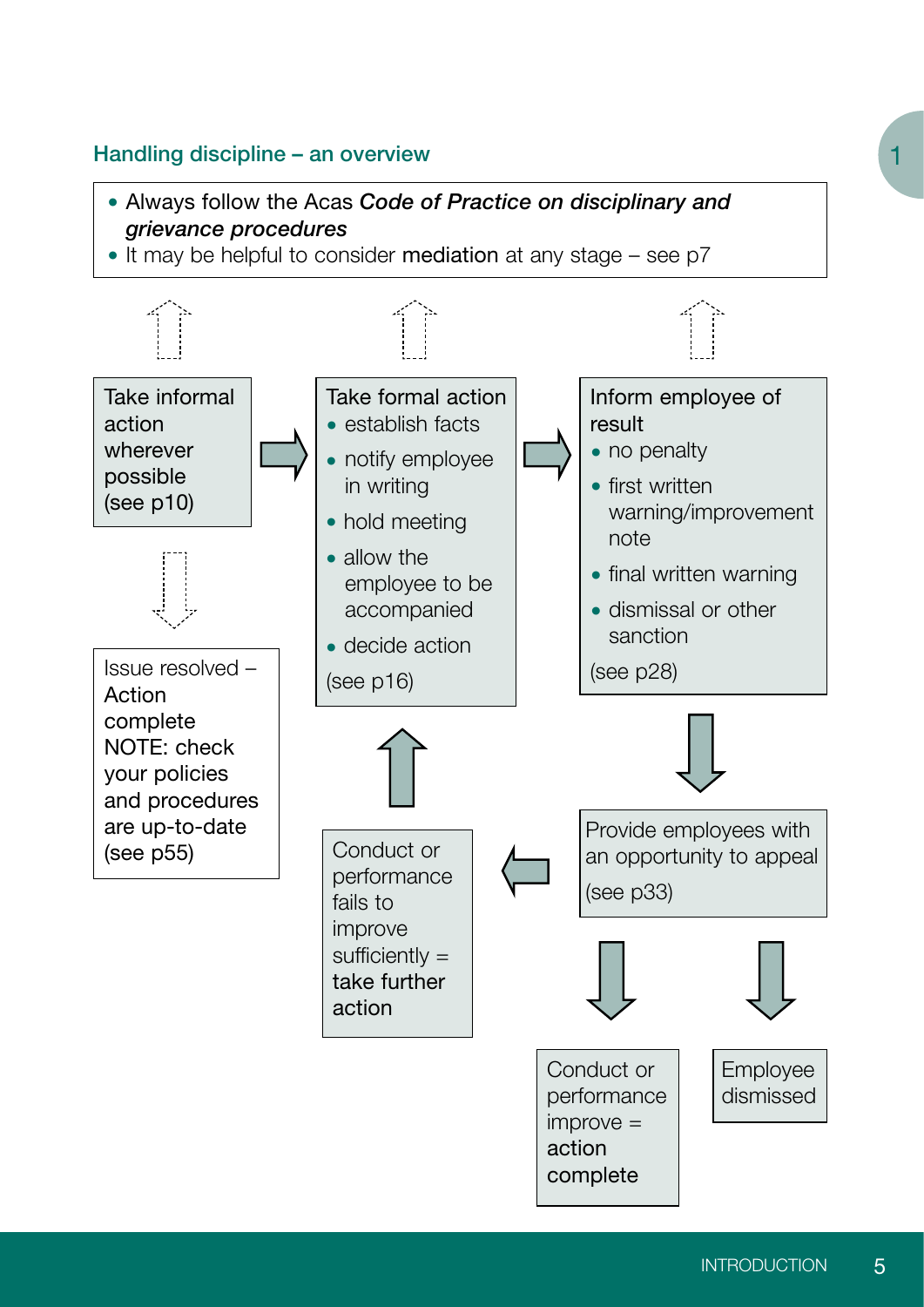#### Handling grievances – an overview

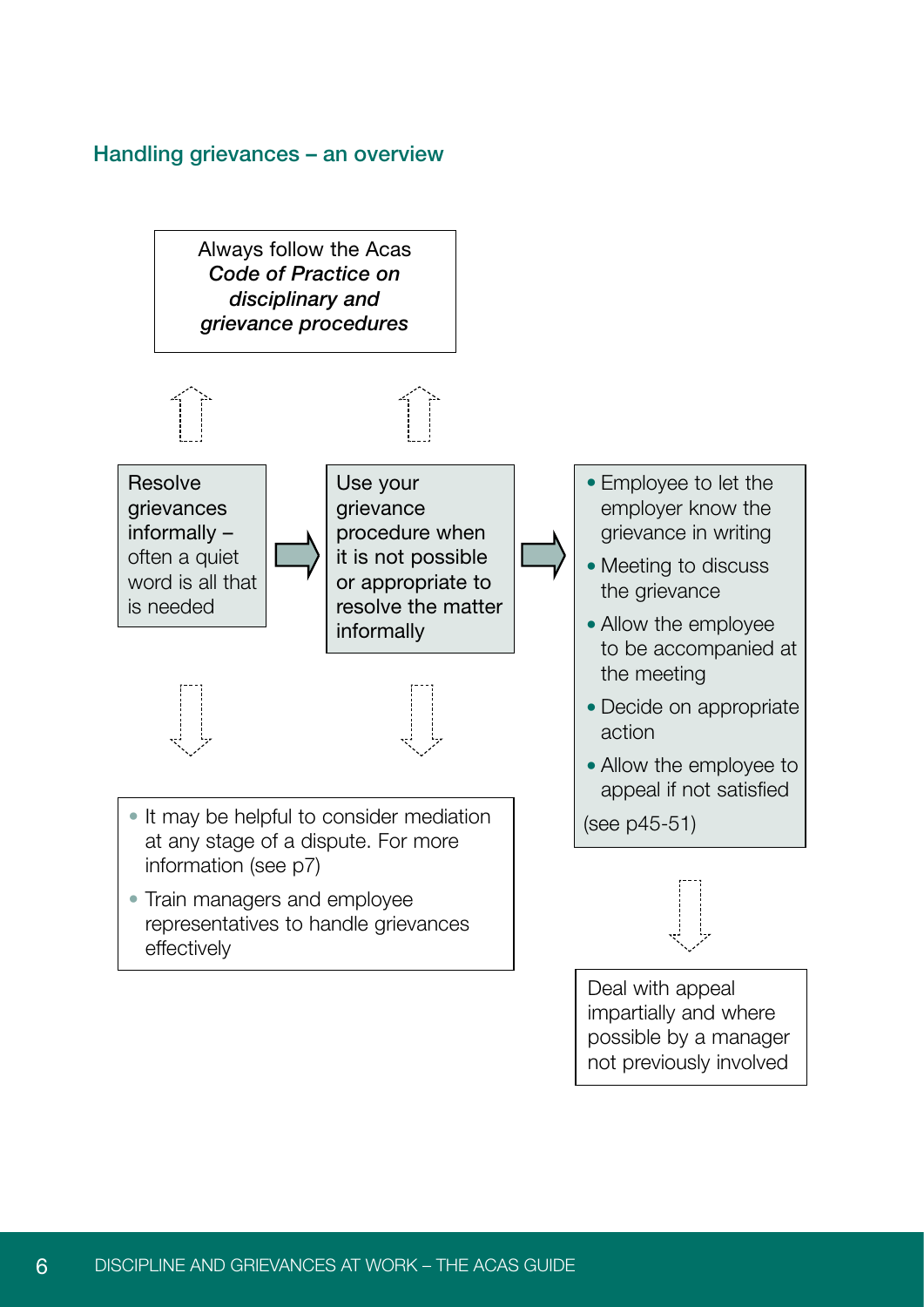#### <span id="page-8-0"></span>Using mediation 1

An independent third party or mediator can sometimes help resolve disciplinary or grievance issues. Mediation is a voluntary process where the mediator helps two or more people in dispute to attempt to reach an agreement. Any agreement comes from those in dispute, not from the mediator. The mediator is not there to judge, to say one person is right and the other wrong, or to tell those involved in the mediation what they should do. The mediator is in charge of the process of seeking to resolve the problem but not the outcome.

Mediators may be employees trained and accredited by an external mediation service who act as internal mediators in addition to their day jobs. Or they may be from an external mediation provider. They can work individually or in pairs as co-mediators.

There are no hard-and-fast rules for when mediation is appropriate but it can be used:

- for conflict involving colleagues of a similar job or grade, or between a line manager and their staff
- at any stage in the conflict as long as any ongoing formal procedures are put in abeyance, or where mediation is included as a stage in the procedures themselves
- $\bullet$  to rebuild relationships after a formal dispute has been resolved
- $\bullet$  to address a range of issues, including relationship breakdown, personality clashes, communication problems, bullying and harassment.

In some organisations mediation is written into formal discipline and grievance procedures as an optional stage. Where this is not the case, it is useful to be clear about whether the discipline and grievance procedure can be suspended if mediation is deemed to be an appropriate method of resolving the dispute.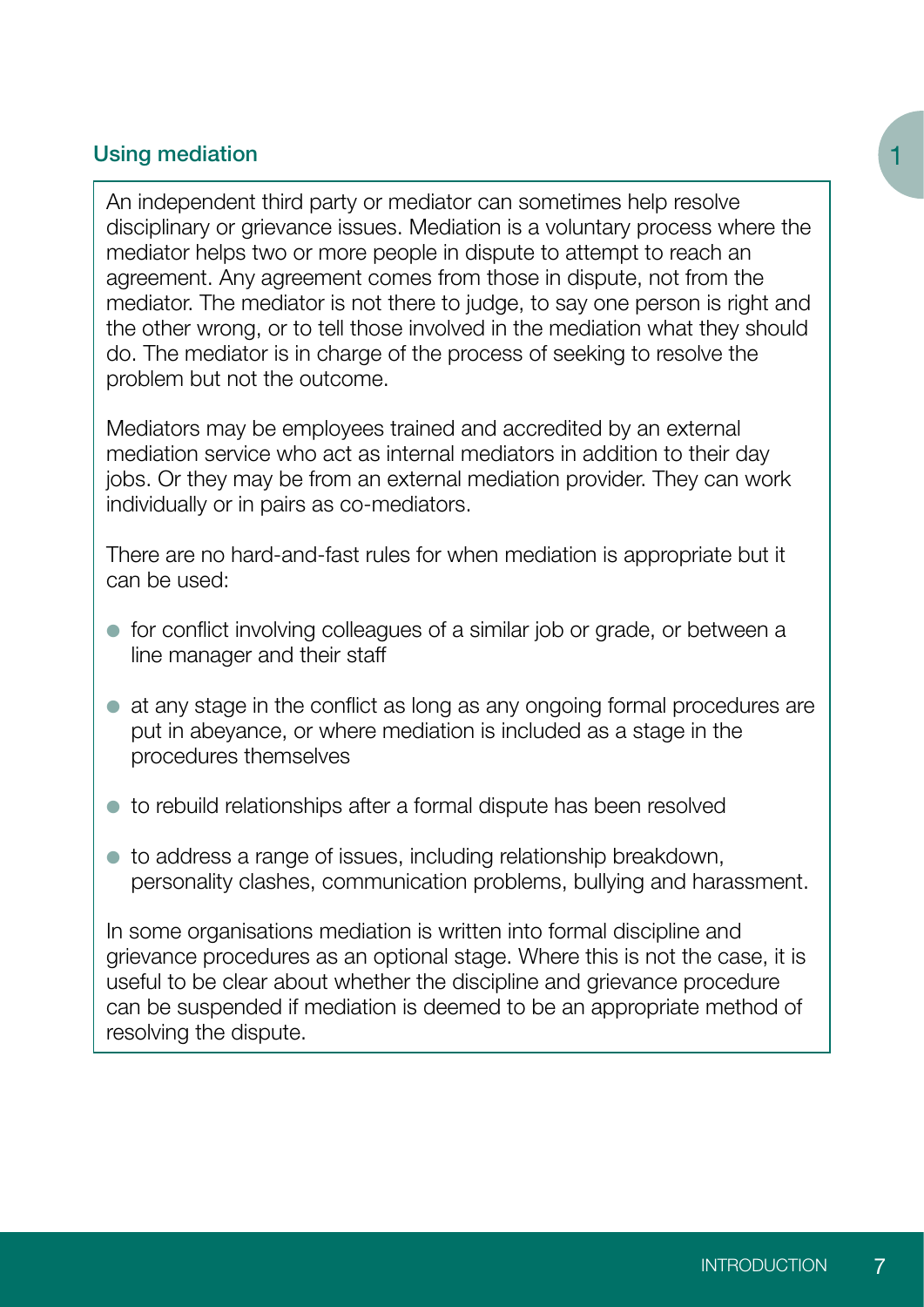Grievances most obviously lend themselves to the possibility of mediation. Managers may not always see it as appropriate to surrender their discretion in relation to disciplinary issues where they believe a point of principle is at stake, such as misconduct or poor performance. However, disciplinary and grievance issues can become blurred, and the employer may prefer to tackle the underlying relationship issues by means of mediation.

#### Cases unsuitable for mediation

Mediation may not be suitable if:

- $\bullet$  used as a first resort because people should be encouraged to speak to each other and talk to their manager before they seek a solution via mediation
- it is used by a manager to avoid their managerial responsibilities
- a decision about right or wrong is needed, for example where there is possible criminal activity
- the individual bringing a discrimination or harassment case wants it investigated
- the parties do not have the power to settle the issue
- one side is completely intransigent and using mediation will only raise unrealistic expectations of a positive outcome.

For more information about mediation see the Acas website at <www.acas.org.uk> and the Acas/CIPD guide *Mediation: An employer's guide* which can be downloaded from the website.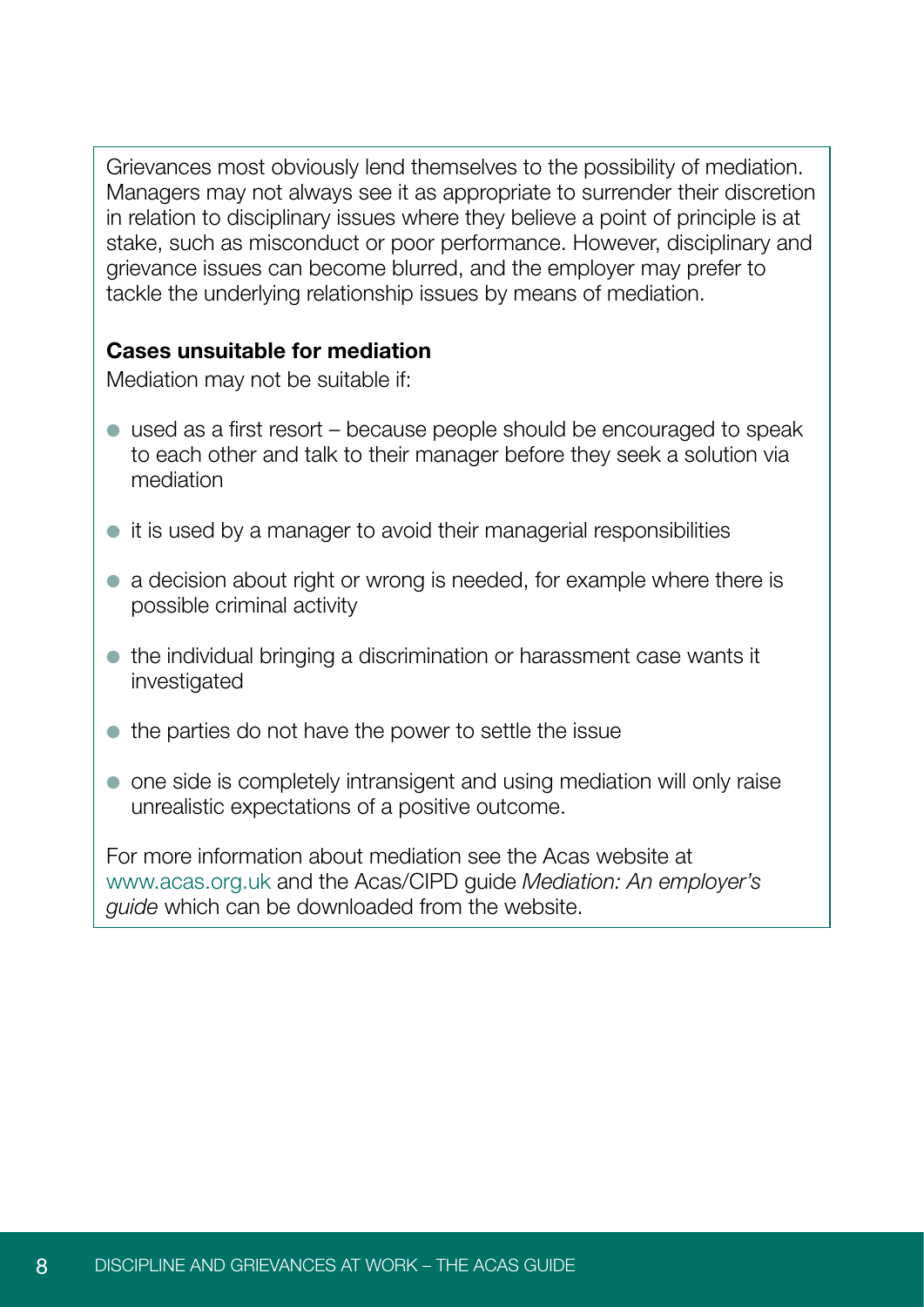# **Discipline** Keys to handling<br>disciplinary problems<br>in the workplace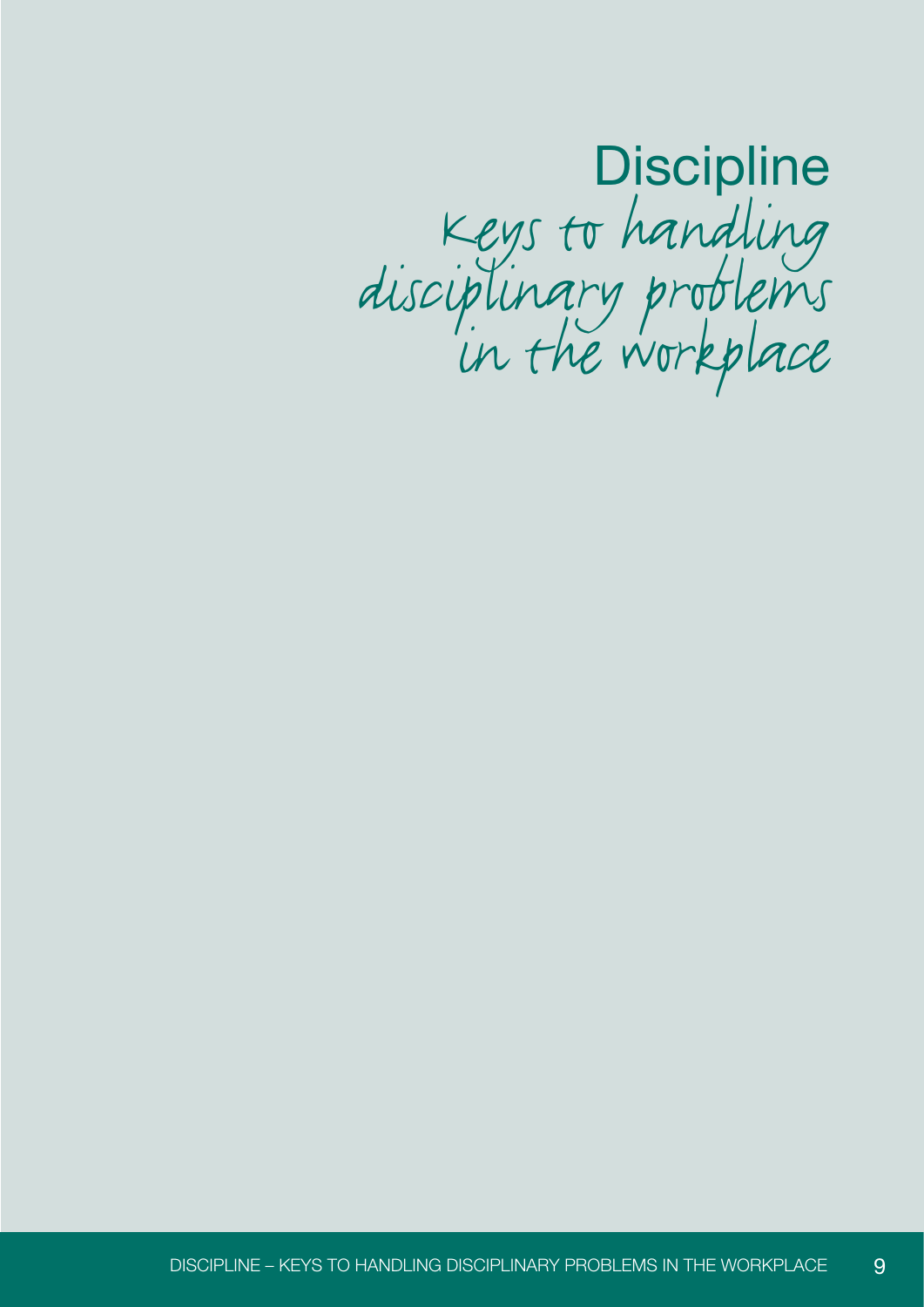train

work with you

# Discipline Keys to handling<br>disciplinary problems in<br>the workplace

#### Resolve discipline issues informally

Cases of minor misconduct or unsatisfactory performance are usually best dealt with informally. A quiet word is often all that is required to improve an employee's conduct or performance. In some cases additional training, coaching and advice may be what is needed. An informal approach may be particularly helpful in small firms, where problems can be resolved quickly and confidentially. There will be situations where matters are more serious or where an informal approach has been tried but is not working.

If informal action does not bring about an improvement, or the misconduct or unsatisfactory performance is considered too serious to be classed as minor, employers should provide employees with a clear signal of their dissatisfaction by taking formal action.

#### Discipline in practice 1

A valued and generally reliable employee is late for work on a number of occasions causing difficulty for other staff who have to provide cover.

You talk to the employee on his own and he reveals that he has recently split up with his wife and he now has to take the children to school on the way to work. You agree a temporary adjustment to his start and finish times and he undertakes to make arrangements for 'school run' cover which solves the problem. You decide that formal disciplinary action is not appropriate.

#### How should it be done?

Talk to the employee in private. This should be a two-way discussion, aimed at discussing possible shortcomings in conduct or performance and encouraging improvement. Criticism should be constructive, with the emphasis being on finding ways for the employee to improve and for the improvement to be sustained.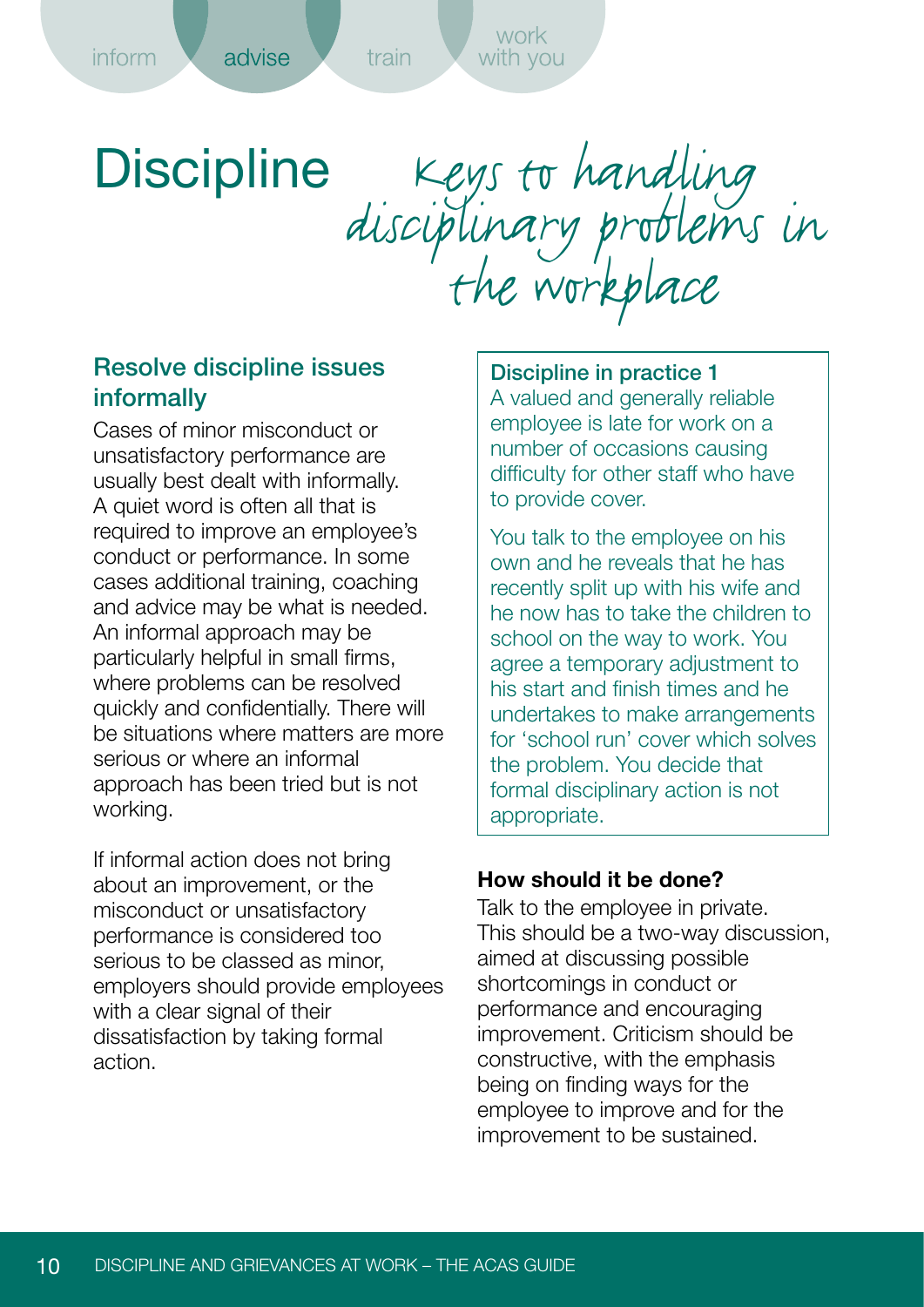Listen to whatever the employee has to say about the issue. It may become evident there is no problem – if so make this clear to the employee.

Where improvement is required make sure the employee understands what needs to be done, how their performance or conduct will be reviewed, and over what period. It may be useful to confirm in writing what has been decided.

Be careful that any informal action does not turn into formal disciplinary action, as this may unintentionally deny the employee certain rights, such as the right to be accompanied ([see p23\)](#page-24-0). If, during the discussion, it becomes obvious that the matter may be more serious, the meeting should be adjourned. The employee should be told that the matter will be continued under the formal disciplinary procedure.

Keep brief notes of any agreed informal action for reference purposes. There should be reviews of progress over specified periods.

Consider at any stage whether the use of an independent mediator may be helpful [\(see p7\)](#page-8-0).

#### Develop rules and procedures

Extract: Acas Code of Practice on disciplinary and grievance procedures

Fairness and transparency are promoted by developing and using rules and procedures for handling disciplinary and grievance situations. These should be set down in writing, be specific and clear. Employees and, where appropriate, their representatives should be involved in the development of rules and procedures. It is also important to help employees and managers understand what the rules and procedures are, where they can be found and how they are to be used.

#### Rules and performance standards

Clear rules benefit employees and set standards of conduct. They also help employers to act fairly and consistently.

Employers should also set standards of performance so that employees know what is expected of them. This is usually done as part of an organisation's performance management which will involve agreeing objectives and reviewing performance on a regular basis.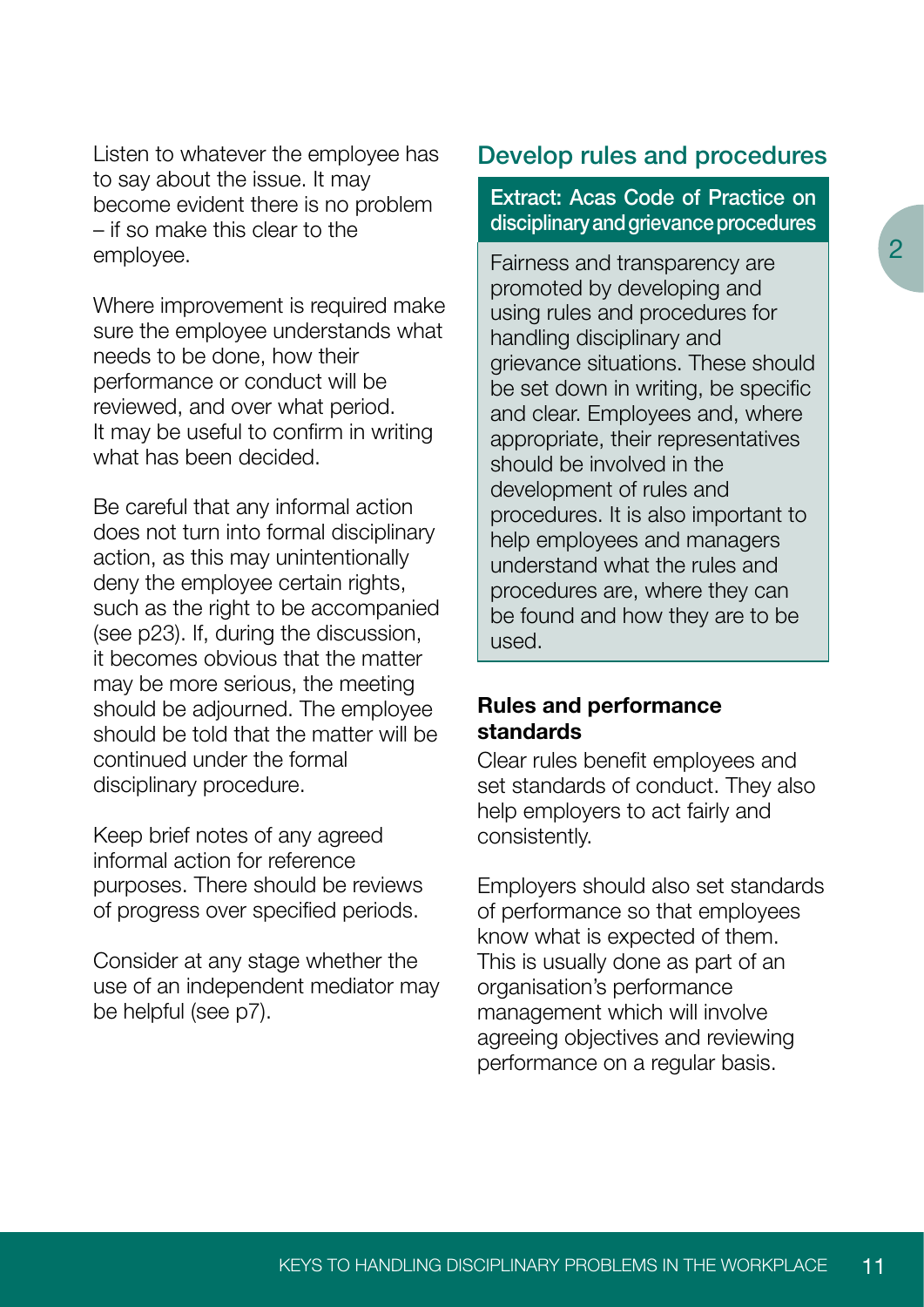#### What should rules cover?

Different organisations will have different requirements but rules often cover such matters as:

- timekeeping
- $\bullet$  absence<sup>1</sup>
- health and safety
- use of organisation facilities
- discrimination, bullying and harassment
- personal appearance
- the types of conduct that might be considered as 'gross misconduct' [\(see p31](#page-32-0)).

#### How should rules be drawn up and communicated?

Rules are likely to be more effective if they are accepted as reasonable by those covered by them and those who operate them. It is good practice to develop rules in consultation with employees (and their representatives where appropriate) and those who will have responsibility for applying them.

Unless there are reasons why different sets of rules apply to different groups they should apply to all employees at all levels in the organisation.

The rules should not discriminate on the grounds of sex, transgender, marital or civil partnership status, racial group, sexual orientation, religion or belief, disability<sup>2</sup> or age<sup>3</sup>.

Writing down the rules helps both managers and employees to know what is expected of them. The rules should be made clear to employees. Ideally employees should be given their own printed copy of the rules or written information about how to access them – eg on the organisation's Intranet or in their handbook. Employees are entitled to a written statement of employment particulars which must include a note about disciplinary rules and procedures<sup>4</sup>.

In a small organisation, it may be sufficient for rules to be displayed in a prominent place. [See Appendix 1](#page-55-0) for a checklist 'Disciplinary rules for small organisations'.

Special attention should be paid to ensure that rules are understood by any employees without recent experience of working life (for instance young people or those returning to work after a lengthy break), and by employees whose English or reading ability is limited or who have a disability such as visual impairment.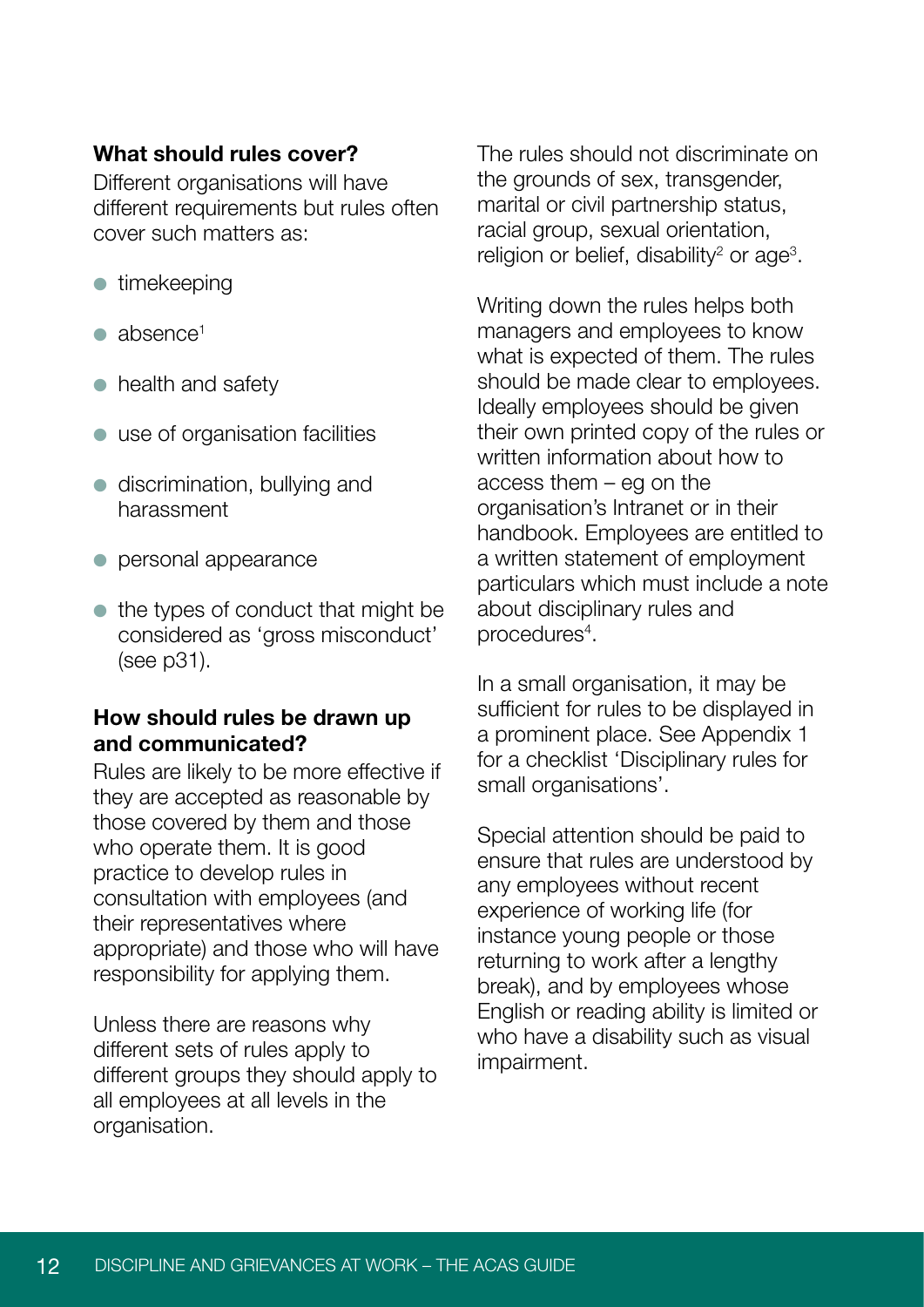#### Why have a disciplinary procedure?

A disciplinary procedure is the means by which rules are observed and standards are maintained. The procedure should be used primarily to help and encourage employees to improve rather than just as a way of imposing punishment. It provides a method of dealing with any apparent shortcomings in conduct or performance and can help an employee to become effective again. The procedure should be fair, effective, and consistently applied.

#### Extract: Acas Code of Practice on disciplinary and grievance procedures

Disciplinary situations include misconduct and/or poor performance. If employers have a separate capability procedure they may prefer to address performance issues under this procedure. If so, however, the basic principles of fairness set out in this Code should still be followed, albeit that they may need to be adapted.

#### What should disciplinary procedures contain?

When drawing up and applying procedures, employers should always bear in mind principles of fairness. For example, employees should be informed of the allegations against them, together with the supporting evidence, in advance of the meeting. Employees should be

given the opportunity to challenge the allegations before decisions are reached and should be provided with a right to appeal. Good disciplinary procedures should:

- $\bullet$  be in writing
- be non-discriminatory
- provide for matters to be dealt with speedily
- allow for information to be kept confidential
- tell employees what disciplinary action might be taken
- say what levels of management have the authority to take the various forms of disciplinary action
- require employees to be informed of the complaints against them and supporting evidence, before a disciplinary meeting
- give employees a chance to have their say before management reaches a decision
- provide employees with the right to be accompanied
- provide that no employee is dismissed for a first breach of discipline, except in cases of gross misconduct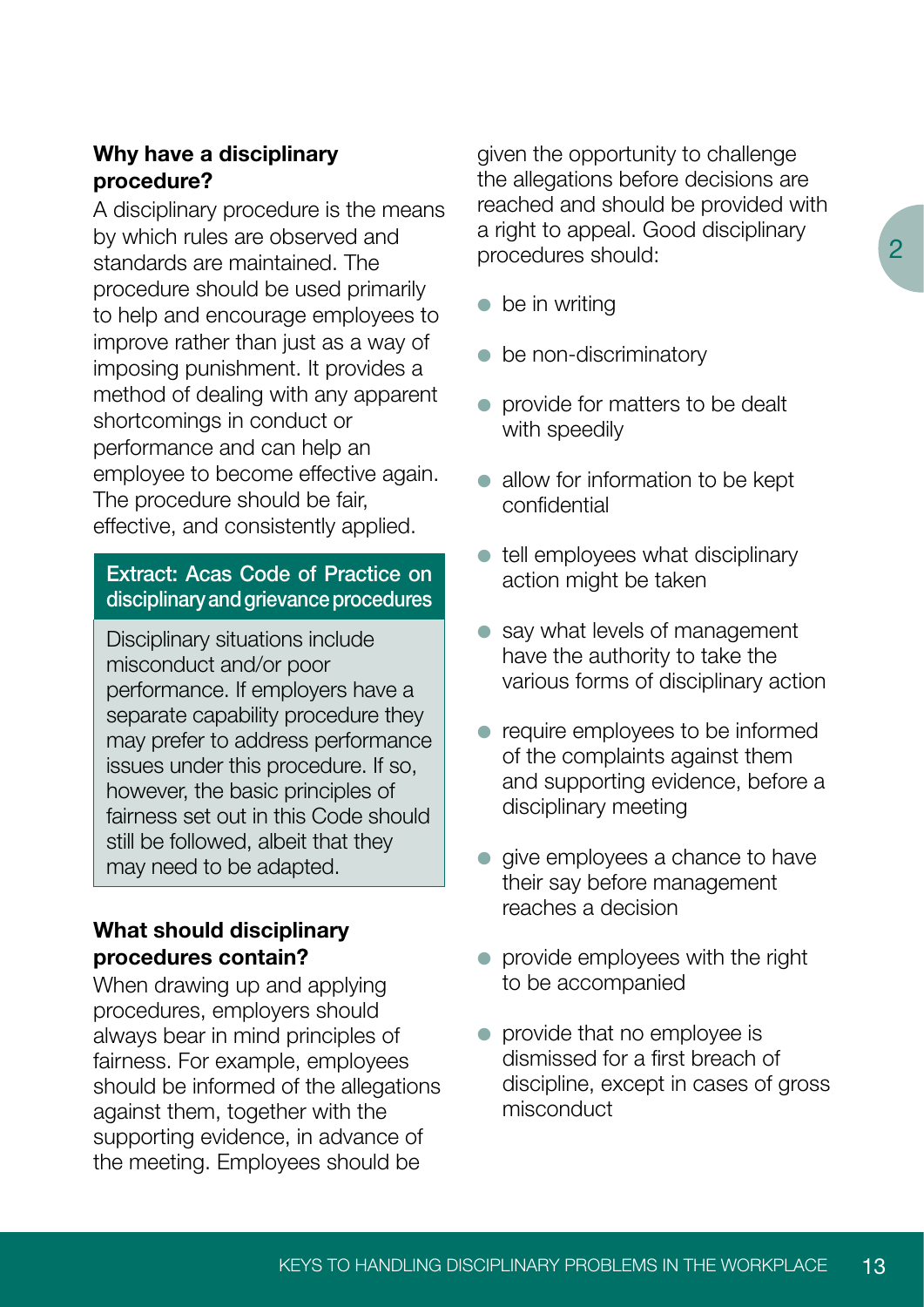- require management to investigate fully before any disciplinary action is taken
- ensure that employees are given an explanation for any sanction and allow employees to appeal against a decision
- apply to all employees, irrespective of their length of service, status or say if there are different rules for different groups and ensure that:
	- any investigatory period of suspension is with pay, and specify how pay is to be calculated during this period. If, exceptionally, suspension is to be without pay, this must be provided for in the contract of employment
	- any suspension is brief, and is never used as a sanction against the employee prior to a disciplinary meeting and decision. Keep the employee informed of progress
	- the employee will be heard in good faith and that there is no pre-judgement of the issue
	- where the facts are in dispute, no disciplinary penalty is imposed until the case has been carefully investigated, and there is a reasonably held belief that the employee committed the act in question.

Samples of disciplinary procedures are at Appendix 2 – Sample disciplinary and grievance procedures, and may be adapted according to the requirements of the organisation.

#### Reviewing rules and procedures

Keep rules and procedures under review to make sure they are always relevant and effective. Address any shortcomings as they arise. Employees and their representatives should be consulted before new or additional rules are introduced.

#### **Training**

Good training helps managers achieve positive outcomes, reducing the need for any further disciplinary action. Those responsible for using and operating the disciplinary rules and procedures, including managers at all levels, should be trained for the task. Ignoring or circumventing the procedures when dismissing an employee is likely to have a bearing on the outcome of any subsequent employment tribunal claim. If the organisation recognises trade unions, or there is any other form of employee representation, it can be useful to undertake training on a joint basis – everyone then has the same understanding and has an opportunity to work through the procedure, clarifying any issues that might arise. For information about suitable training see the Acas website<www.acas.org.uk/training>.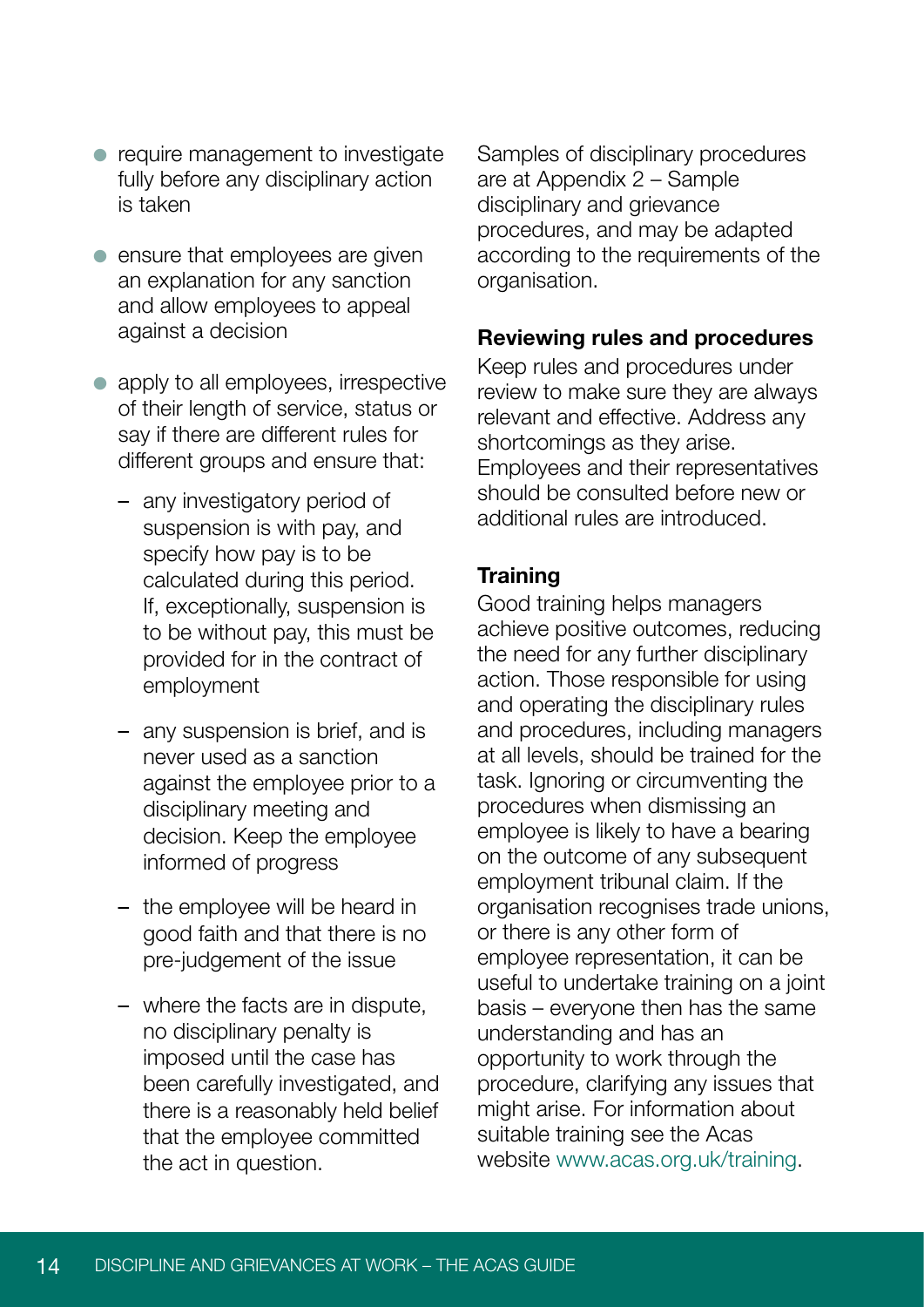#### Keeping written records

#### What records should be kept?

The foreword to the Code of Practice advises employers to keep a written record of any disciplinary or grievances cases they deal with.

Records should include:

- the complaint against the employee
- the employee's defence
- findings made and actions taken
- the reason for actions taken
- whether an appeal was lodged
- the outcome of the appeal
- any grievances raised during the disciplinary procedure
- subsequent developments
- notes of any formal meetings.

Records should be treated as confidential and be kept no longer than necessary in accordance with the Data Protection Act 1998. This Act gives individuals the right to request and have access to certain personal data. The Information Commissioner has produced Codes of Practice covering recruitment and selection, employment records, monitoring at work and information about an employee's health5. The data protection principles are outlined at Appendix 5.

Copies of meeting records should be given to the employee including copies of any formal minutes that may have been taken. In certain circumstances (for example to protect a witness) the employer might withhold some information.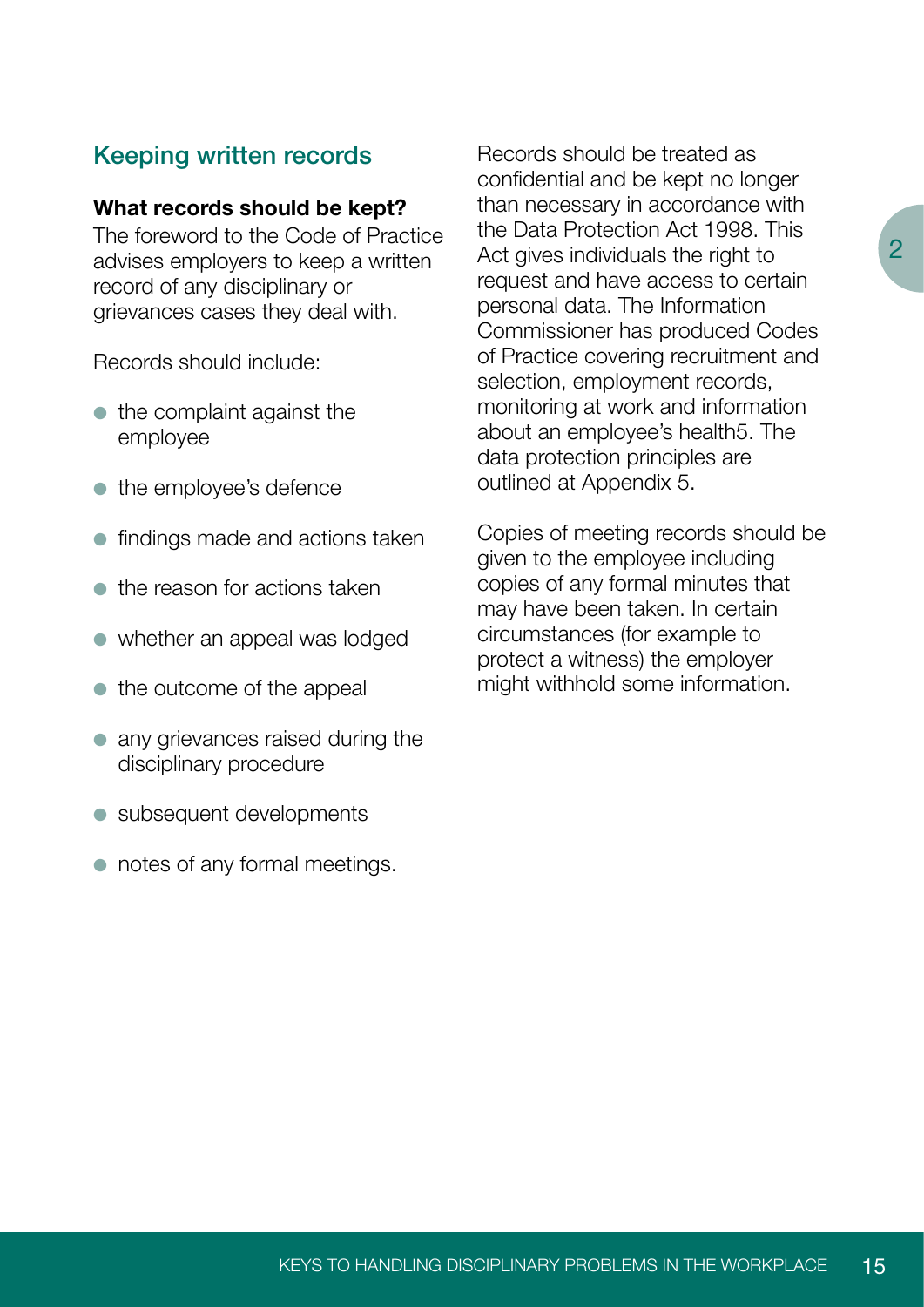#### Dealing fairly with formal disciplinary action

#### Extract: Acas Code of Practice on disciplinary and grievance procedures\*

Where some form of formal action is needed, what action is reasonable or justified will depend on all the circumstances of the particular case. Employment tribunals will take the size and resources of an employer into account when deciding on relevant cases and it may sometimes not be practicable for all employers to take all of the steps set out in this Code.

That said, whenever a disciplinary or grievance process is being followed it is important to deal with issues fairly. There are a number of elements to this:

- Employers and employees should raise and deal with issues promptly and should not unreasonably delay meetings, decisions or confirmation of those decisions.
- Employers and employees should act consistently.
- Employers should carry out any necessary investigations, to establish the facts of the case.
- Employers should inform employees of the basis of the problem and give them an opportunity to put their case in response before any decisions are made.
- Employers should allow employees to be accompanied at any formal disciplinary or grievance meeting.
- Employers should allow an employee to appeal against any formal decision made.

\*Refer to Appendix 6 which outlines important changes to making Employment tribunal claims.

The following pages give detailed guidance on handling formal disciplinary issues. Always bear in mind the need for fairness when following procedures taking account of the elements from the Acas Code of Practice reproduced above. Dealing with absence is only one of any number of issues where

disciplinary action may be considered. It can, however, raise particular problems and is dealt with separately at Appendix 4 – Dealing with absence.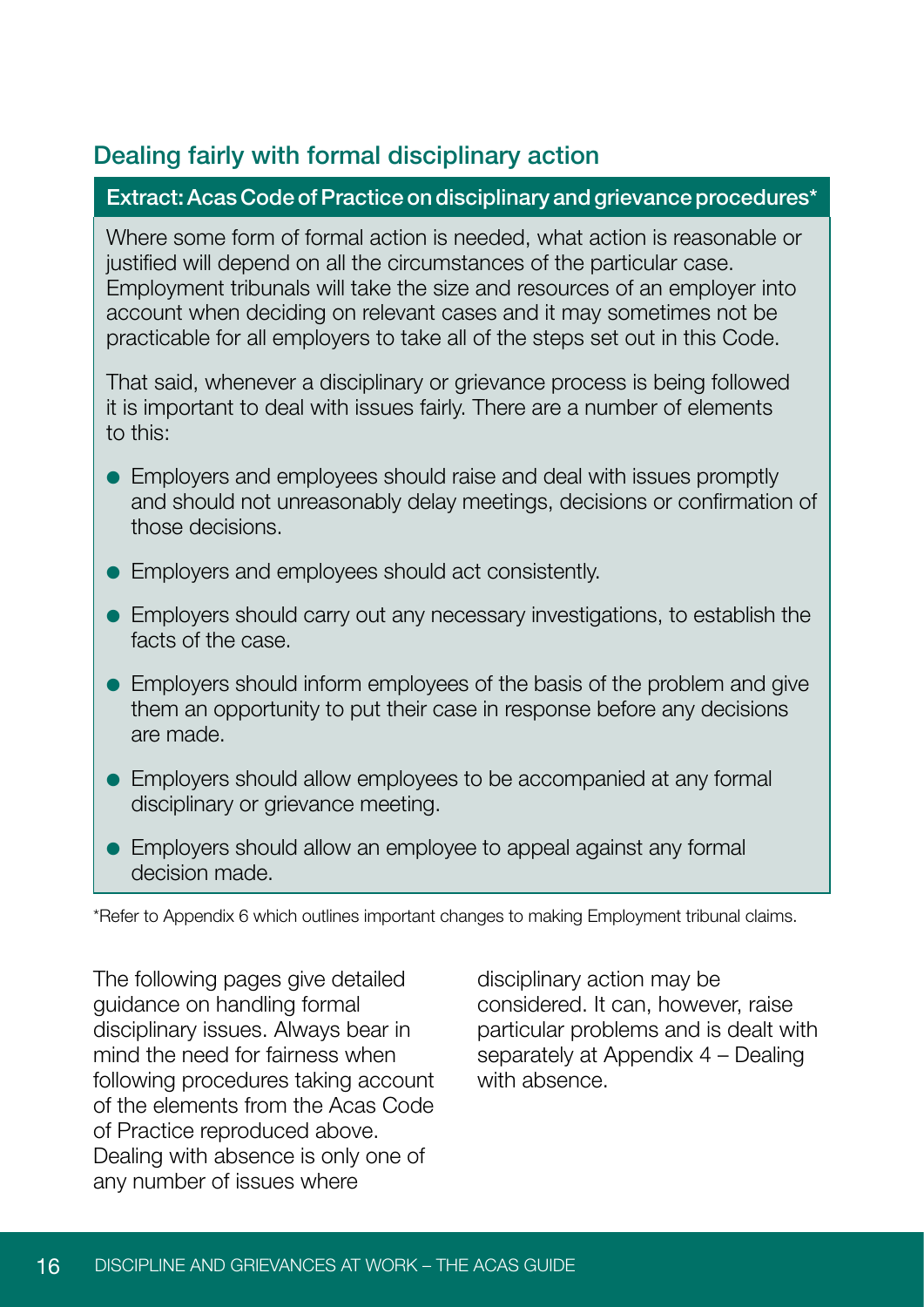#### Establishing the facts

#### Extract: Acas Code of Practice on disciplinary and grievance procedures

It is important to carry out necessary investigations of potential disciplinary matters without unreasonable delay to establish the facts of the case. In some cases this will require the holding of an investigatory meeting with the employee before proceeding to any disciplinary hearing. In others, the investigatory stage will be the collation of evidence by the employer for use at any disciplinary hearing.

In misconduct cases, where practicable, different people should carry out the investigation and disciplinary hearing.

If there is an investigatory meeting this should not by itself result in any disciplinary action. Although there is no statutory right for an employee to be accompanied at a formal investigatory meeting, such a right may be allowed under an employer's own procedure.

In cases where a period of suspension with pay is considered necessary, this period should be as brief as possible, should be kept under review and it should be made clear that this suspension is not considered a disciplinary action.

#### Investigating cases

When investigating a disciplinary matter take care to deal with the employee in a fair and reasonable manner. The nature and extent of the investigations will depend on the seriousness of the matter and the more serious it is then the more thorough the investigation should be. It is important to keep an open mind and look for evidence which supports the employee's case as well as evidence against.

It is not always necessary to hold an investigatory meeting (often called a fact finding meeting). If a meeting is held, give the employee advance warning and time to prepare.

Any investigatory meeting should be conducted by a management representative and should be confined to establishing the facts of the case. It is important that disciplinary action is not considered at an investigatory meeting. If it becomes apparent that formal disciplinary action may be needed then this should be dealt with at a formal meeting at which the employee will have the statutory right to be accompanied. See also 'Use of external consultants' on p37.

#### **Suspension**

There may be instances where suspension with pay is necessary while investigations are carried out. For example where relationships have broken down, in gross misconduct cases or where there are risks to an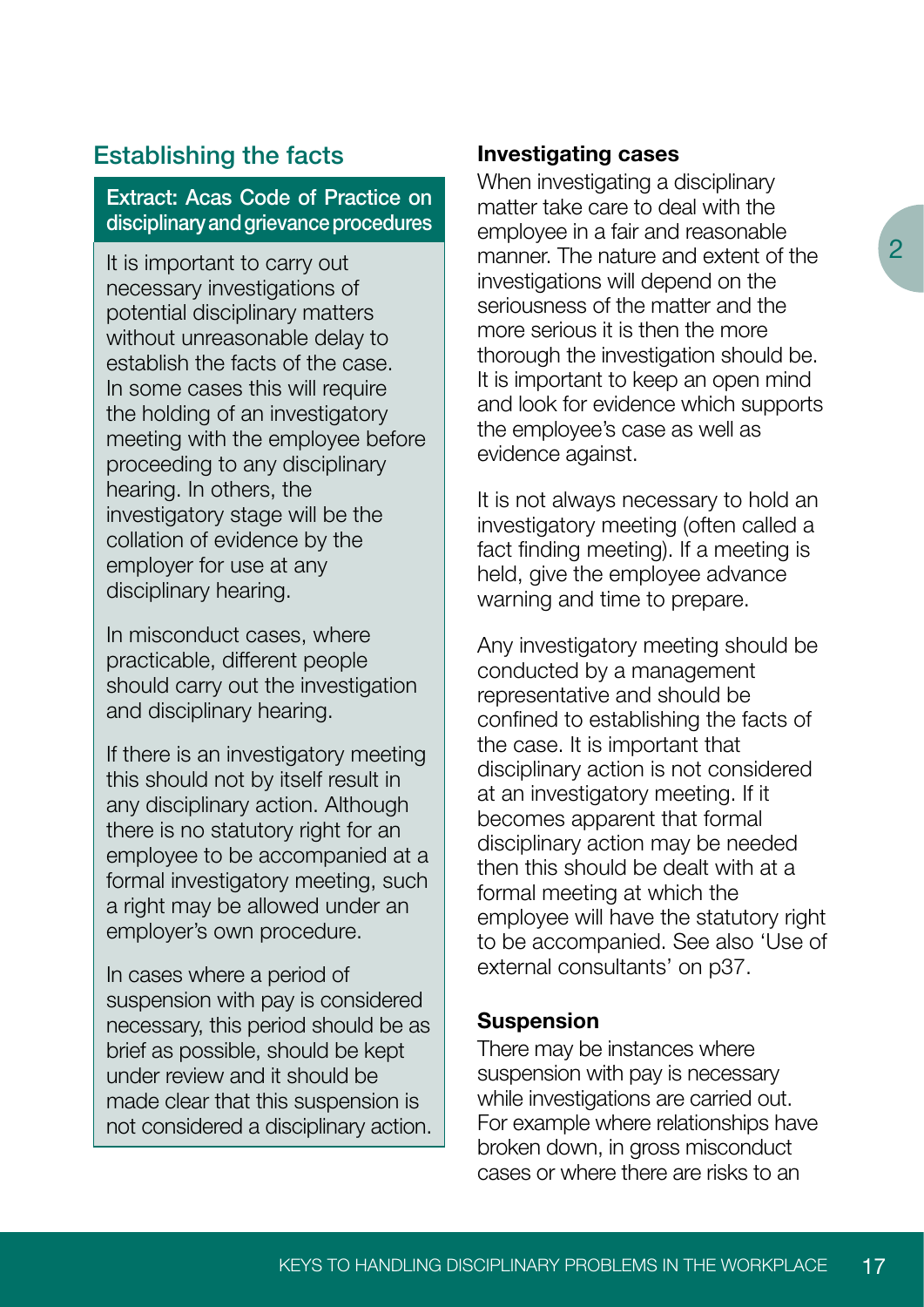employee's or the company's property or responsibilities to other parties. Exceptionally you may wish to consider suspension with pay where you have reasonable grounds for concern that evidence has been tampered with, destroyed or witnesses pressurised before the meeting.

Suspension with pay should only be imposed after careful consideration and should be reviewed to ensure it is not unnecessarily protracted. It should be made clear that suspension is not an assumption of guilt and is not considered a disciplinary sanction.

#### Informing the employee

#### Extract: Acas Code of Practice on disciplinary and grievance procedures

If it is decided that there is a disciplinary case to answer, the employee should be notified of this in writing. This notification should contain sufficient information about the alleged misconduct or poor performance and its possible consequences to enable the employee to prepare to answer the case at a disciplinary meeting. It would normally be appropriate to provide copies of any written evidence, which may include any witness statements, with the notification

The notification should also give details of the time and venue for the disciplinary meeting and advise the employee of their right to be accompanied at the meeting.

As well notifying the nature of the complaint and the right to be accompanied [\(see p23](#page-24-0)) the employee should also be told about the procedure to be followed.

A sample letter inviting an employee to a meeting is at Appendix 3.

#### Holding a disciplinary meeting

#### Extract: Acas Code of Practice on disciplinary and grievance procedures

The meeting should be held without unreasonable delay whilst allowing the employee reasonable time to prepare their case.

Employers and employees (and their companions) should make every effort to attend the meeting. At the meeting the employer should explain the complaint against the employee and go through the evidence that has been gathered. The employee should be allowed to set out their case and answer any allegations that have been made. The employee should also be given a reasonable opportunity to ask questions, present evidence and call relevant witnesses. They should also be given an opportunity to raise points about any information provided by witnesses. Where an employer or employee intends to call relevant witnesses they should give advance notice that they intend to do this.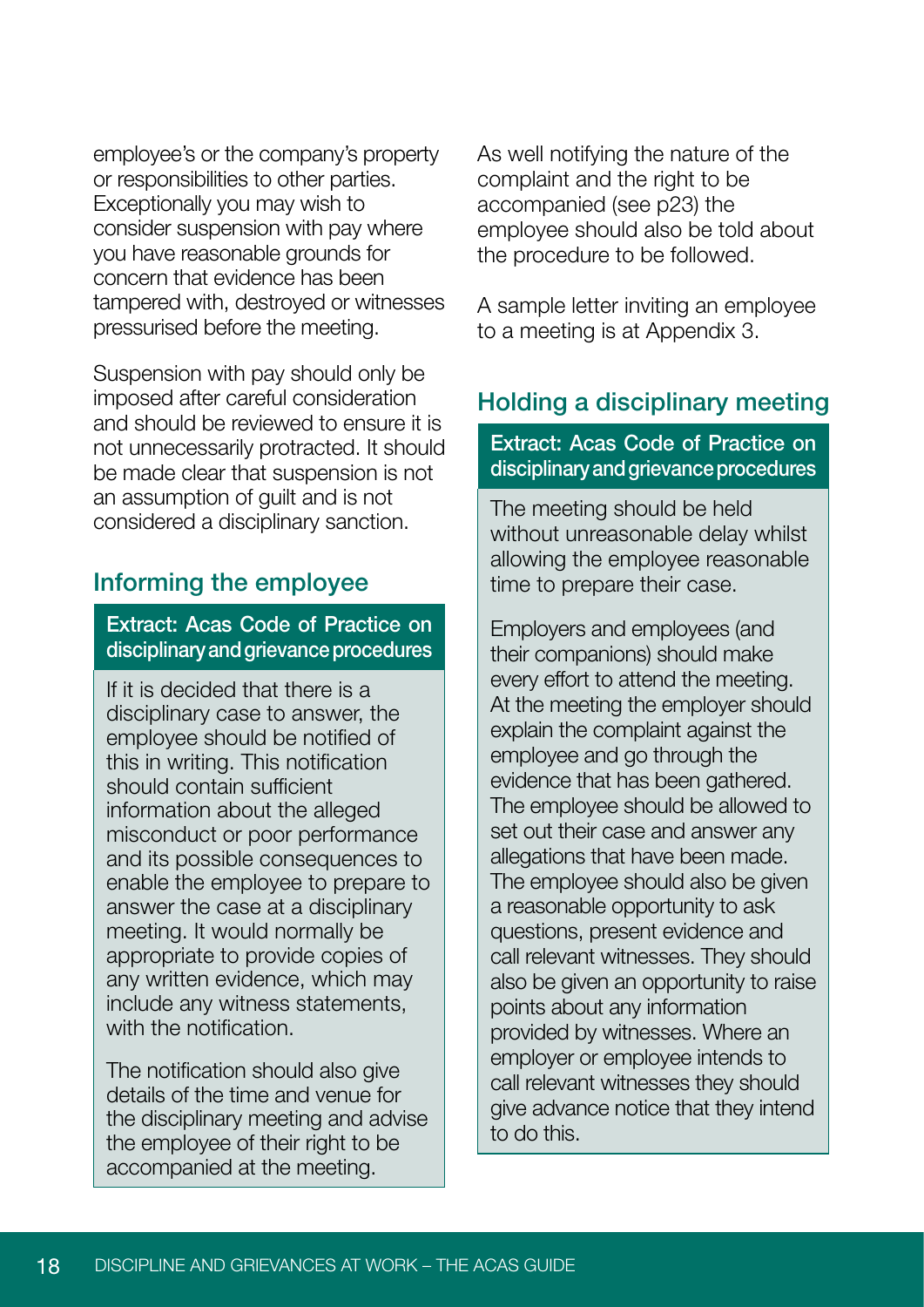#### Preparing for the meeting

You should:

- ensure that all the relevant facts are available, such as disciplinary records and any other relevant documents (for instance absence or sickness records) and, where appropriate, written statements from witnesses
- where possible arrange for someone who is not involved in the case to take a note of the meeting and to act as a witness to what was said
- check if there are any special circumstances to be taken into account. For example, are there personal or other outside issues affecting performance or conduct?
- $\bullet$  be careful when dealing with evidence from a person who wishes to remain anonymous. Take written statements, seek corroborative evidence and check that the person's motives are genuine<sup>6</sup>
- consider what explanations may be offered by the employee, and if possible check them out beforehand
- allow the employee time to prepare his or her case. Copies of any relevant papers and witness statements should be made available to the employee in advance
- if the employee concerned is a trade union representative discuss the case with a trade union full-time official after obtaining the employee's agreement. This is because the action may be seen as an attack on the union
- $\bullet$  arrange a time for the meeting, which should be held as privately as possible, in a suitable room, and where there will be no interruptions. The employee may offer a reasonable alternative time within five days of the original date if their chosen companion cannot attend. You may also arrange another meeting if an employee fails to attend through circumstances outside their control, such as illness
- try and get a written statement from any witness from outside the organisation who is not prepared to or is unable to attend the meeting
- allow the employee to call witnesses or submit witness statements
- consider the provision of an interpreter or facilitator if there are understanding or language difficulties (perhaps a friend of the employee, or a co-employee). This person may need to attend in addition to the companion though ideally one person should carry out both roles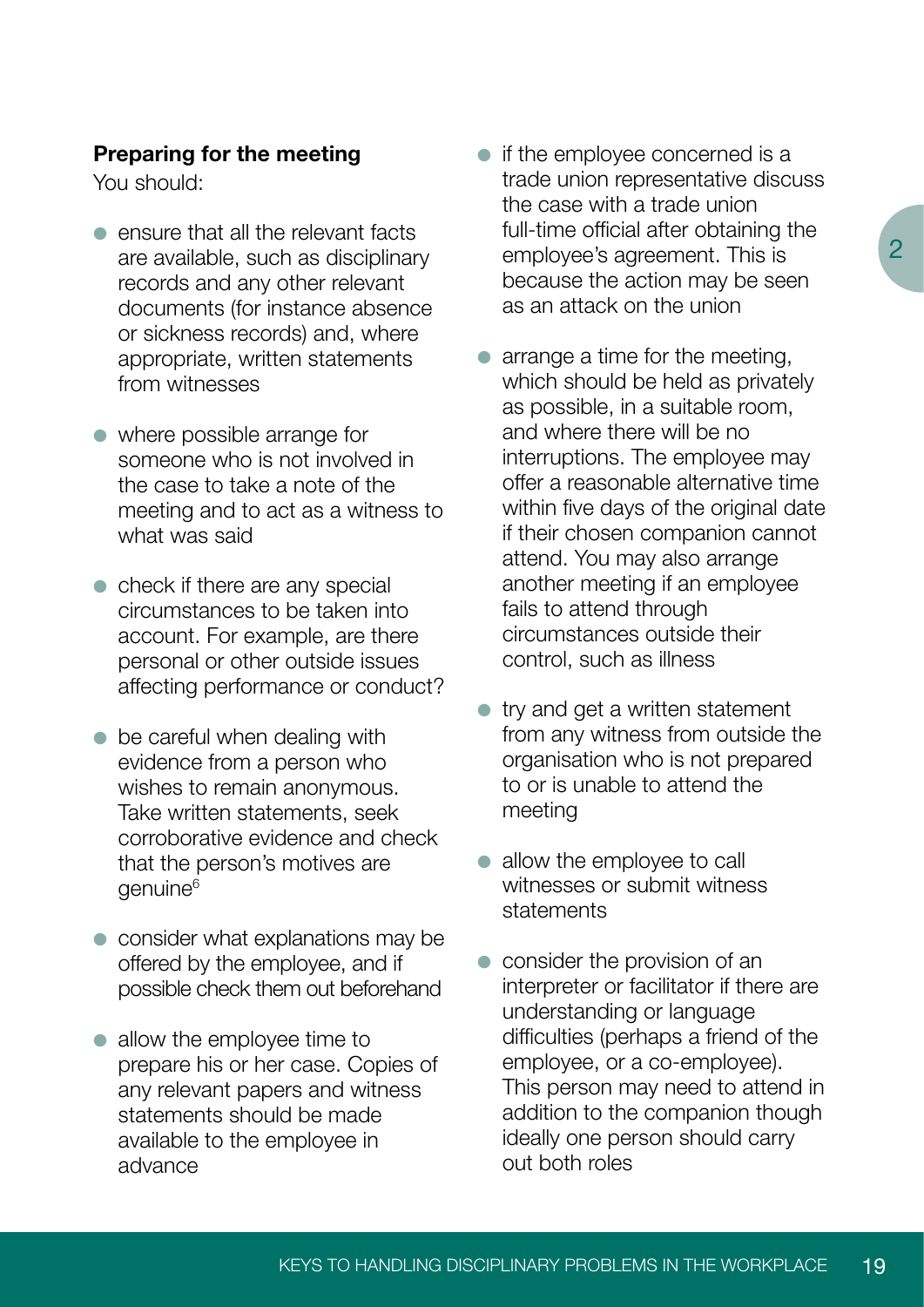- make provision for any reasonable adjustments to accommodate the needs of a person with disabilities
- think about the structure of the meeting and make a list of points you will wish to cover.

#### What if an employee repeatedly fails to attend a meeting?

There may be occasions when an employee is repeatedly unable or unwilling to attend a meeting. This may be for various reasons, including genuine illness or a refusal to face up to the issue. Employers will need to consider all the facts and come to a reasonable decision on how to proceed. Considerations may include:

- any rules the organisation has for dealing with failure to attend disciplinary meetings
- the seriousness of the disciplinary issue under consideration
- the employee's disciplinary record (including current warnings), general work record, work experience, position and length of service
- medical opinion on whether the employee is fit to attend the meeting
- how similar cases in the past have been dealt with.

Where an employee continues to be unavailable to attend a meeting the employer may conclude that a decision will be made on the evidence available. The employee should be informed where this is to be the case. See also Appendix 4 'Dealing with absence'.

#### How should the disciplinary meeting be conducted?

Remember that the point of the meeting is to establish the facts, not catch people out. The meetings may not proceed in neat, orderly stages but it is good practice to:

- introduce those present to the employee and explain why they are there
- introduce and explain the role of the accompanying person if present
- explain that the purpose of the meeting is to consider whether disciplinary action should be taken in accordance with the organisation's disciplinary procedure
- $\bullet$  explain how the meeting will be conducted.

#### Statement of the complaint

State precisely what the complaint is and outline the case briefly by going through the evidence that has been gathered. Ensure that the employee and his or her representative or accompanying person are allowed to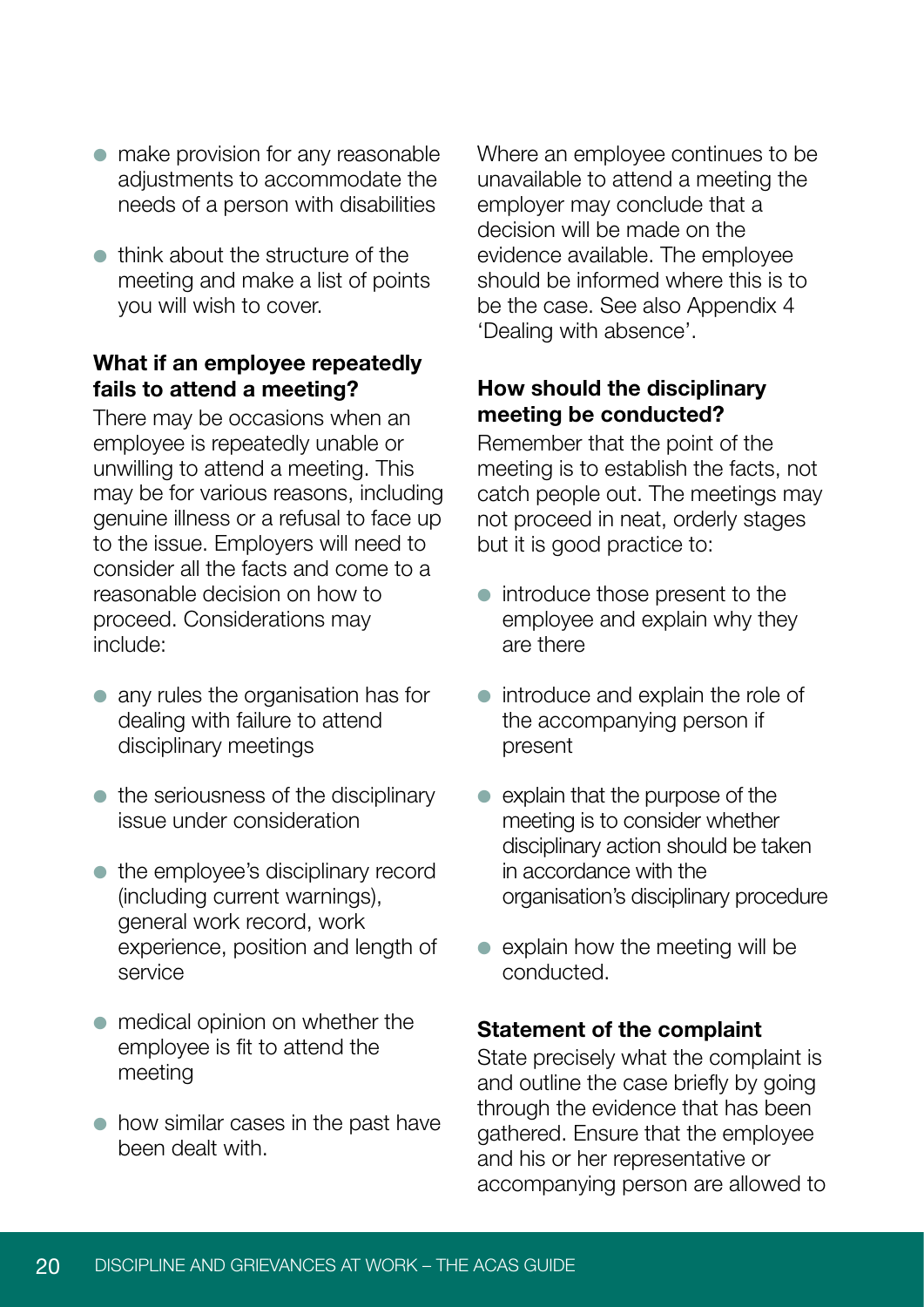see any statements made by witnesses and question them.

#### Employee's reply

Give the employee the opportunity to state their case and answer any allegations that have been made. They should be able to ask questions, present evidence and call witnesses. The accompanying person may also ask questions and should be able to confer privately with the employee. Listen carefully and be prepared to wait in silence for an answer as this can be a constructive way of encouraging the employee to be more forthcoming.

Establish whether the employee is prepared to accept that they may have done something wrong or are not performing to the required standard. Then agree the steps which should be taken to remedy the situation.

If it is not practical for witnesses to attend, consider proceeding if it is clear that their verbal evidence will not affect the substance of the complaint. Alternatively, consider an adjournment to allow questions to be put to a witness who cannot attend in person but who has submitted a witness statement.

#### General questioning and discussion

You should:

● use this stage to establish all the facts

- ask the employee if they have any explanation for the alleged misconduct or unsatisfactory performance, or if there are any special circumstances to be taken into account
- if it becomes clear during this stage that the employee has provided an adequate explanation or there is no real evidence to support the allegation, bring the proceedings to a close
- keep the approach formal and polite and encourage the employee to speak freely with a view to establishing the facts. A properly conducted disciplinary meeting should be a two-way process. Use questions to clarify the issues and to check that what has been said is understood. Ask open-ended questions, for example, 'what happened then?' to get the broad picture. Ask precise, closed questions requiring a yes/no answer only when specific information is needed
- do not get involved in arguments and do not make personal or humiliating remarks. Avoid physical contact or gestures which could be misinterpreted or misconstrued as judgemental.

If new facts emerge, it may be necessary to adjourn the meeting to investigate them and reconvene the meeting when this has been done.

 $\overline{2}$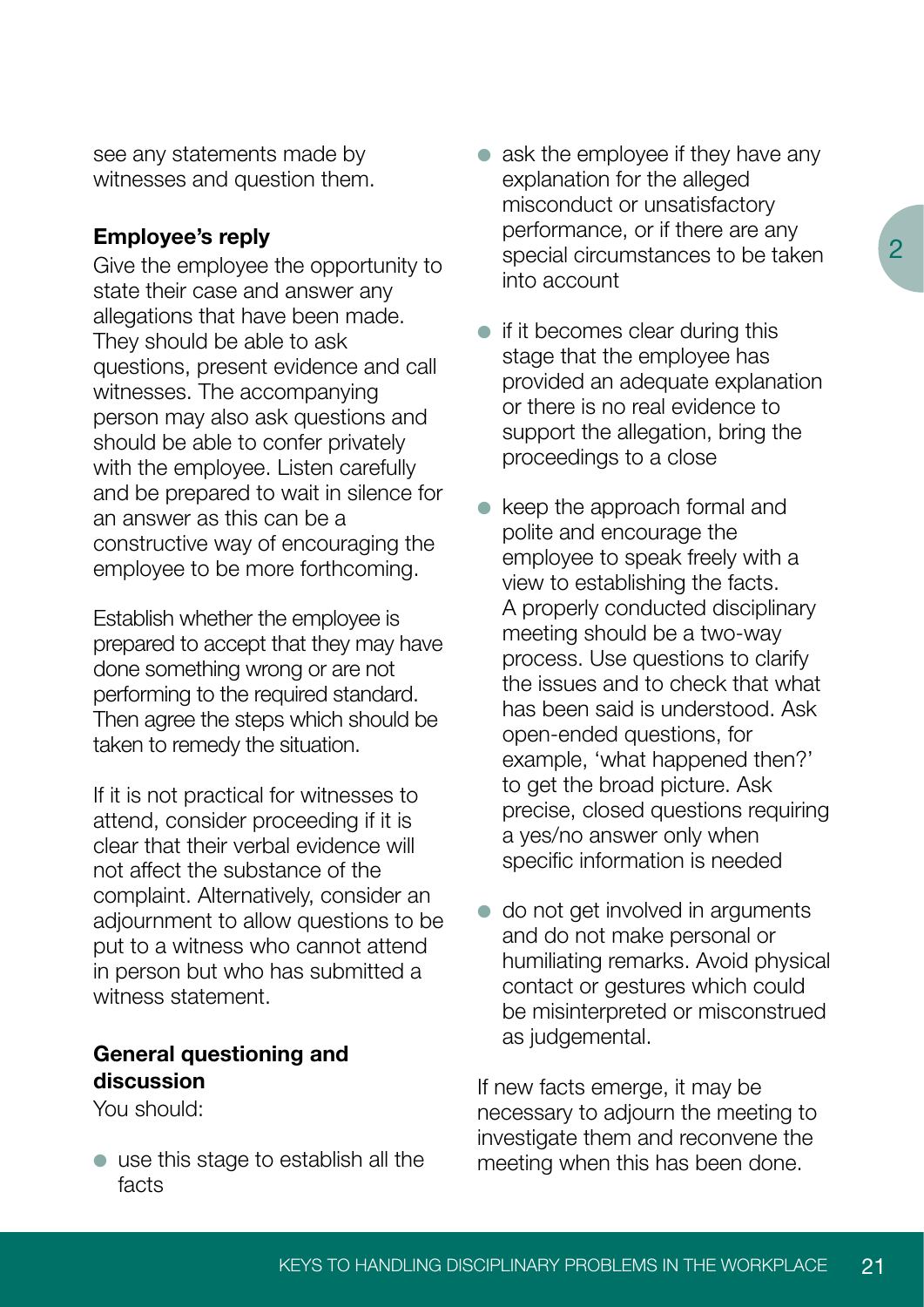#### Summing up

Summarise the main points of the discussion after questioning is completed. This allows all parties to be reminded of the nature of the offence, the arguments and evidence put forward and to ensure nothing is missed. Ask the employee if they have anything further to say. This should help to demonstrate to the employee that they have been treated reasonably.

#### Adjournment before decision

Adjourn before a decision is taken about whether a disciplinary penalty is appropriate. This allows time for reflection and proper consideration. It also allows for any further checking of any matters raised, particularly if there is any dispute over facts.

#### What problems may arise and how should they be handled?

Extract: Acas Code of Practice on disciplinary and grievance procedures

Where an employee raises a grievance during a disciplinary process the disciplinary process may be temporarily suspended in order to deal with the grievance. Where the grievance and disciplinary cases are related, it may be appropriate to deal with both issues concurrently.

When an employee raises a grievance during the meeting it may sometimes be appropriate to consider stopping the meeting and

suspending the disciplinary procedure – for example when:

- the grievance relates to a conflict of interest that the manager holding the disciplinary meeting is alleged to have
- bias is alleged in the conduct of the disciplinary meeting
- management have been selective in the evidence they have supplied to the manager holding the meeting
- there is possible discrimination.

It would not be appropriate to suspend the meeting where the employee makes an invalid point. For example if they mistakenly claim that they have the right to be legally represented or that a collectively agreed and applicable procedure does not apply to them because they are not a union member.

It is possible that the disciplinary meeting may not proceed smoothly – people may be upset or angry. If the employee becomes upset or distressed allow time for them to regain composure before continuing. If the distress is too great to continue then adjourn and reconvene at a later date – however, the issues should not be avoided. Clearly during the meeting there may be some 'letting off steam', and this can be helpful in finding out what has actually happened. However, abusive language or conduct should not be tolerated.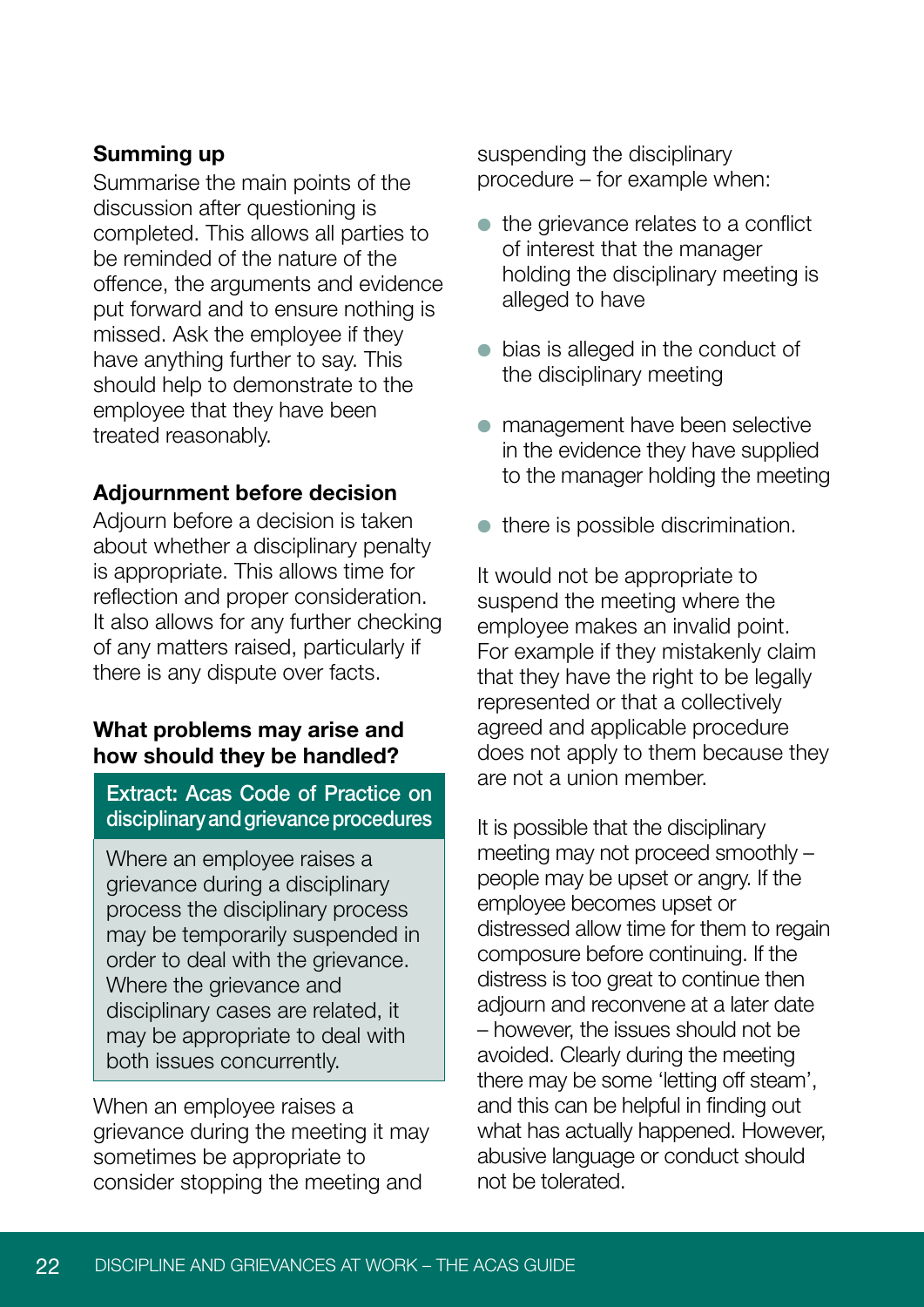#### <span id="page-24-0"></span>Allow the employee to be accompanied at the meeting

#### Extract: Acas Code of Practice on disciplinary and grievance procedures

Workers have a statutory right to be accompanied by a companion where the disciplinary meeting could result in:

- a formal warning being issued; or
- the taking of some other disciplinary action; or
- the confirmation of a warning or some other disciplinary action (appeal hearings).

The statutory right is to be accompanied by a fellow worker, a trade union representative, or an official employed by a trade union. A trade union representative who is not an employed official must have been certified by their union as being competent to accompany a worker. Employers must agree to a worker's request to be accompanied by any companion from one of these categories. Workers may also alter their choice of companion if they wish. As a matter of good practice, in making their choice workers should bear in mind the practicalities of the arrangements. For instance, a worker may choose to be accompanied by a companion who is suitable, willing and available on site rather than someone from a geographically remote location.

To exercise the statutory right to be accompanied workers must make a reasonable request. What is reasonable will depend on the circumstances of each individual case. A request to be accompanied does not have to be in writing or within a certain time frame. However, a worker should provide enough time for the employer to deal with the companion's attendance at the meeting. Workers should also consider how they make their request so that it is clearly understood, for instance by letting the employer know in advance the name of the companion where possible and whether they are a fellow worker or trade union official or representative.

If a worker's chosen companion will not be available at the time proposed for the hearing by the employer, the employer must postpone the hearing to a time proposed by the worker provided that the alternative time is both reasonable and not more than five working days after the date originally proposed.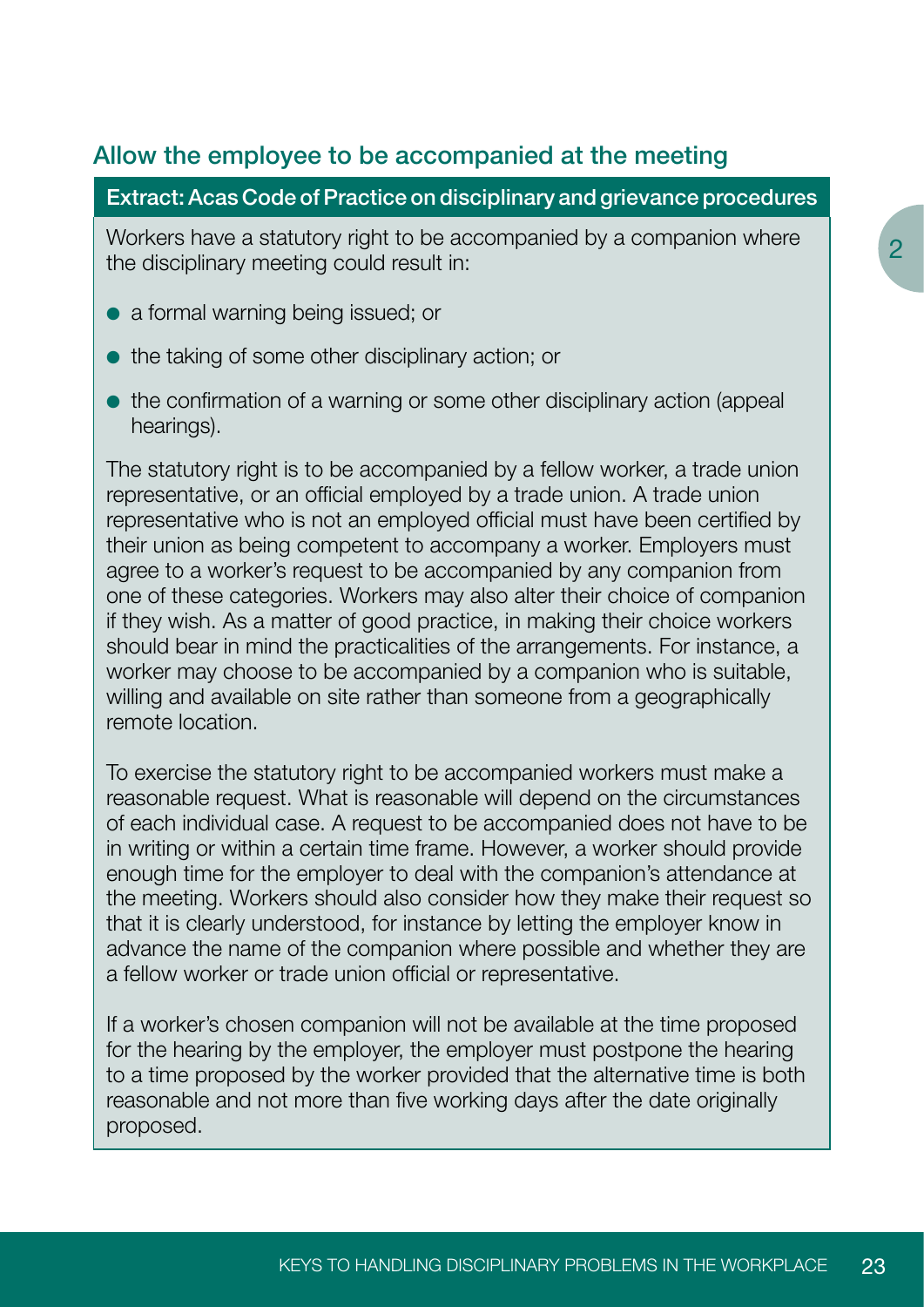The companion should be allowed to address the hearing to put and sum up the worker's case, respond on behalf of the worker to any views expressed at the meeting and confer with the worker during the hearing. The companion does not, however, have the right to answer questions on the worker's behalf, address the hearing if the worker does not wish it or prevent the employer from explaining their case.

#### What is the right to be accompanied?

Workers have a statutory right to be accompanied where they are required or invited by their employer to attend certain disciplinary or grievance meetings. The chosen companion may be a fellow worker, a trade union representative, or an official employed by a trade union. A trade union representative who is not an employed official must have been certified by their union as being competent to accompany a worker. Workers must make a reasonable request to their employer to be accompanied.

#### When does the right apply?

Employees have the right to be accompanied at meetings that could result in:

- a formal warning being issued to a worker (ie a warning that will be placed on the worker's record);
- the taking of some other disciplinary action (such as suspension without pay, demotion or dismissal) or other action; or
- the confirmation of a warning or some other disciplinary action (such as an appeal hearing).

Informal discussions, counselling sessions or investigatory meetings do not attract the right to be accompanied. Meetings to investigate an issue are not disciplinary meetings. If it becomes apparent that formal disciplinary action may be needed then this should be dealt with at a formal meeting at which the employee will have the statutory right to be accompanied.

#### What is a reasonable request?

Whether a request for a companion is reasonable will depend on the circumstances of the individual case and, ultimately, it is a matter for the courts and tribunals to decide (Refer to Appendix 6 which outlines important changes to making Employment tribunal claims). However, a worker should provide enough time for the employer to deal with the companion's attendance at the meeting. Workers should also consider how they make their request so that it is clearly understood, for instance by letting the employer know in advance the name of the companion where possible and whether they are a fellow worker or trade union official or representative.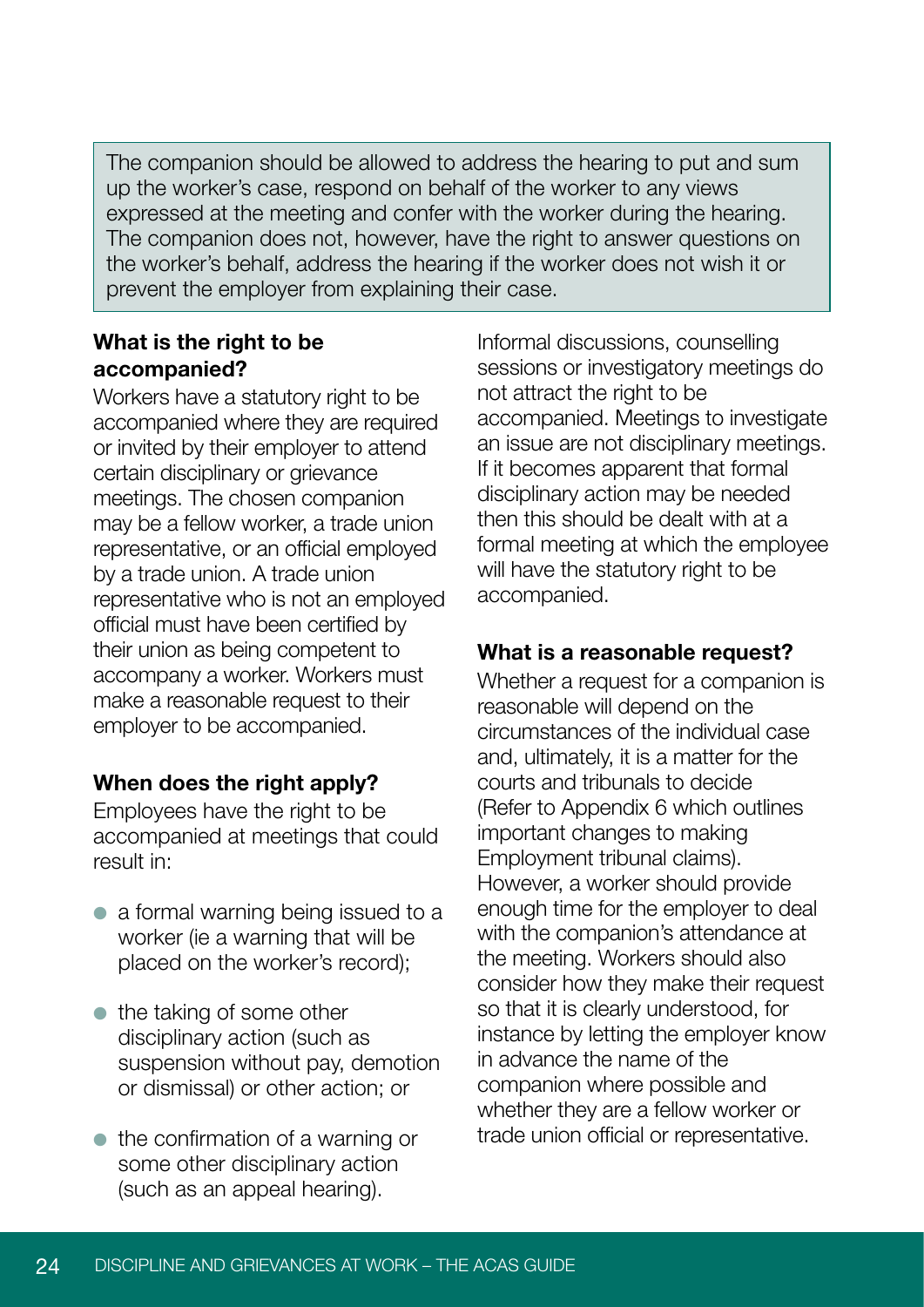#### The companion

The companion may be:

- $\bullet$  a fellow worker (ie another of the employer's workers)
- an official employed by a trade union
- a workplace trade union representative, as long as they have been reasonably certified in writing by their union as having experience of, or having received training in, acting as a worker's companion at disciplinary or grievance hearings. Certification may take the form of a card or letter.

Employers are free, but are not obliged, to allow workers to be accompanied by a companion who does not fall within the above categories. Some workers may have a contractual right to be accompanied by persons other than those listed above (for instance a professional support body, partner, spouse or legal representative).

Reasonable adjustment may be needed for a worker with a disability (and possibly for their companion if they are disabled). For example the provision of a support worker or advocate with knowledge of the disability and its effects.

Workers may ask an official from any trade union to accompany them at a disciplinary or grievance hearing, regardless of whether or not they are a member or the union is recognised. Fellow workers or trade union officials do not have to accept a request to accompany a worker, and they should not be pressurised to do so.

Trade unions should ensure that their officials are trained in the role of acting as a worker's companion. Even when a trade union official has experience of acting in the role, there may still be a need for periodic refresher training. Employers should consider allowing time off for this training.

A worker who has agreed to accompany a colleague employed by the same employer is entitled to take a reasonable amount of paid time off to fulfil that responsibility. This should cover the hearing and it is also good practice to allow time for the companion to familiarise themselves with the case and confer with the worker before and after the hearing.

A lay trade union official is permitted to take a reasonable amount of paid time off to accompany a worker at a hearing, as long as the worker is employed by the same employer. In cases where a lay official agrees to accompany a worker employed by another organisation, time off is a matter for agreement by the parties concerned.

#### Applying the right

The employer should allow a companion to have a say about the date and time of a hearing. If the companion cannot attend on a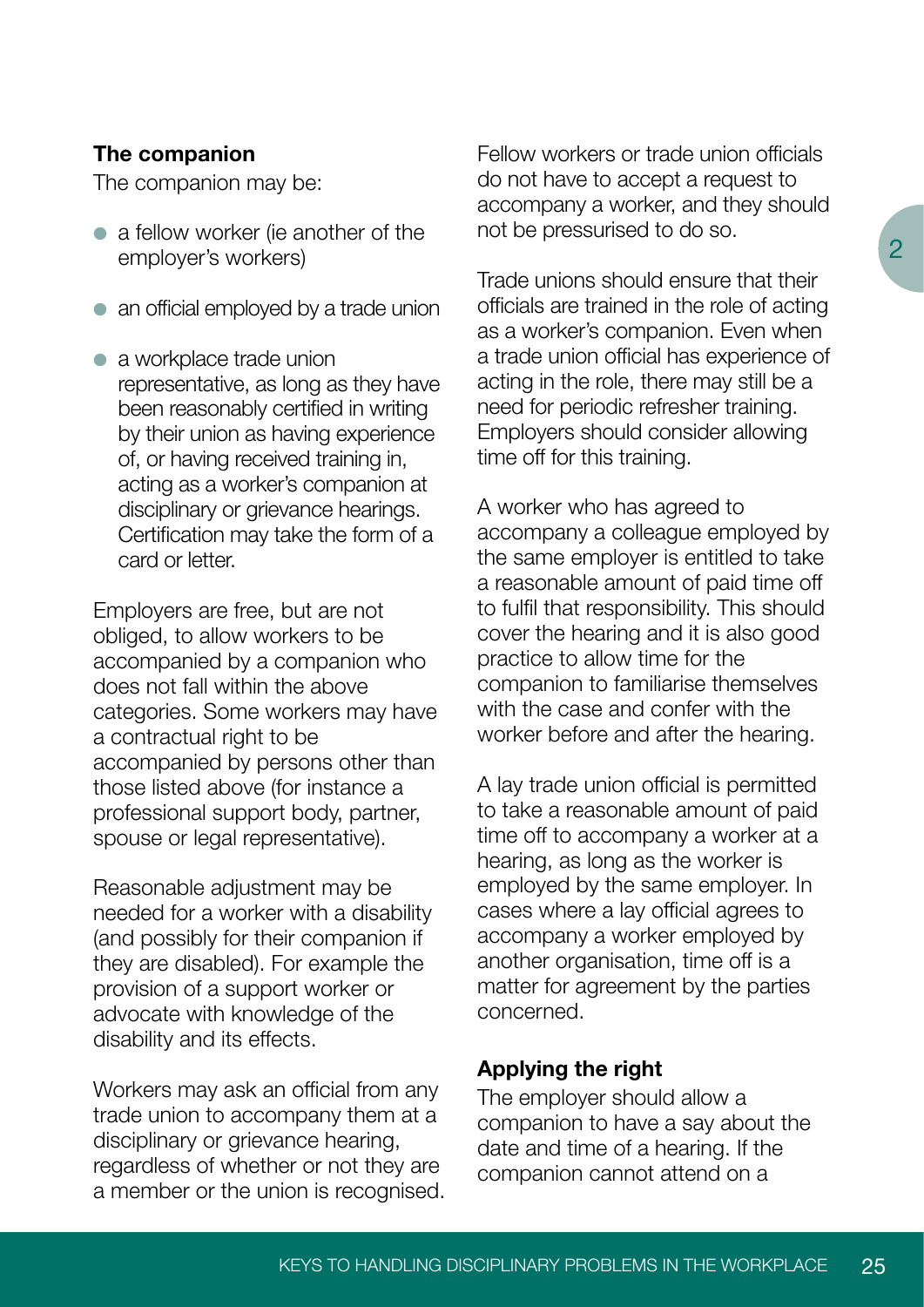proposed date, the worker can suggest an alternative time and date so long as it is reasonable and it is not more than five working days after the original date.

Before the hearing takes place, the worker should tell the employer who they have chosen as a companion. In certain circumstances (for instance when the companion is an official of a non-recognised trade union) it can be helpful for the companion and employer to make contact before the hearing.

The companion should be allowed to address the hearing in order to:

- put the worker's case
- sum up the worker's case
- respond on the worker's behalf to any view expressed at the hearing.

The companion can also confer with the worker during the hearing. It is good practice to allow the companion to participate as fully as possible in the hearing, including asking witnesses questions. The employer is, however, not legally required to permit the companion to answer questions on the worker's behalf, or to address the hearing if the worker does not

#### Taking action after the disciplinary meeting

#### Extract: Acas Code of Practice on disciplinary and grievance procedures

After the meeting decide whether or not disciplinary or any other action is justified and inform the employee accordingly in writing.

Where misconduct is confirmed or the employee is found to be performing unsatisfactorily it is usual to give the employee a written warning. A further act of misconduct or failure to improve performance within a set period would normally result in a final written warning.

If an employee's first misconduct or unsatisfactory performance is sufficiently serious, it may be appropriate to move directly to a final written warning. This might occur where the employee's actions have had, or are liable to have, a serious or harmful impact on the organisation.

A first or final written warning should set out the nature of the misconduct or poor performance and the change in behaviour or improvement in performance required (with timescale). The employee should be told how long the warning will remain current. The employee should be informed of the consequences of further misconduct, or failure to improve performance, within the set period following a final warning. For instance that it may result in dismissal or some other contractual penalty such as demotion or loss of seniority.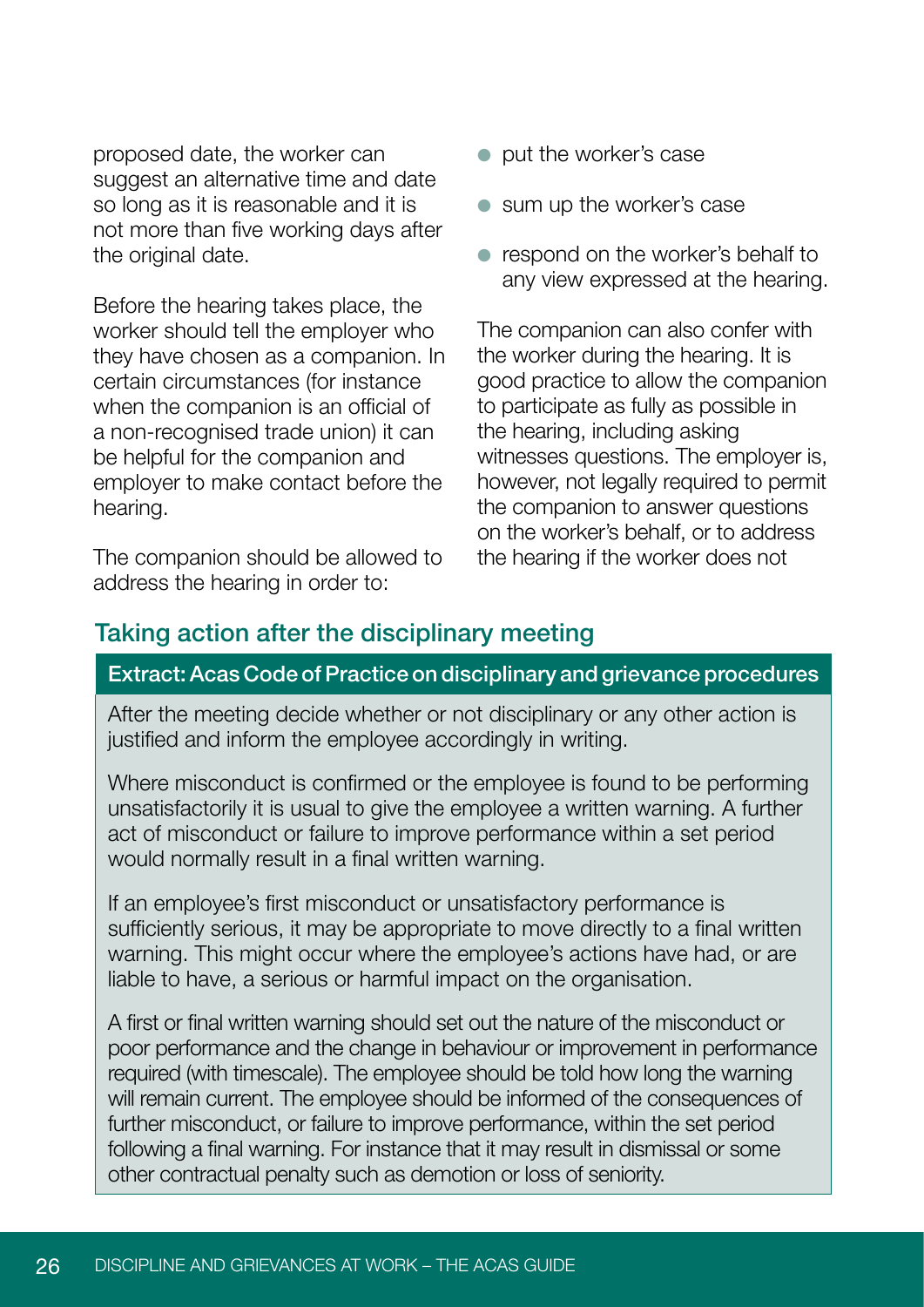A decision to dismiss should only be taken by a manager who has the authority to do so. The employee should be informed as soon as possible of the reasons for the dismissal, the date on which the employment contract will end, the appropriate period of notice and their right of appeal.

Some acts, termed gross misconduct, are so serious in themselves or have such serious consequences that they may call for dismissal without notice for a first offence. But a fair disciplinary process, should always be followed, before dismissing for gross misconduct.

Disciplinary rules should give examples of acts which the employer regards as acts of gross misconduct. These may vary according to the nature of the organisation and what it does, but might include things such as theft or fraud, physical violence, gross negligence or serious insubordination.

Where an employee is persistently unable or unwilling to attend a disciplinary meeting without good cause the employer should make a decision on the evidence available.

wish it, or to prevent the employer from explaining their case.

Workers whose employers fail to comply with a reasonable request to be accompanied may present a complaint to an employment tribunal. Workers may also complain to a tribunal if employers fail to re-arrange a hearing to a reasonable date proposed by the worker when a companion cannot attend on the date originally proposed. The tribunal may order compensation of up to two weeks' pay.

It is unlawful to disadvantage workers for using their right to be accompanied or for being companions. This could lead to a claim to an employment tribunal.

If you are (or expect to be) affected by such an issue, [see Appendix 6](#page-81-0) on important changes to making a tribunal claim.

#### What should be considered before deciding any disciplinary penalty?

When deciding whether a disciplinary penalty is appropriate and what form it should take, consideration should be given to:

- whether the rules of the organisation indicate what the likely penalty will be as a result of the particular misconduct
- $\bullet$  the penalty imposed in similar cases in the past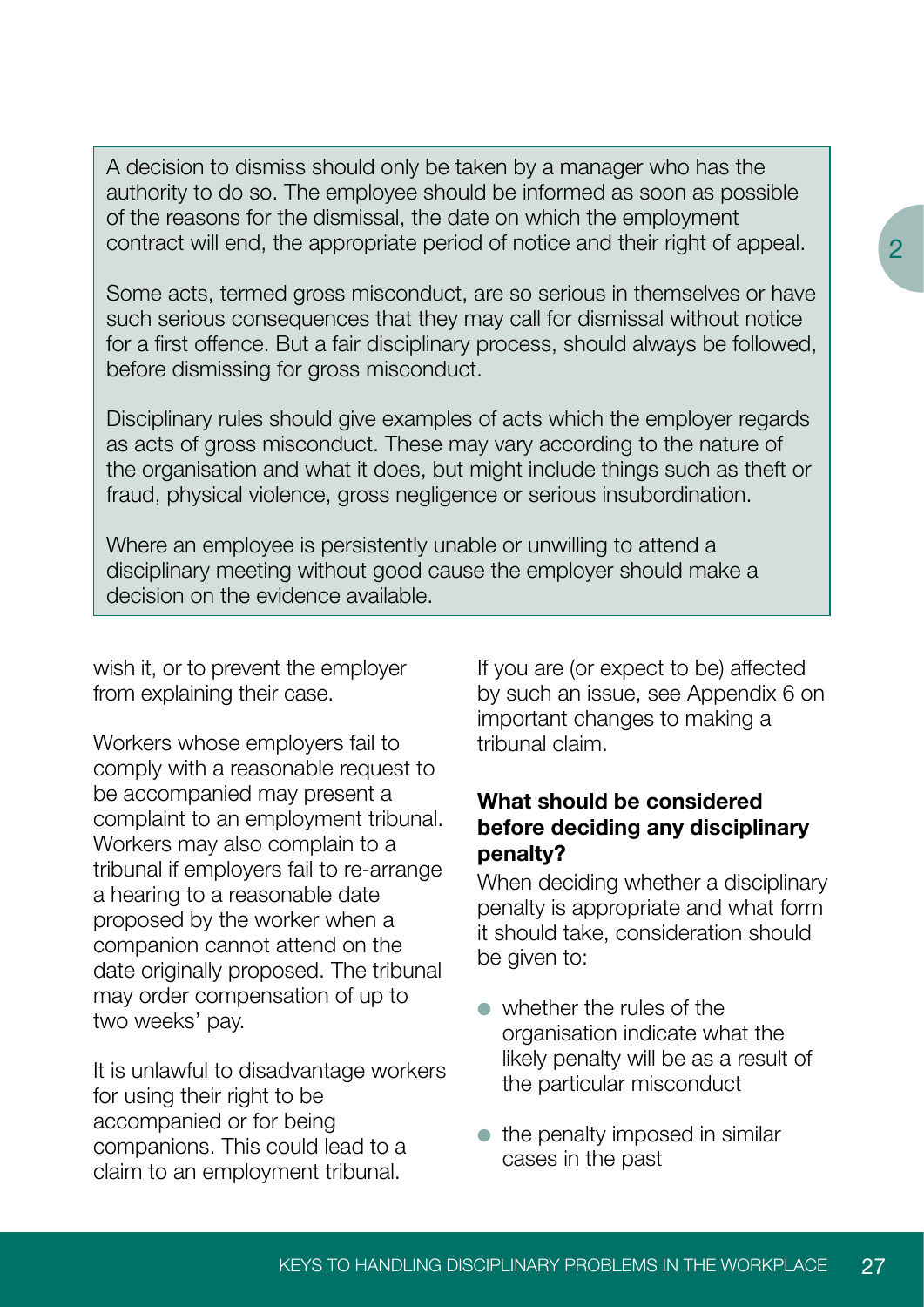- whether standards of other employees are acceptable, and that this employee is not being unfairly singled out
- the employee's disciplinary record (including current warnings), general work record, work experience, position and length of service
- any special circumstances which might make it appropriate to adiust the severity of the penalty
- whether the proposed penalty is reasonable in view of all the circumstances
- $\bullet$  whether any training, additional support or adjustments to the work are necessary.

It should be clear what the normal organisational practice is for dealing with the kind of misconduct or unsatisfactory performance under consideration. This does not mean that similar offences will always call for the same disciplinary action: each case must be looked at on its own merits and any relevant circumstances taken into account. Such relevant circumstances may include health or domestic problems, provocation, justifiable ignorance of the rule or standard involved or inconsistent treatment in the past.

If guidance is needed on formal disciplinary action, seek advice, where possible, from someone who will not be involved in hearing any potential appeal. Call the Acas helpline on 0300 123 1100 (Open Monday – Friday 8am–8pm & Saturday 9am–1pm) to talk to one of our advisers.

#### Imposing the disciplinary penalty *First formal action – unsatisfactory performance*

In cases of unsatisfactory performance an employee should be given an 'improvement note', setting out:

- the performance problem
- the improvement that is required
- $\bullet$  the timescale for achieving this improvement
- a review date and
- any support, including any training, that the employer will provide to assist the employee.

The employee should be informed that the note represents the first stage of a formal procedure and is equivalent to a first written warning and that failure to improve could lead to a final written warning and, ultimately, dismissal. A copy of the note should be kept and used as the basis for monitoring and reviewing performance over a specified period (eg, six months).

If an employee's unsatisfactory performance – or its continuance – is sufficiently serious, for example because it is having, or is likely to have,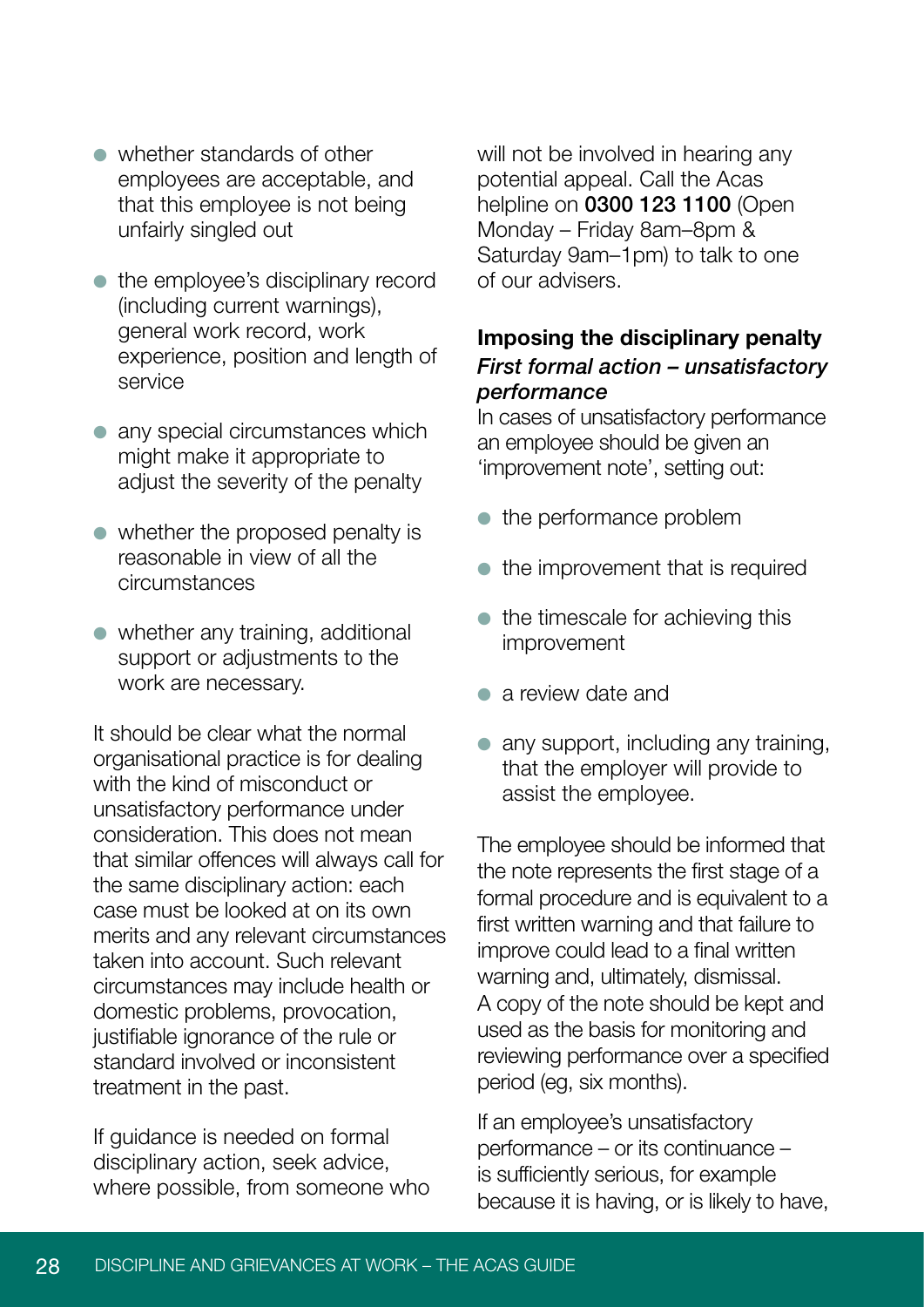a serious harmful effect on the organisation, it may be justifiable to move directly to a final written warning.

#### Discipline in practice 2

A member of staff in accounts makes a number of mistakes on invoices to customers. You bring the mistakes to his attention, make sure he has had the right training and impress on him the need for accuracy but the mistakes continue. You invite the employee to a disciplinary meeting and inform him of his right to be accompanied by a colleague or employee representative. At the meeting the employee does not give a satisfactory explanation for the mistakes so you decide to issue an improvement note setting out: the problem, the improvement required, the timescale for improvement, the support available and a review date. You inform the employee that a failure to improve may lead to a final written warning.

#### *First formal action – misconduct*

In cases of misconduct, employees should be given a written warning setting out the nature of the misconduct and the change in behaviour required.

The warning should also inform the employee that a final written warning may be considered if there is further misconduct. A record of the warning should be kept, but it should be disregarded for disciplinary purposes after a specified period (eg, six months).

#### *Final written warning*

If the employee has a current warning about conduct or performance then further misconduct or unsatisfactory performance (whichever is relevant) may warrant a final written warning. This may also be the case where 'first offence' misconduct is sufficiently serious, but would not justify dismissal. Such a warning should normally remain current for a specified period, for example, 12 months, and contain a statement that further misconduct or unsatisfactory performance may lead to dismissal.

#### Dismissal or other sanction

If the employee has received a final written warning further misconduct or unsatisfactory performance may warrant dismissal. Alternatively the contract may allow for a different disciplinary penalty instead. Such a penalty may include disciplinary transfer, disciplinary suspension without pay<sup>7</sup>, demotion, loss of seniority or loss of increment. These sanctions may only be applied if allowed for in the employee's contract or with the employee's agreement.

Any penalty should be confirmed in writing, and the procedure and time limits for appeal set out clearly.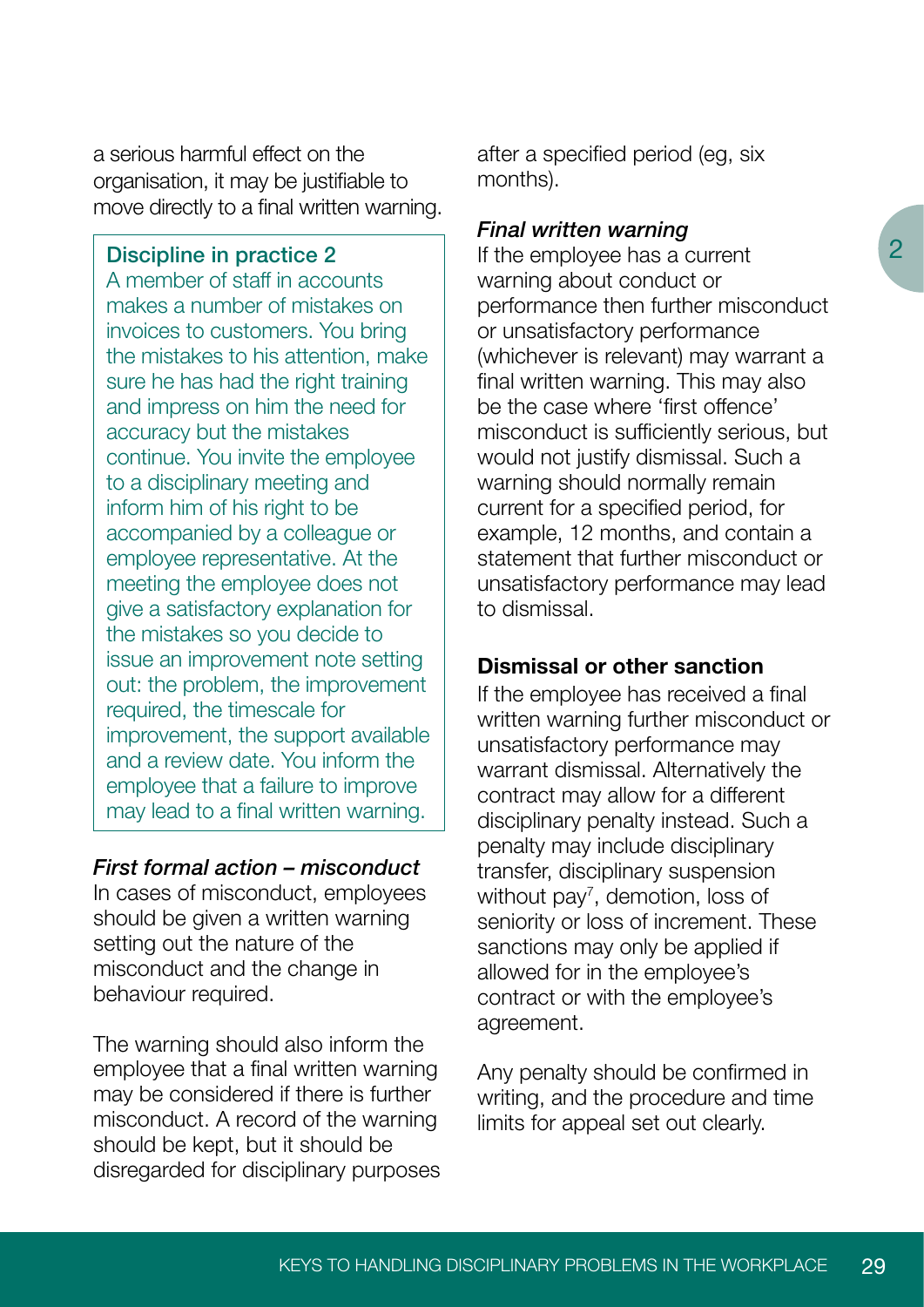#### Discipline in practice 3

An employee in a small firm makes a series of mistakes in letters to one of your key customers promising impossible delivery dates. The customer is upset at your firm's failure to meet delivery dates and threatens to take his business elsewhere.

You are the owner of the business and carry out an investigation and invite the employee to a disciplinary meeting. You inform her of her right to be accompanied by a colleague or employee representative.

#### *Example outcome of meeting*

At the meeting the employee does not give a satisfactory explanation for the mistakes and admits that her training covered the importance of agreeing realistic delivery dates with her manager. During your investigation, her team leader and section manager told you they had stressed to the employee the importance of agreeing delivery dates with them before informing the customer. In view of the seriousness of the mistakes and the possible impact on the business, you issue the employee with a final written warning. You inform the employee that failure to improve will lead to dismissal and of her right to appeal.

#### *Example outcome of meeting in different circumstances*

At the meeting, the employee reveals that her team leader would not let her attend training as the section was too busy. Subsequently the team leader was absent sick and the employee asked the section manager for help with setting delivery dates. The manager said he was too busy and told the employee to 'use her initiative'. Your other investigations support the employee's explanation. You inform the employee that you will not be taking disciplinary action and will make arrangements for her to be properly trained. You decide to carry out a review of general management standards on supervision and training.

There may be occasions when, depending on the seriousness of the misconduct involved, it will be appropriate to consider dismissal without notice (see over).

#### Dismissal with notice

Employees should only be dismissed if, despite warnings, conduct or

performance does not improve to the required level within the specified time period. Dismissal must be reasonable in all the circumstances of the case.

Unless the employee is being dismissed for reasons of gross misconduct, he or she should receive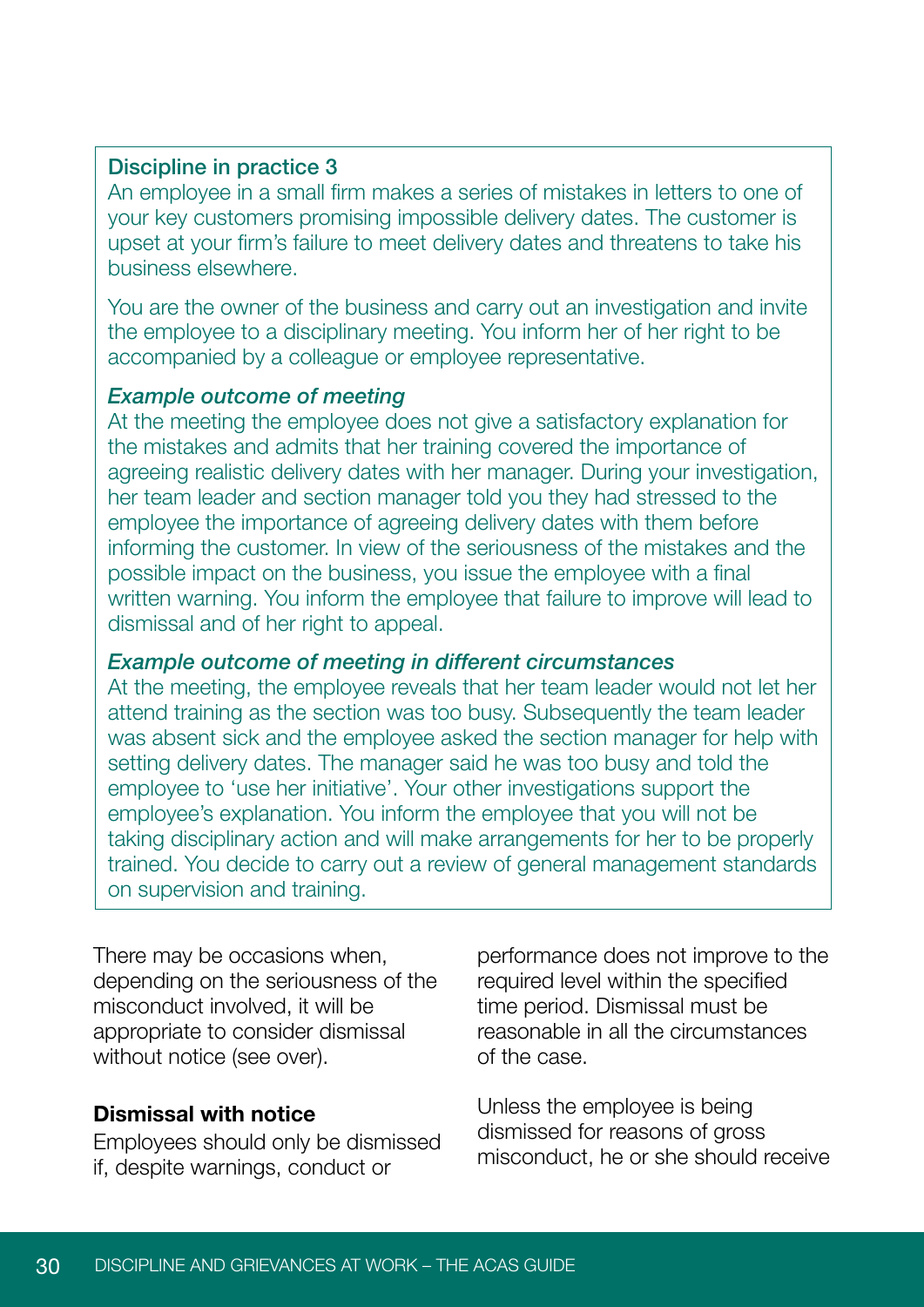#### <span id="page-32-0"></span>Discipline in practice 4

A member of your telephone sales team has been to lunch to celebrate success in an exam. He returns from lunch in a very merry mood, is slurring his speech and is evidently not fit to carry out his duties. You decide to send him home and invite him in writing to a disciplinary meeting setting out his alleged behaviour of gross misconduct for which he could be dismissed. Your letter includes information about his right to be accompanied by a colleague or employee representative.

At the meeting he admits he had too much to drink, is very apologetic and promises that such a thing will not happen again. He is one of your most valued members of staff and has an exemplary record over his 10 years service with you. You know that being unfit for work because of excessive alcohol is listed in your company rules as gross misconduct. In view of the circumstances and the employee's record, however, you decide not to dismiss him but give him a final written warning. You inform the employee of his right to appeal.

the appropriate period of notice or payment in lieu of notice.

#### Dismissal without notice

Employers should give all employees a clear indication of the type of misconduct which, in the light of the requirements of the employer's business, will warrant dismissal without the normal period of notice or pay in lieu of notice. So far as possible the types of offences which fall into this category of 'gross misconduct' should be clearly specified in the rules, although such a list cannot normally be exhaustive.

#### What is gross misconduct?

Gross misconduct is generally seen as misconduct serious enough to overturn the contract between the employer and the employee thus

justifying summary dismissal. Acts which constitute gross misconduct must be very serious and are best determined by organisations in the

light of their own particular circumstances. However, examples of gross misconduct might include:

- theft or fraud
- physical violence or bullying
- deliberate and serious damage to property
- serious misuse of an organisation's property or name
- deliberately accessing internet sites containing pornographic, offensive or obscene material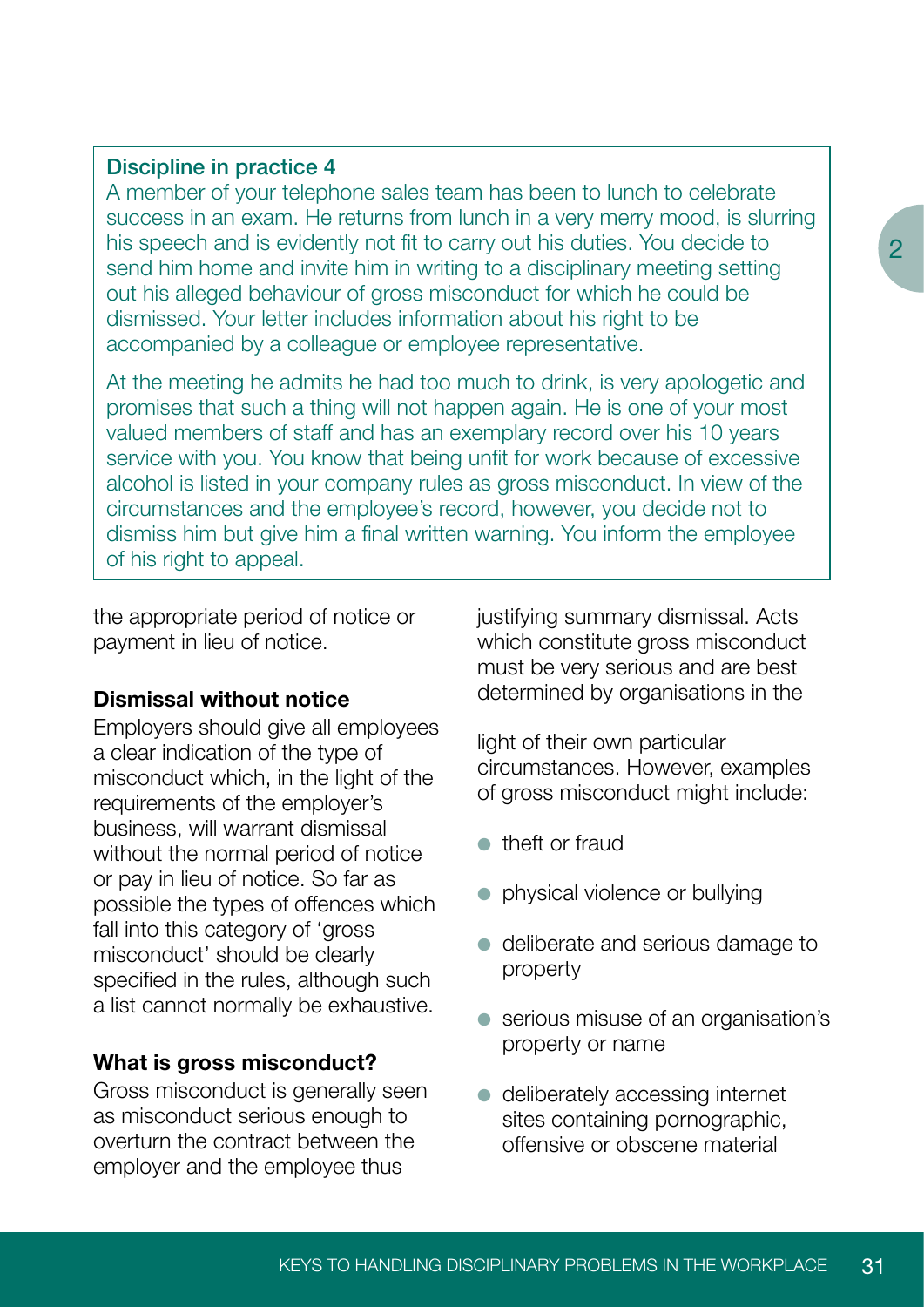- serious insubordination
- unlawful discrimination or harassment
- bringing the organisation into serious disrepute
- serious incapability at work brought on by alcohol or illegal drugs
- causing loss, damage or injury through serious negligence
- a serious breach of health and safety rules
- a serious breach of confidence.

If an employer considers an employee guilty of gross misconduct and thus liable for summary dismissal, it is still important to follow a fair procedure as for any other disciplinary offence. This will include establishing the facts of the case before taking any action, holding a meeting with the employee and allowing the employee the right of appeal. It should be made clear to the employee that dismissal is a possibility. A short period of suspension with full pay to help establish the facts or to allow tempers to cool may be helpful. However, such a period of suspension should only be imposed after careful consideration and should be kept under review. It should be made clear to the employee that the suspension is not

a disciplinary action and does not involve any prejudgement.

#### How should the employee be informed of the disciplinary decision?

Details of any disciplinary action should be given in writing to the employee as soon as the decision is made. See example letters at Appendix 3. A copy of the notification should be retained by the employer. The written notification should specify:

- the nature of the misconduct
- any period of time given for improvement and the improvement expected
- $\bullet$  the disciplinary penalty and, where appropriate, how long it will last
- the likely consequences of further misconduct
- the timescale for lodging an appeal and how it should be made.

The organisation may wish to require the employee to acknowledge receipt of the written notification.

#### Written reasons for dismissal

Employees with two years' service or more have the right to request a 'written statement of reasons for dismissal'. Employers are required by law to comply within 14 days of the request being made, unless it is not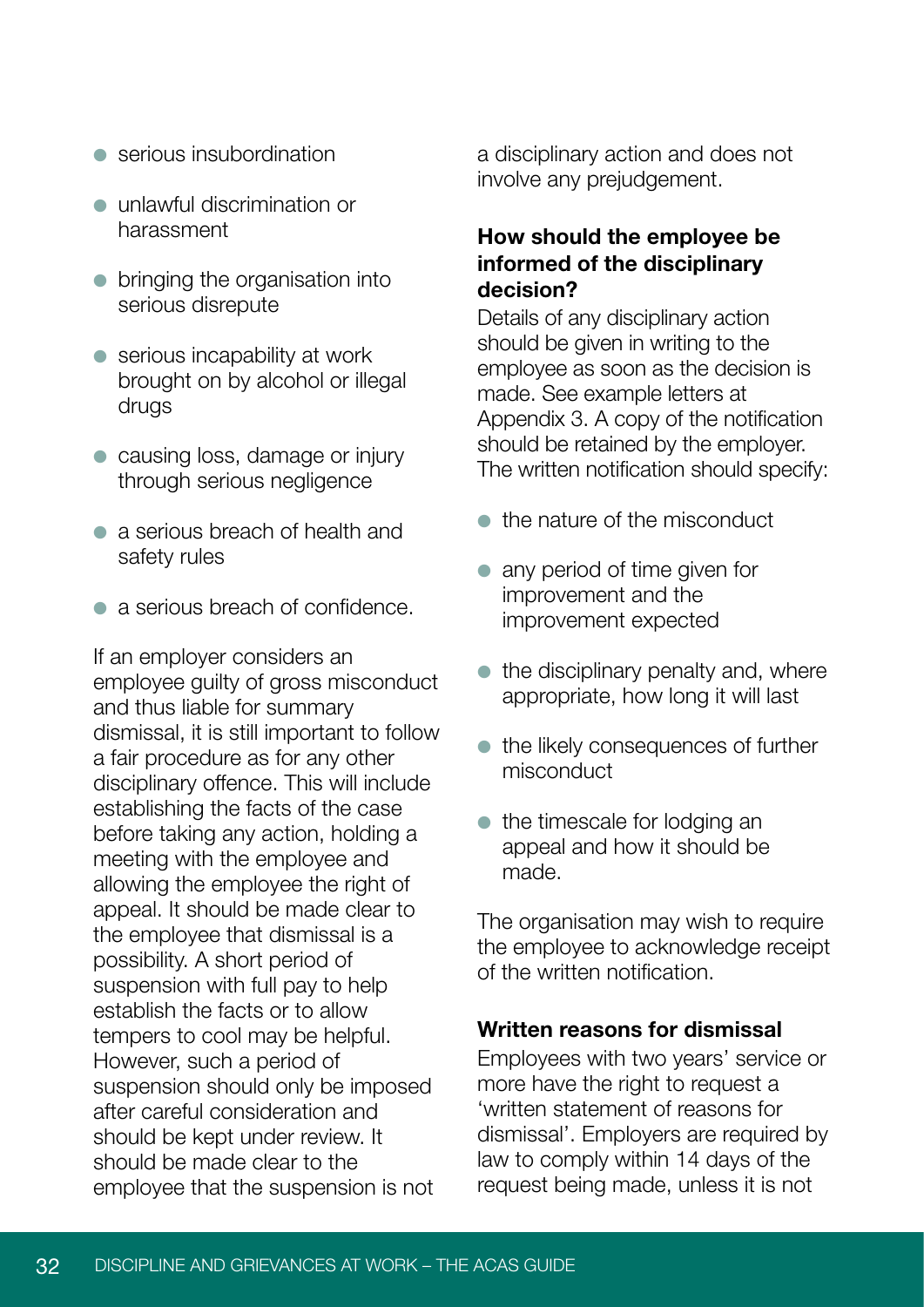reasonably practicable. It is good practice to give written reasons for all dismissals.

A woman who is dismissed during pregnancy or maternity or adoption leave is automatically entitled to the written statement without having to request it and irrespective of length of service<sup>8</sup>.

The written statement can be used in evidence in any subsequent Tribunal proceedings, for example, in relation to a complaint of unfair dismissal. Refer to Appendix 6 which outlines important changes to making Employment tribunal claims.

#### Time limits for warnings

Except in agreed special circumstances, any disciplinary action taken should be disregarded for disciplinary purposes after a specified period of satisfactory conduct or performance. This period should be established clearly when the disciplinary procedure is being drawn up. A decision to dismiss should not be based on an expired warning but the fact that there is an expired warning may explain why the employer does not substitute a lesser sanction.

Normal practice is for different types of warnings to remain in force for different periods. For example, a first written warning might be valid for up to six months while a final written warning may remain in force for 12 months (or more in exceptional circumstances). Warnings should cease to be 'live' following the specified period of satisfactory conduct.

There may be occasions where an employee's conduct is satisfactory throughout the period the warning is in force, only to lapse very soon thereafter. Where a pattern emerges and/or there is evidence of abuse, the employee's disciplinary record should be borne in mind in deciding how long any warning should last.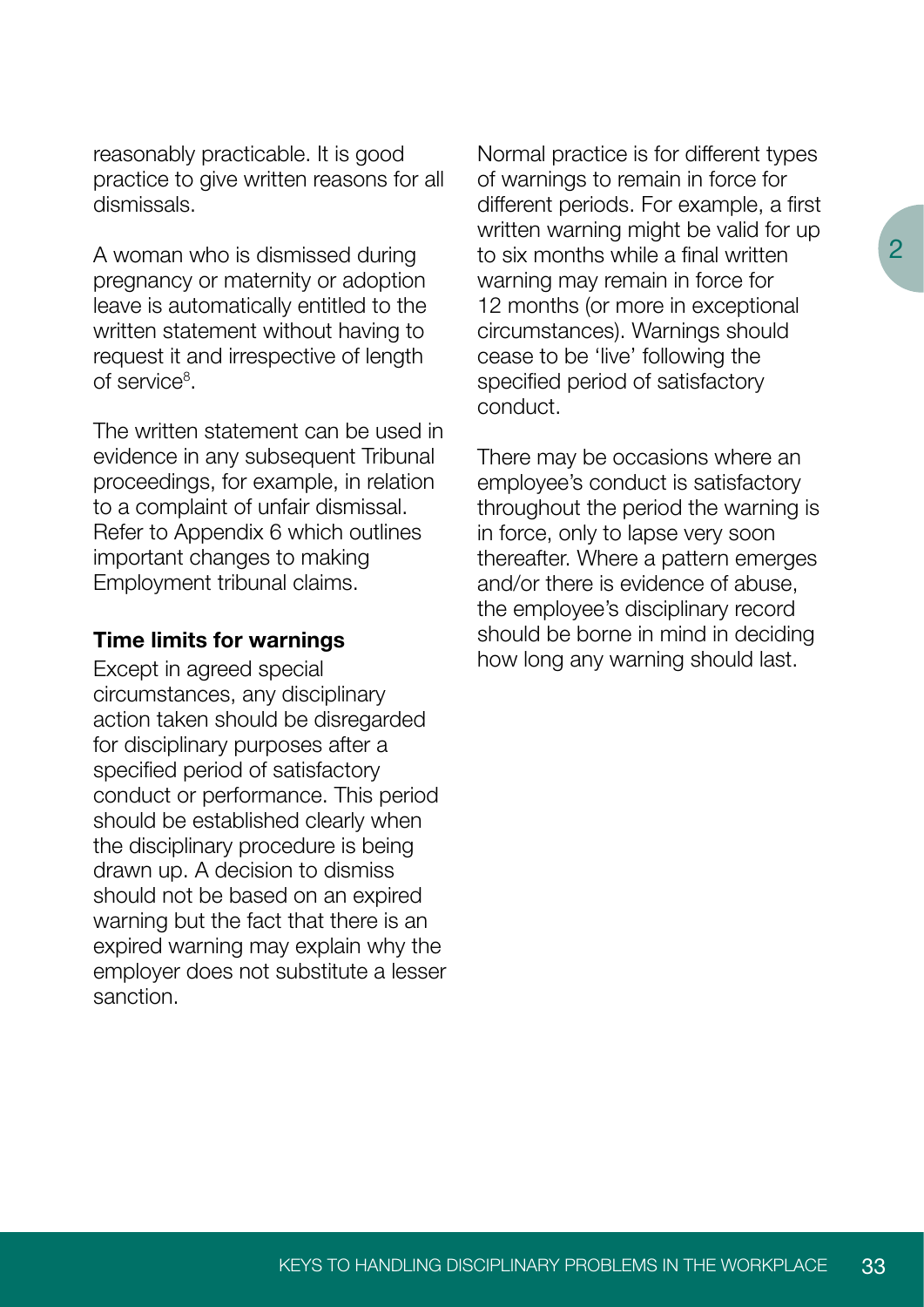#### Provide employees with an opportunity to appeal

#### Extract: Acas Code of Practice on disciplinary and grievance procedures

Where an employee feels that disciplinary action taken against them is wrong or unjust they should appeal against the decision. Appeals should be heard without unreasonable delay and ideally at an agreed time and place. Employees should let employers know the grounds for their appeal in writing.

The appeal should be dealt with impartially and wherever possible, by a manager who has not previously been involved in the case.

Workers have a statutory right to be accompanied at appeal hearings.

Employees should be informed in writing of the results of the appeal hearing as soon as possible.

The opportunity to appeal against a disciplinary decision is essential to natural justice, and appeals may be raised by employees on any number of grounds, for instance new evidence, undue severity or inconsistency of the penalty. The appeal may either be a review of the disciplinary sanction or a re-hearing depending on the grounds of the appeal.

An appeal must never be used as an opportunity to punish the employee for appealing the original decision, and it should not result in any increase in penalty as this may deter individuals from appealing.

#### What should an appeals procedure contain?

It should:

- $\bullet$  specify a time-limit within which the appeal should be lodged (five working days is commonly felt appropriate although this may be extended in particular circumstances)
- provide for appeals to be dealt with speedily, particularly those involving suspension or dismissal
- wherever possible provide for the appeal to be heard by someone senior in authority to the person who took the disciplinary decision and, if possible, someone who was not involved in the original meeting or decision
- spell out what action may be taken by those hearing the appeal
- set out the right to be accompanied at any appeal meeting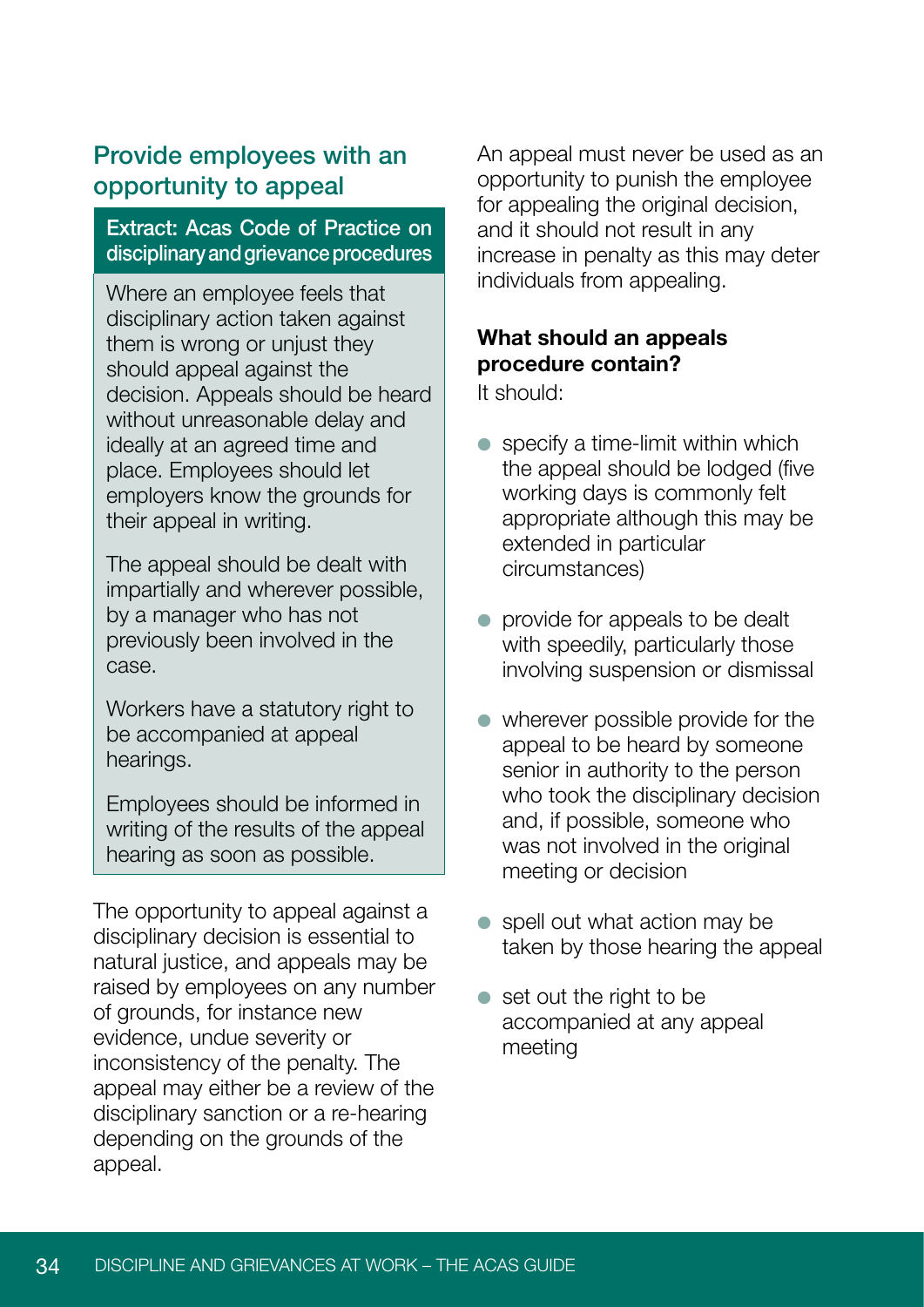● provide that the employee, or a companion if the employee so wishes, has an opportunity to comment on any new evidence arising during the appeal before any decision is taken.

### Small organisations

In small organisations, even if there is no more senior manager available, another manager should, if possible, hear the appeal. If this is not possible consider whether the owner or, in the case of a charity, the board of trustees, should hear the appeal. Whoever hears the appeal should consider it as impartially as possible.

How should an appeal hearing be conducted? Before the appeal ensure that the individual knows when and where it is to be held, and of their statutory right to be accompanied [\(see p23](#page-24-0)). Hold the meeting in a place which will be free from interruptions. Make sure the relevant records and notes of the original meeting are available for all concerned. See sample letters at Appendix 3.

### At the meeting

You should:

● introduce those present to each other, explaining their presence if necessary

- explain the purpose of the meeting, how it will be conducted, and the powers the person/people hearing the appeal have
- ask the employee why he or she is appealing
- pay particular attention to any new evidence that has been introduced, and ensure the employee has the opportunity to comment on it
- once the relevant issues have been thoroughly explored, summarise the facts and call an adjournment to consider the decision
- change a previous decision if it becomes apparent that it was not soundly based – such action does not undermine authority but rather makes clear the independent nature of the appeal. If the decision is overturned consider whether training for managers needs to be improved, if rules need clarification, or are if there other implications to be considered?
- inform the employee of the results of the appeal and the reasons for the decision and confirm it in writing. Make it clear, if this is the case, that this decision is final. See sample letters at Appendix 3.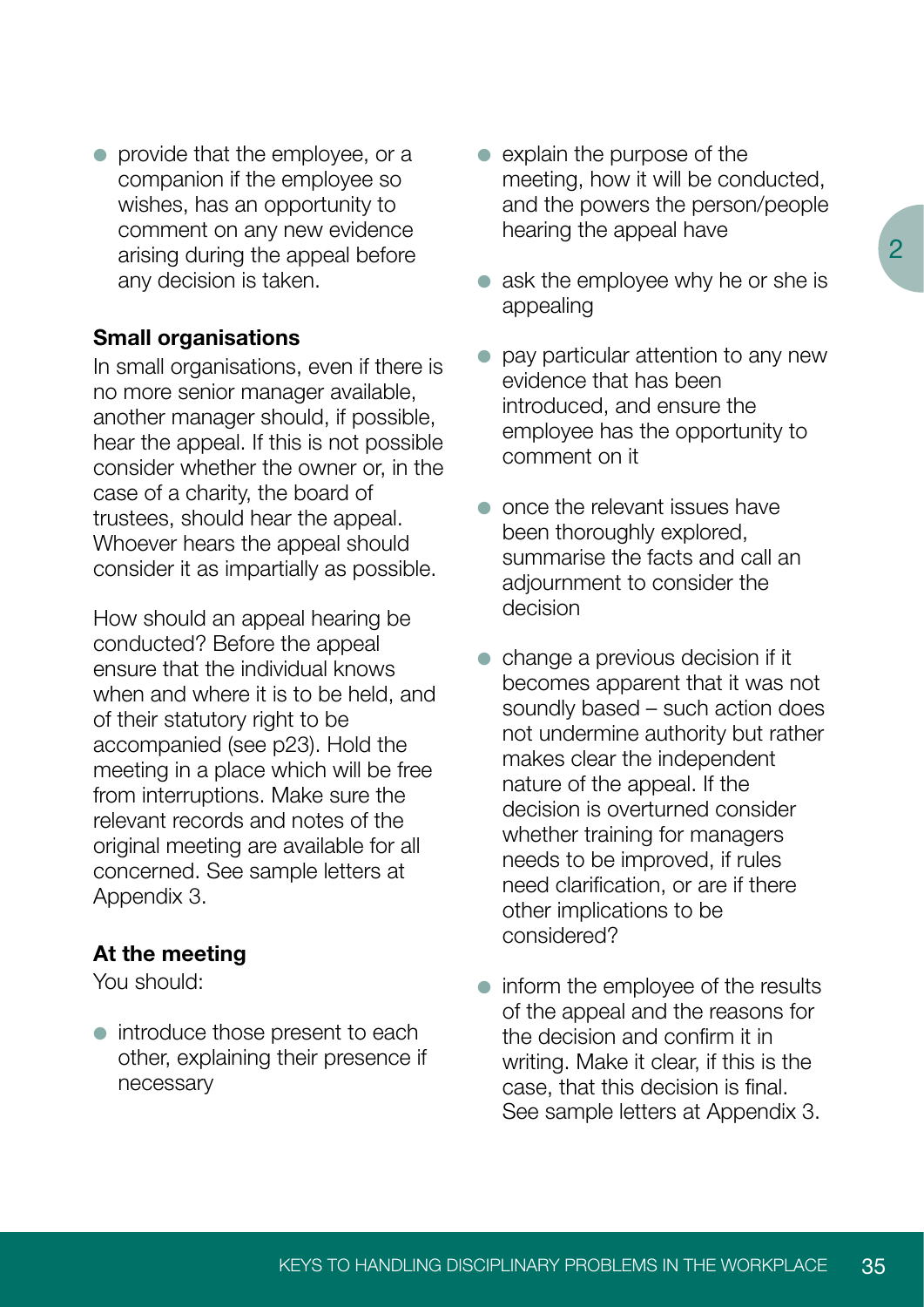# Dealing with special cases

# Extract: Acas Code of Practice on disciplinary and grievance procedures

Where disciplinary action is being considered against an employee who is a trade union representative the normal disciplinary procedure should be followed. Depending on the circumstances, however, it is advisable to discuss the matter at an early stage with an official employed by the union, after obtaining the employee's agreement.

If an employee is charged with, or convicted of a criminal offence this is not normally in itself reason for disciplinary action. Consideration needs to be given to what effect the charge or conviction has on the employee's suitability to do the job and their relationship with their employer, work colleagues and customers.

# Trade union officials

Although normal disciplinary standards apply to their conduct as employees, disciplinary action against a trade union representative can be construed as an attack on the union if not handled carefully (see also p19).

### Criminal charges or convictions

An employee should not be dismissed or otherwise disciplined solely because he or she has been charged with or convicted of a

criminal offence. The question to be asked in such cases is whether the employee's conduct or conviction merits action because of its employment implications.

Where it is thought the conduct warrants disciplinary action the following guidance should be borne in mind:

- the employer should investigate the facts as far as possible, come to a view about them and consider whether the conduct is sufficiently serious to warrant instituting the disciplinary procedure
- where the conduct requires prompt attention the employer need not await the outcome of the prosecution before taking fair and reasonable action
- $\bullet$  where the police are called in they should not be asked to conduct any investigation on behalf of the employer, nor should they be present at any meeting or disciplinary meeting.

In some cases the nature of the alleged offence may not justify disciplinary action – for example, off-duty conduct which has no bearing on employment – but the employee may not be available for work because he or she is in custody or on remand. In these cases employers should decide whether, in the light of the needs of the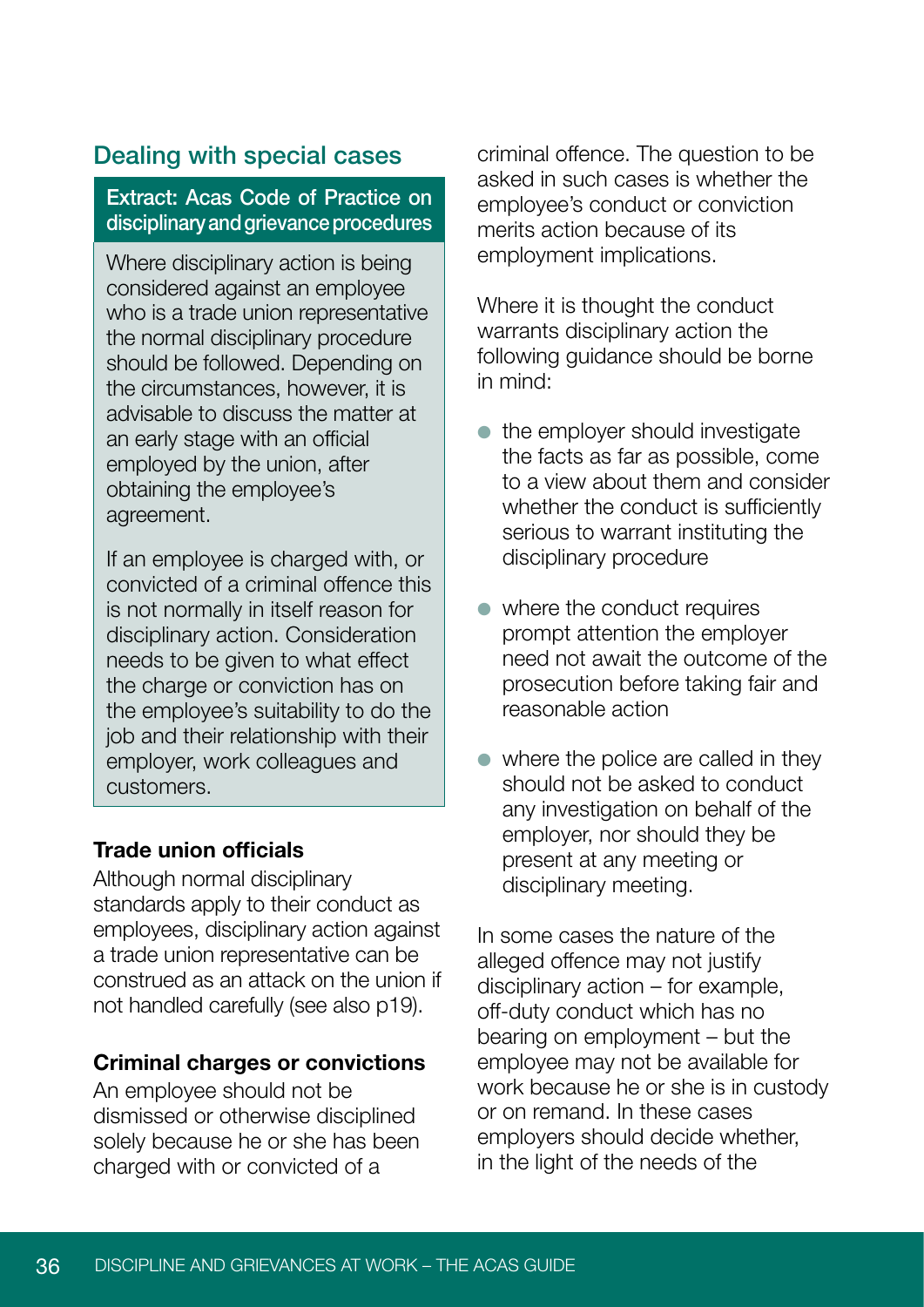organisation, the employee's job can be held open. Where a criminal conviction leads, for example, to the loss of a licence so that continued employment in a particular job would be illegal, employers should consider whether alternative work is appropriate and available.

Where an employee, charged with or convicted of a criminal offence, refuses or is unable to cooperate with the employer's disciplinary investigations and proceedings, this should not deter an employer from taking action. The employee should be advised in writing that unless further information is provided, a disciplinary decision will be taken on the basis of the information available and could result in dismissal.

Where there is little likelihood of an employee returning to employment, it may be argued that the contract of employment has been terminated through 'frustration'9 . However, the doctrine is normally accepted by the courts only where the frustrating event renders all performance of the employment contract clearly impossible. It is normally better for the employer to take disciplinary action.

An employee who has been charged with, or convicted of, a criminal offence may become unacceptable to colleagues, resulting in workforce pressure to dismiss and threats of industrial action. Employers should

bear in mind that they may have to justify the reasonableness of any decision to dismiss and that an employment tribunal will ignore threats of, and actual industrial action when determining the fairness of a decision (Section 107, Employment Rights Act 1996). They should consider all relevant factors, not just disruption to production, before reaching a reasonable decision. If you are (or expect to be) affected by such an issue, [see Appendix 6](#page-81-0) on important changes to making a tribunal claim.

### Use of external consultants

In some instances employers may wish to bring in external consultants to carry out an investigation. Employers will still be responsible for any inappropriate or discriminatory behaviour if the investigation is carried out by consultants. Make arrangements for the investigation to be overseen by a representative of management. Make sure that the consultants follow the organisation's disciplinary policies and procedures and deal with the case fairly in accordance with the Acas Code of **Practice**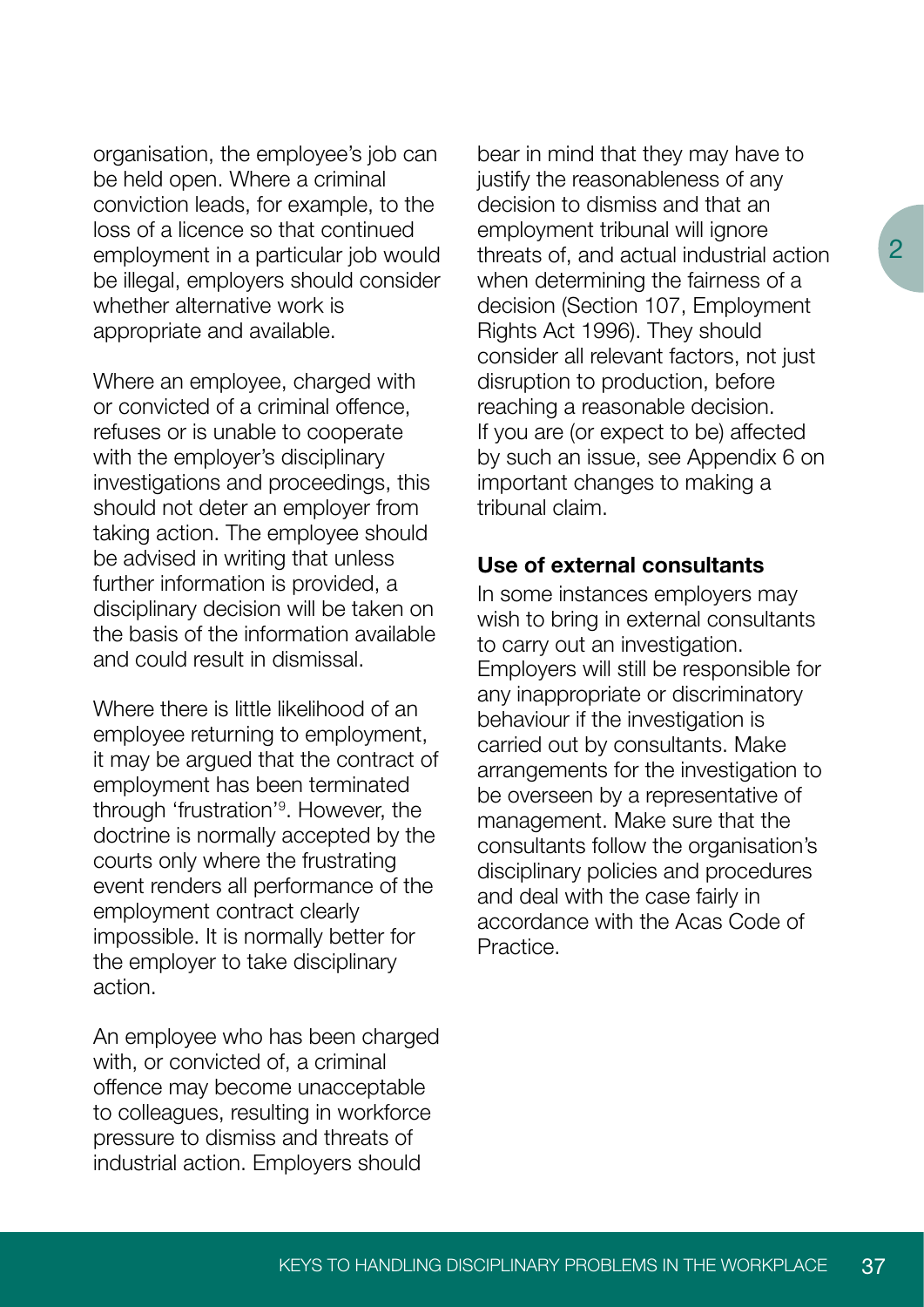# Employees to whom the full procedure is not immediately available

It may be sensible to arrange time off with pay so that employees who are in isolated locations or on shifts can attend a disciplinary meeting on the main site in normal working hours. Alternatively, if a number of witnesses need to attend it may be better to hold the disciplinary meeting on the nightshift or at the particular location.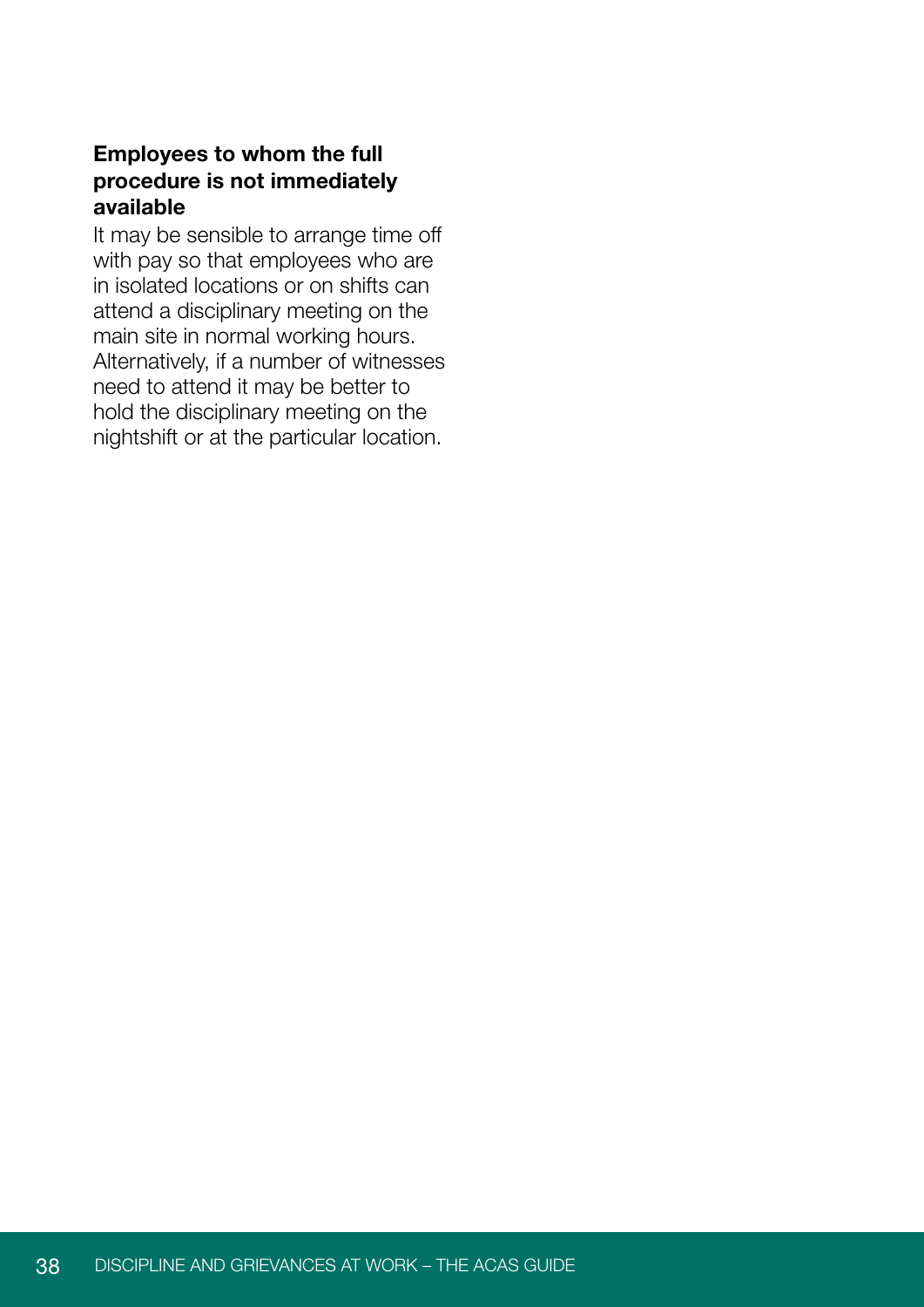**Grievances** Keys to handling grievances in the workplace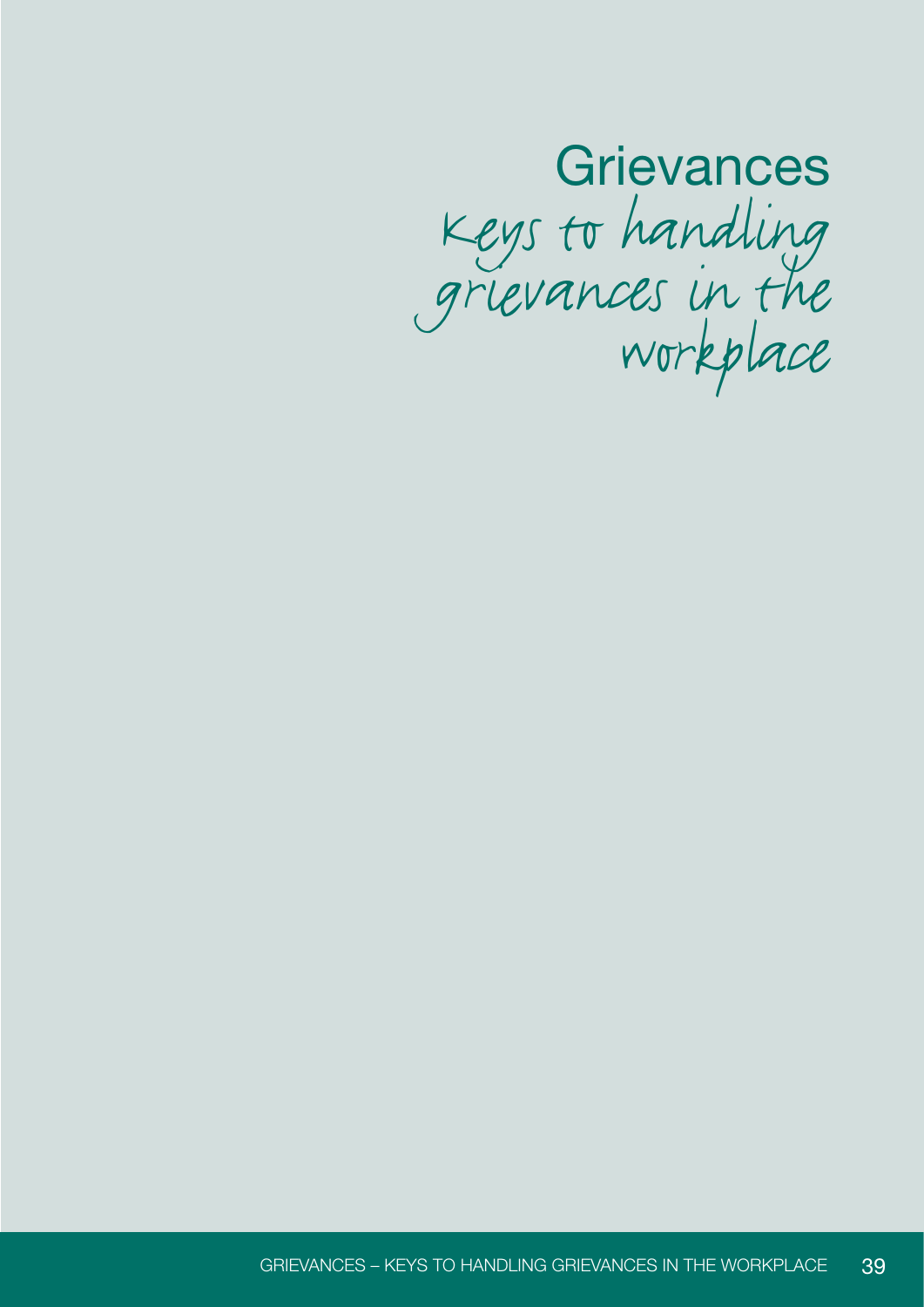work with you

# Grievances Keys to handling<br>grievances in the workplace

# Resolve grievances informally

In organisations where managers have an open policy for communication and consultation problems and concerns are often raised and settled as a matter of course.

Employees should aim to settle most grievances informally with their line manager. Many problems can be raised and settled during the course of everyday working relationships. This also allows for problems to be settled quickly.

In some cases outside help such as an independent mediator can help resolve problems especially those involving working relationships. [See](#page-8-0)  [p7](#page-8-0) for more information.

# Dealing rules and procedures

Extract: Acas Code of Practice on disciplinary and grievance procedures

Fairness and transparency are promoted by developing and using rules and procedures for handling disciplinary and grievance situations. These should be set down in writing, be specific and clear. Employees and, where appropriate, their representatives should be involved in the development of rules and procedures. It is also important to help employees and managers understand what the rules and procedures are, where they can be found and how they are to be used.

# What is a grievance and why have a procedure?

Extract: Acas Code of Practice on disciplinary and grievance procedures

Grievances are concerns, problems or complaints that employees raise with their employers.

Anybody working in an organisation may, at some time, have problems or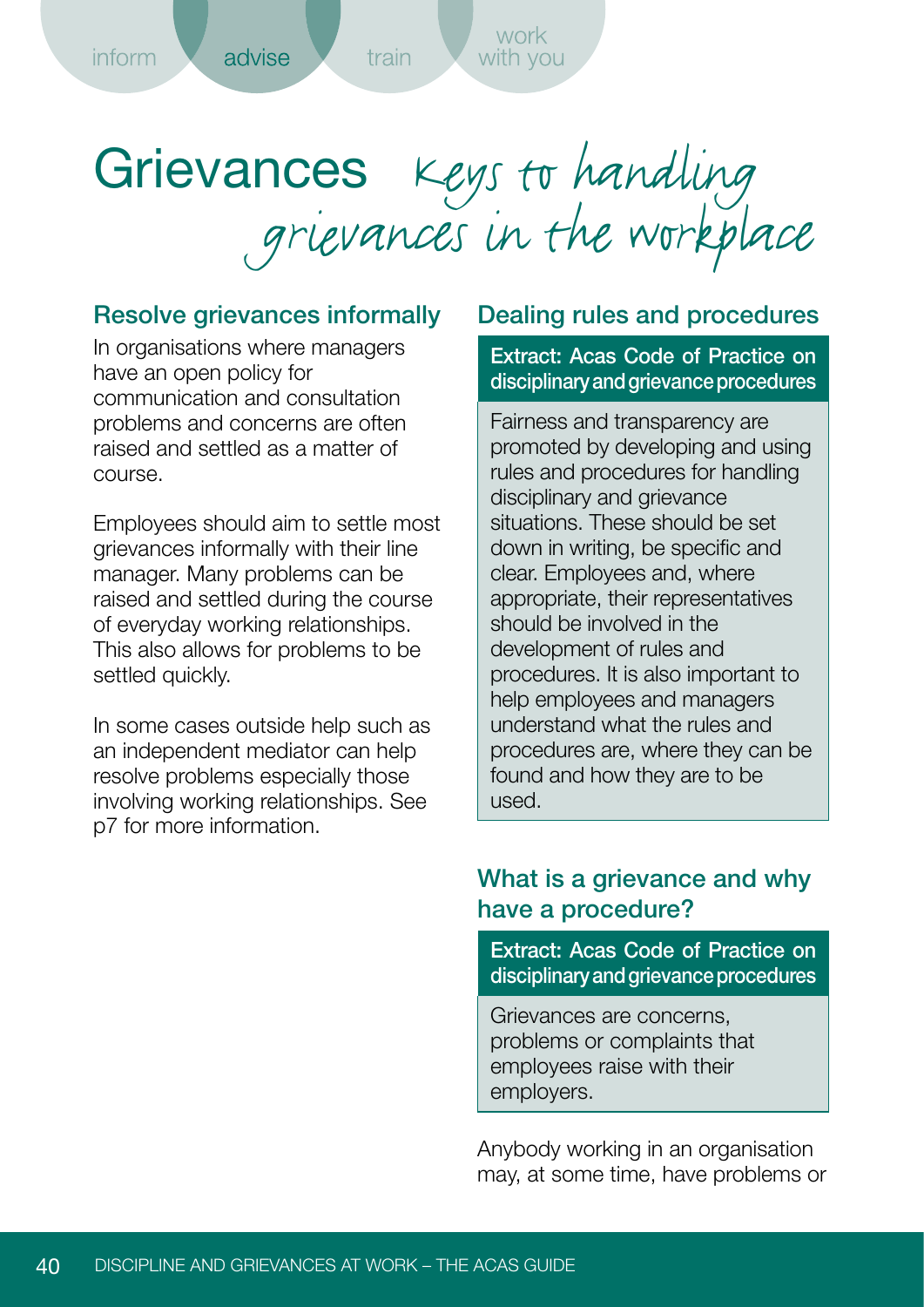concerns about their work, working conditions or relationships with colleagues that they wish to talk about with management. They want the grievance to be addressed, and if possible, resolved. It is also clearly in management's interests to resolve problems before they can develop into major difficulties for all concerned.

Issues that may cause grievances include:

- terms and conditions of employment
- health and safety
- work relations
- bullving and harassment
- new working practices
- working environment
- organisational change
- discrimination

Grievances may occur at all levels and the Acas Code of Practice, and this guidance, applies equally to management and employees.

A written procedure can help clarify the process and help to ensure that employees are aware of their rights such as to be accompanied at grievance meetings [\(see p47](#page-48-0) on the right to be accompanied). Some

organisations use, or may wish to use, external mediators to help resolve grievances ([see p7](#page-8-0)). Where this is the case the procedure should explain how and when mediators may be used.

Employees might raise issues about matters not entirely within the control of the organisation, such as client or customer relationships (for instance where an employee is working on another employer's site). These should be treated in the same way as grievances within the organisation, with the employer/manager investigating as far as possible and taking action if required. The organisation should make it very clear to any third party that grievances are taken seriously and action will be taken to protect their employees.

# Extract: Acas Code of Practice on disciplinary and grievance procedures

The provisions of this Code do not apply to grievances raised on behalf of two or more employees by a representative of a recognised trade union or other appropriate workplace representative. These grievances should be handled in accordance with the organisation's collective grievance process.

Occasionally a collective grievance may arise where a number of people have the same grievance at the same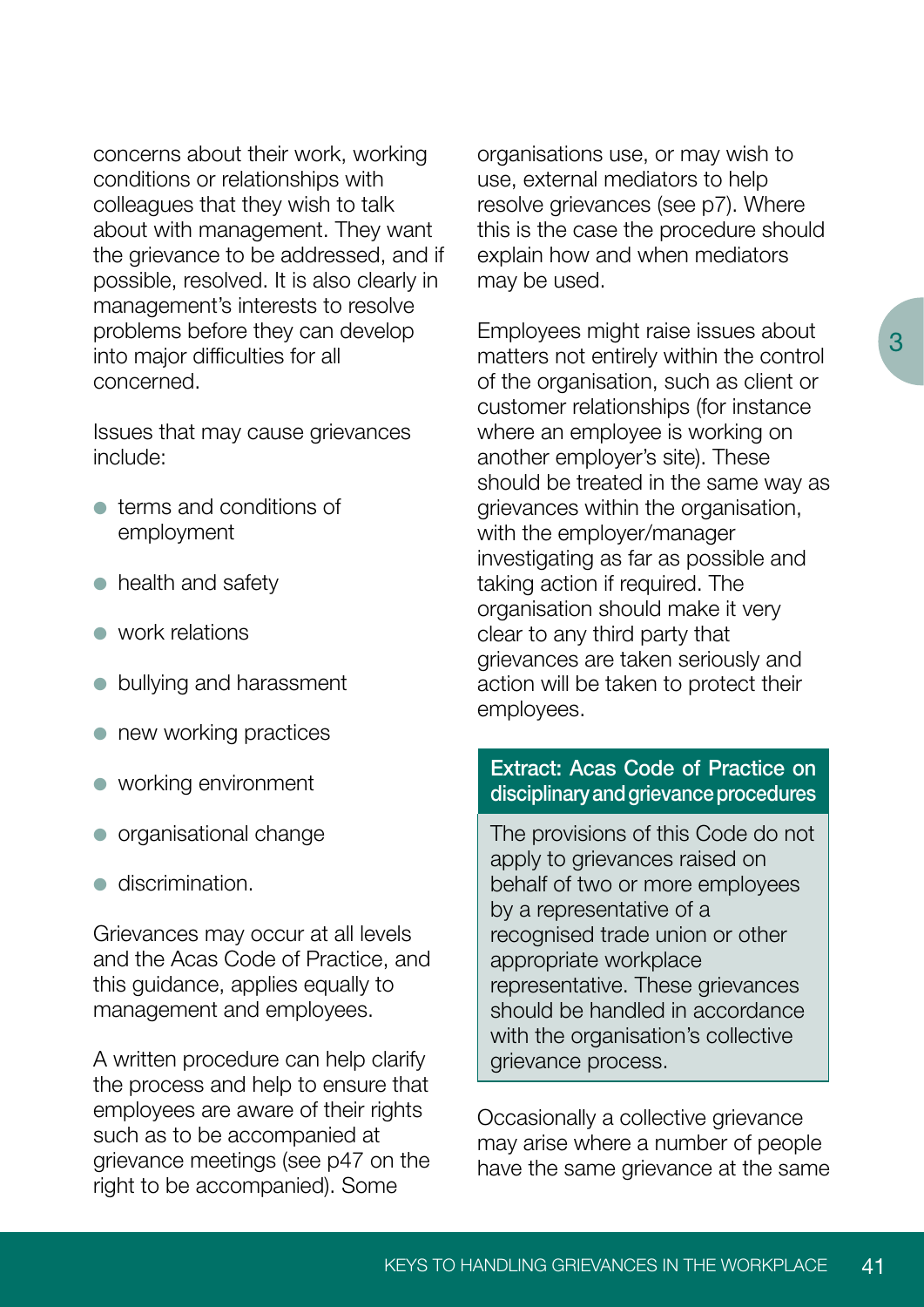time. If there is a grievance which applies to more than one person this should be resolved in accordance with the organisation's collective grievance process – where one exists.

# Training for dealing with grievances

Management and employee representatives who may be involved in grievance matters should be trained for the task. They should be familiar with the provisions of the grievance procedure, and know how to conduct or represent at grievance hearings. Consideration might be given to training managers and employee representatives jointly. For information about suitable training see the Acas website at [www.acas.org.uk/](www.acas.org.uk/training)training.

# Keeping written records

## What records should be kept?

The foreword to the Code of Practice advises employers to keep a written record of any disciplinary or grievances cases they deal with.

Records should include:

- the nature of the grievance
- what was decided and actions taken
- the reason for the actions
- whether an appeal was lodged
- the outcome of the appeal
- any subsequent developments.

Records should be treated as confidential and be kept no longer than necessary in accordance with the Data Protection Act 1998. This Act gives individuals the right to request and have access to certain personal data. The Information Commissioner has produced Codes of Practice covering recruitment and selection, employment records, monitoring at work and information about an employee's health<sup>10</sup>.

Copies of meeting records should be given to the employee including copies of any formal minutes that may have been taken. In certain circumstances (for example to protect a witness) the employer might withhold some information.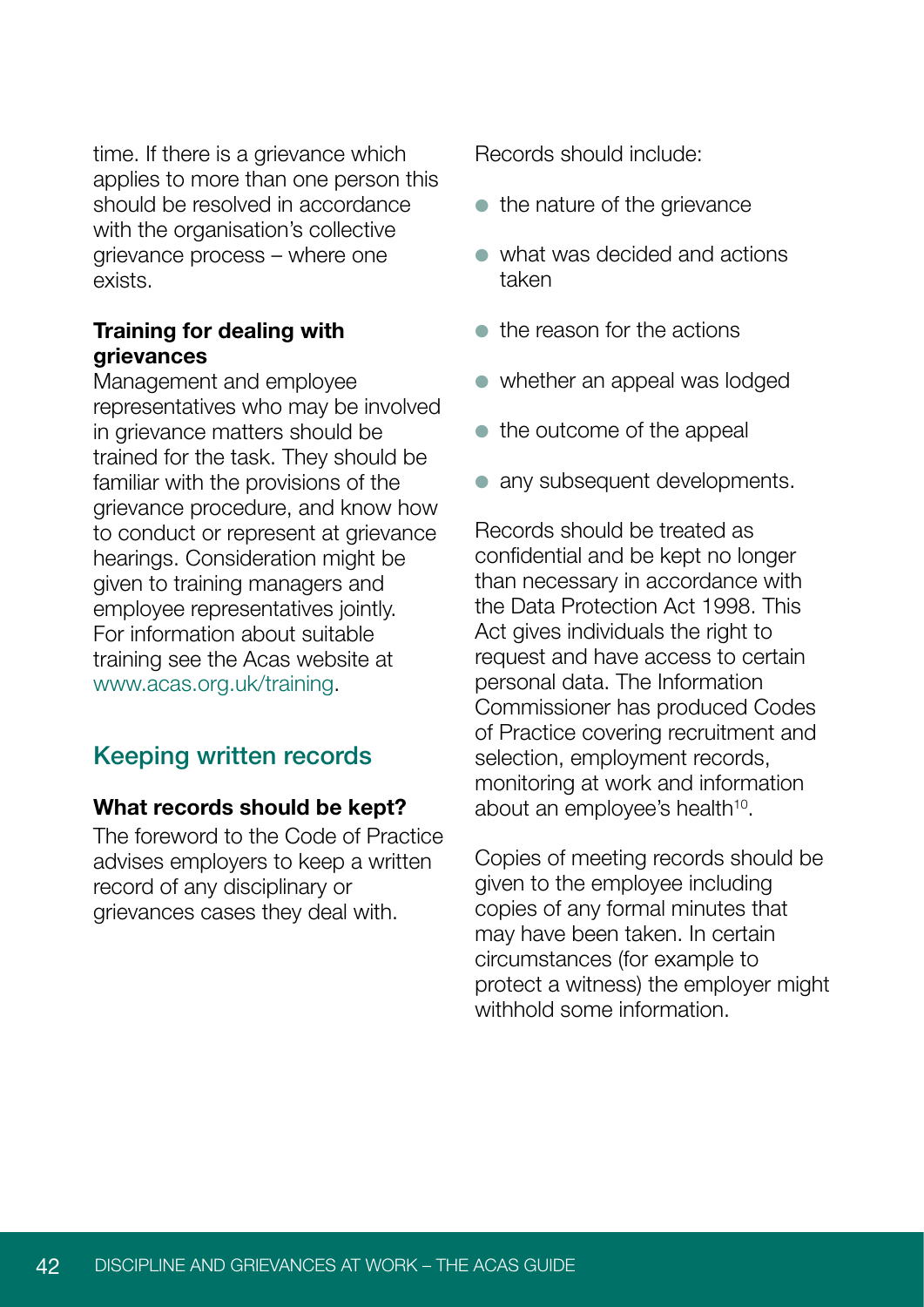# Dealing with formal grievances

# Extract: Acas Code of Practice on disciplinary and grievance procedures\*

Where some form of formal action is needed, what action is reasonable or justified will depend on all the circumstances of the particular case. Employment tribunals will take the size and resources of an employer into account when deciding on relevant cases and it may sometimes not be practicable for all employers to take all of the steps set out in this Code.

That said, whenever a disciplinary or grievance process is being followed it is important to deal with issues fairly. There are a number of elements to this:

- **Employers and employees should raise and deal with issues promptly** and should not unreasonably delay meetings, decisions or confirmation of those decisions.
- **Employers and employees should act consistently.**
- Employers should carry out any necessary *investigations*, to establish the facts of the case.
- **Employers should inform** employees of the basis of the problem and give them an opportunity to **put their case** in response before any decisions are made.
- Employers should allow employees to be **accompanied** at any formal disciplinary or grievance meeting.
- Employers should allow an employee to **appeal** against any formal decision made.

\*Refer to Appendix 6 which outlines important changes to making Employment Tribunal claims.

The following pages give detailed guidance on handling formal grievances. Always bear in mind the need for fairness when following procedures, taking account of the

elements from the Acas Code of Practice reproduced above.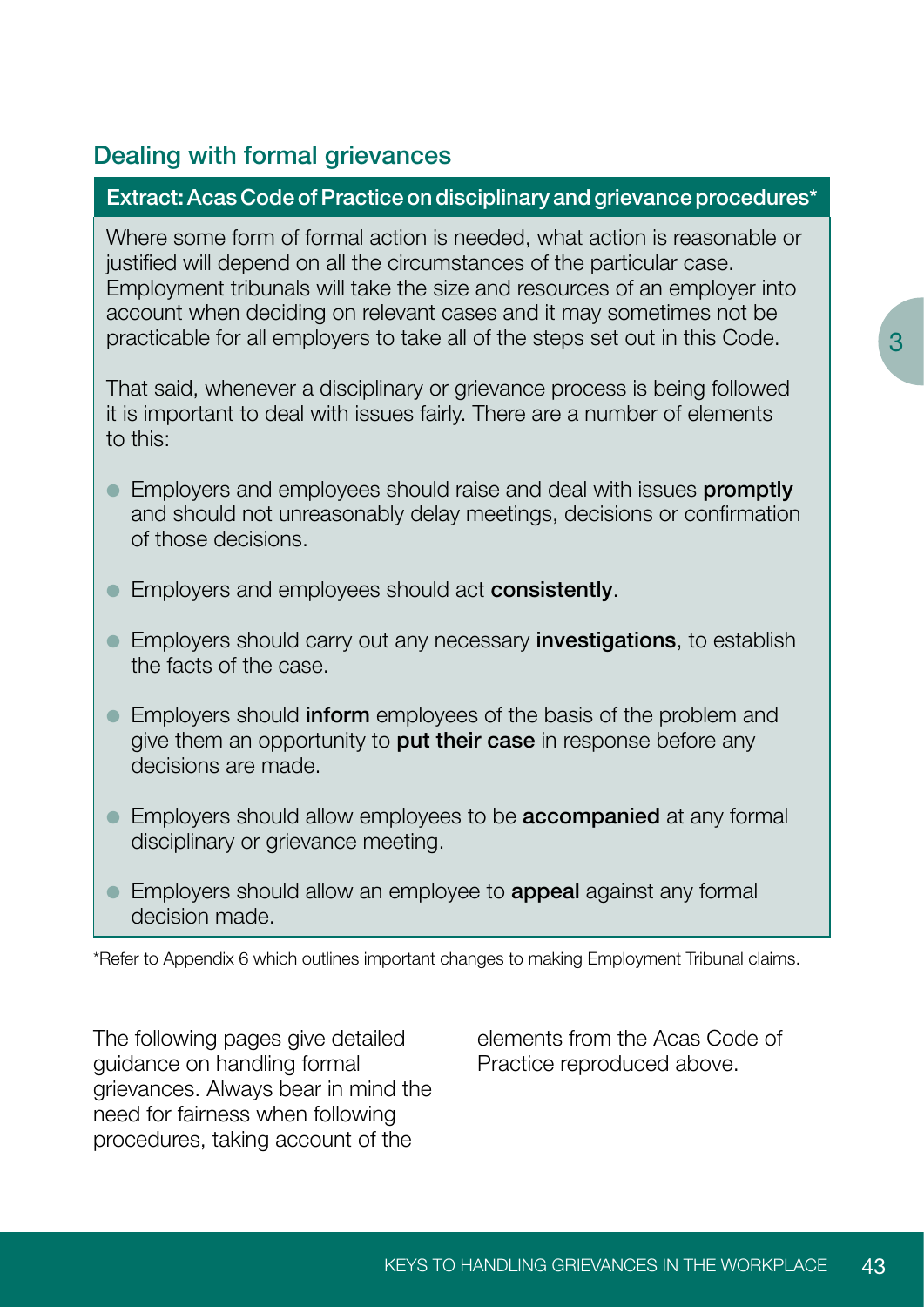# Let the employer know the nature of the grievance

# Extract: Acas Code of Practice on disciplinary and grievance procedures

If it is not possible to resolve a grievance informally employees should raise the matter formally and without unreasonable delay with a manager who is not the subject of the grievance. This should be done in writing and should set out the nature of the grievance.

Where a grievance is serious or an employee has attempted to raise a problem informally without success, the employee should raise it formally with management in writing.

Where employees have difficulty expressing themselves because of language or other difficulties they may like to seek help from trade union or other employee representatives or from colleagues.

When stating their grievance, employees should stick to the facts and avoid language which may be considered insulting or abusive.

Where the grievance is against the line manager the employee may approach another manager or raise the issue with their HR department if there is one. It is helpful if the grievance procedure sets out who the individual should approach in these circumstances.

In small firms run by an owner/ manager there will be no alternative manager to raise a grievance with. It is in the interests of such employers to make it clear that they will treat all grievances fairly and objectively even if the grievance is about something they have said or done.

# Holding a grievance meeting

# Extract: Acas Code of Practice on disciplinary and grievance procedures

Employers should arrange for a formal meeting to be held without unreasonable delay after a grievance is received.

Employers, employees and their companions should make every effort to attend the meeting. Employees should be allowed to explain their grievance and how they think it should be resolved. Consideration should be given to adjourning the meeting for any investigation that may be necessary.

# What is a grievance meeting?

In general terms a grievance meeting deals with any grievance raised by an employee. For the purposes of the legal right to be accompanied, a grievance meeting is defined as a meeting where an employer deals with a complaint about a 'duty owed by them to a worker' [\(see p47\)](#page-48-0).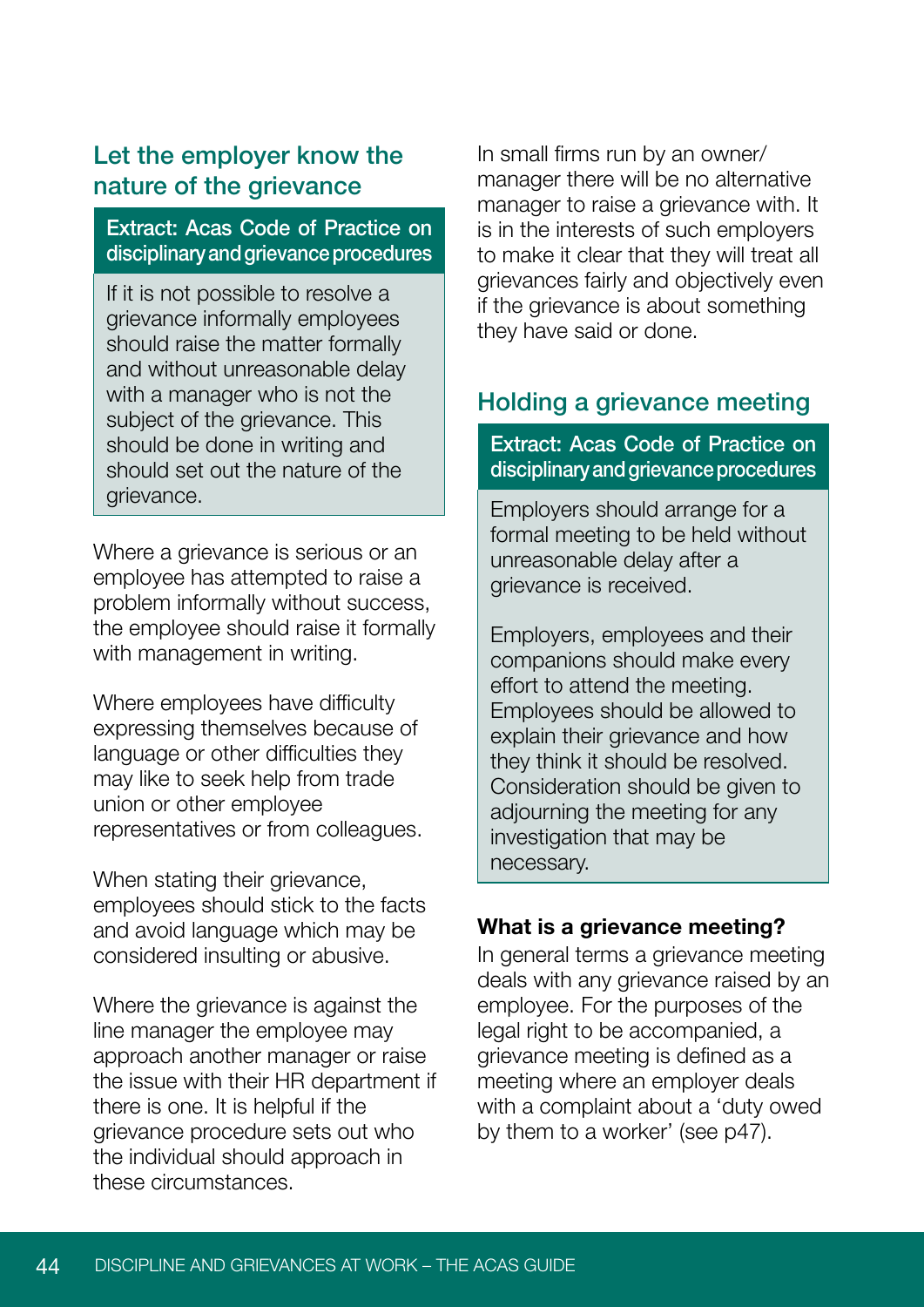# Preparing for the meeting

Managers should:

- $\bullet$  arrange a meeting, ideally within five working days, in private where there will not be interruptions
- consider arranging for someone who is not involved in the case to take a note of the meeting and to act as a witness to what was said
- whether similar grievances have been raised before, how they have been resolved, and any follow-up action that has been necessary. This allows consistency of treatment
- consider arranging for an interpreter where the employee has difficulty speaking English
- consider whether any reasonable adjustments are necessary for a person who is disabled and/or their companion
- consider whether to offer independent mediation – [see p7](#page-8-0).

# Conduct of the meeting

Managers should:

● remember that a grievance hearing is not the same as a disciplinary hearing, and is an occasion when discussion and dialogue may lead to an amicable solution

- make introductions as necessary
- invite the employee to re-state their grievance and how they would like to see it resolved
- put care and thought into resolving grievances. They are not normally issues calling for snap decisions, and the employee may have been holding the grievance for a long time. Make allowances for any reasonable 'letting off steam' if the employee is under stress
- consider adjourning the meeting if it is necessary to investigate any new facts which arise
- sum up the main points
- tell the employee when they might reasonably expect a response if one cannot be made at the time, bearing in mind the time limits set out in the organisation's procedure.

# Be calm, fair and follow the procedure

In smaller organisations, grievances can sometimes be taken as personal criticism – employers should be careful to hear any grievance in a calm and objective manner, being as fair to the employee as possible in the resolution of the problem. Following the grievance procedure can make this easier.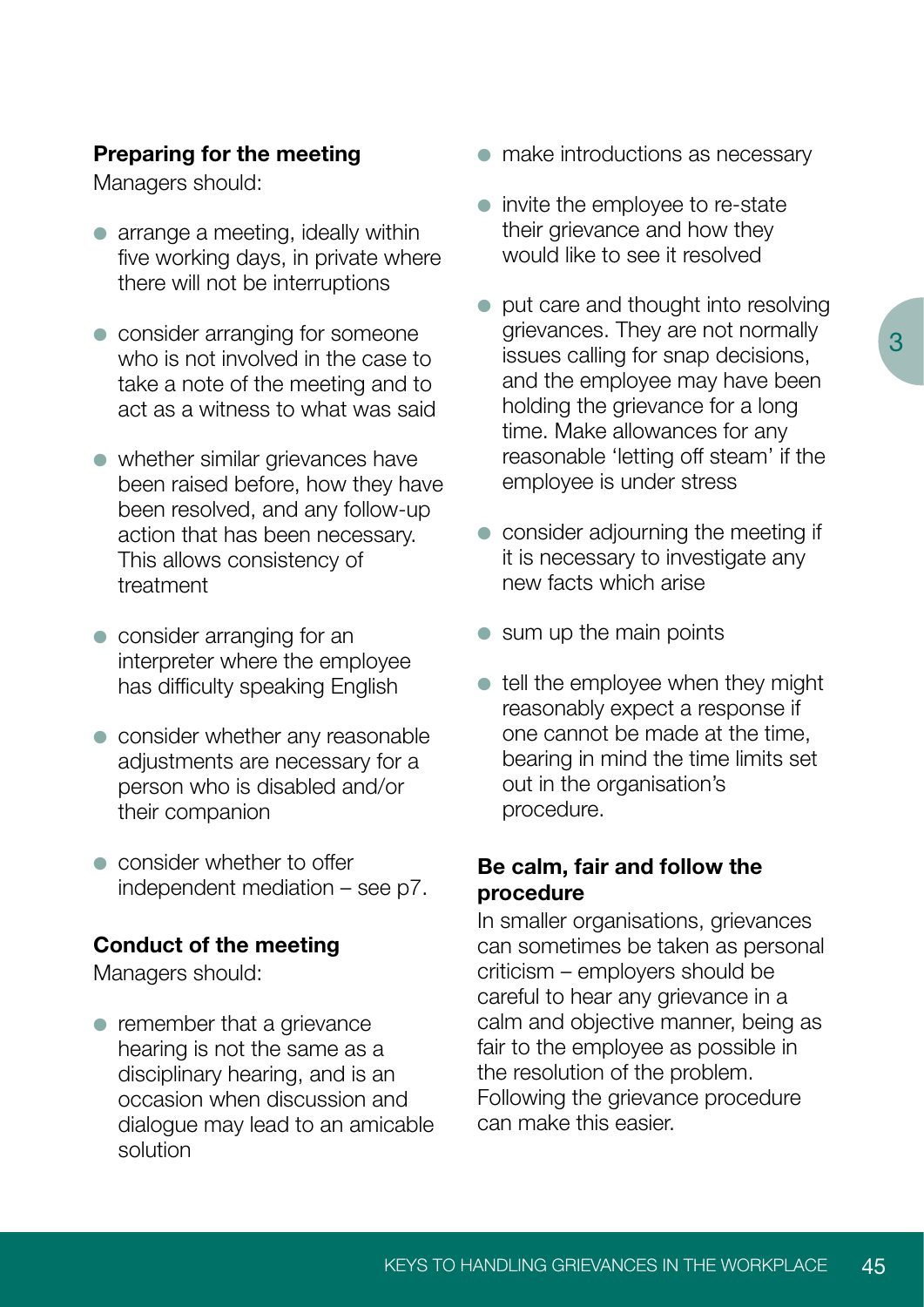# Grievances in practice 1

You are the owner of a small firm. An employee has been complaining that she is being given too much work and can't complete it in time. You have told the employee that her predecessor had no problem completing the same amount of work and that things will get easier with experience. The employee is not happy and puts her grievance to you in writing.

You invite the employee to a meeting to discuss the grievance and inform her of her right to be accompanied. At the meeting you discover that the employee is working on a different computer from her predecessor. The computer is slower and uses an old version of the software required to carry out the work. You agree to upgrade the software, provide training and to review progress in a month. You confirm what was agreed in writing and inform the employee of her right to an appeal meeting if she feels her grievance has not been satisfactorily resolved.

# Grievances about fellow employees

These can be made easier by following the grievance procedure. An employee may be the cause of grievances among his or her coemployees – perhaps on grounds of personal hygiene, attitude, or capability for the job. Employers must deal with these cases carefully and should generally start by talking privately to the individual about the concerns of fellow employees. This may resolve the grievance. Alternatively, if those involved are willing, an independent mediator may be able to help ([see p7\)](#page-8-0). Care needs to be taken that any discussion with someone being complained about does not turn into a meeting at which they would be entitled to be accompanied [\(see p47](#page-48-0)).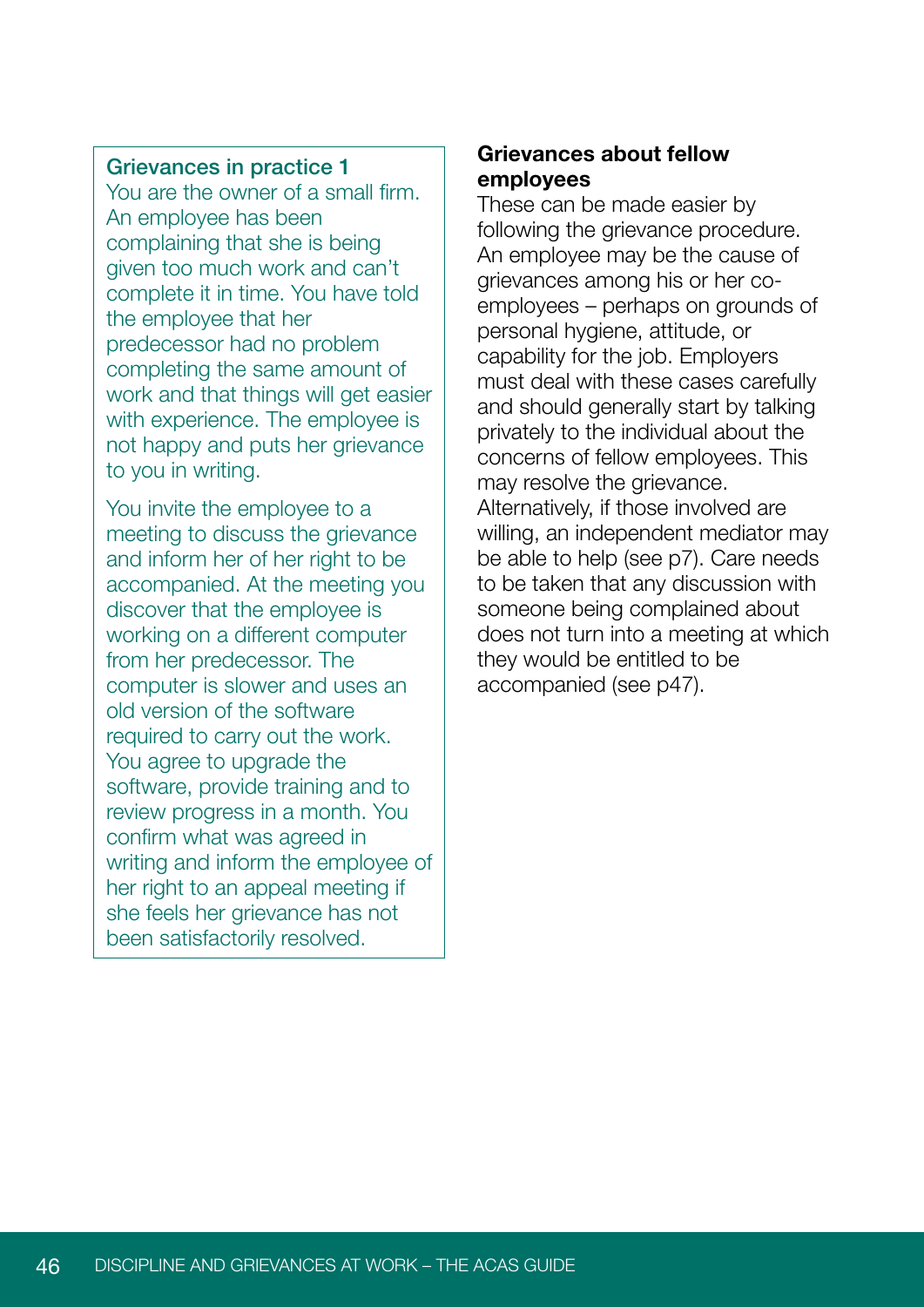# <span id="page-48-0"></span>Allow the employee to be accompanied at the meeting

### Extract: Acas Code of Practice on disciplinary and grievance procedures

Workers have a statutory right to be accompanied by a companion at a grievance meeting which deals with a complaint about a duty owed by the employer to the worker. So this would apply where the complaint is, for example, that the employer is not honouring the worker's contract, or is in breach of legislation.

The statutory right is to be accompanied by a fellow worker, a trade union representative, or an official employed by a trade union. A trade union representative who is not an employed official must have been certified by their union as being competent to accompany a worker. Employers must agree to a worker's request to be accompanied by any companion from one of these categories. Workers may also alter their choice of companion if they wish. As a matter of good practice, in making their choice workers should bear in mind the practicalities of the arrangements. For instance, a worker may choose to be accompanied by a companion who is suitable, willing and available on site rather than someone from a geographically remote location.

To exercise the statutory right to be accompanied workers must make a reasonable request. What is reasonable will depend on the circumstances of each individual case. A request to be accompanied does not have to be in writing or within a certain time frame. However, a worker should provide enough time for the employer to deal with the companion's attendance at the meeting. Workers should also consider how they make their request so that it is clearly understood, for instance by letting the employer know in advance the name of the companion where possible and whether they are a fellow worker or trade union official or representative.

If a worker's chosen companion will not be available at the time proposed for the hearing by the employer, the employer must postpone the hearing to a time proposed by the worker provided that the alternative time is both reasonable and not more than five working days after the date originally proposed.

The companion should be allowed to address the hearing to put and sum up the worker's case, respond on behalf of the worker to any views expressed at the meeting and confer with the worker during the hearing. The companion does not, however, have the right to answer questions on the worker's behalf, address the hearing if the worker does not wish it or prevent the employer from explaining their case.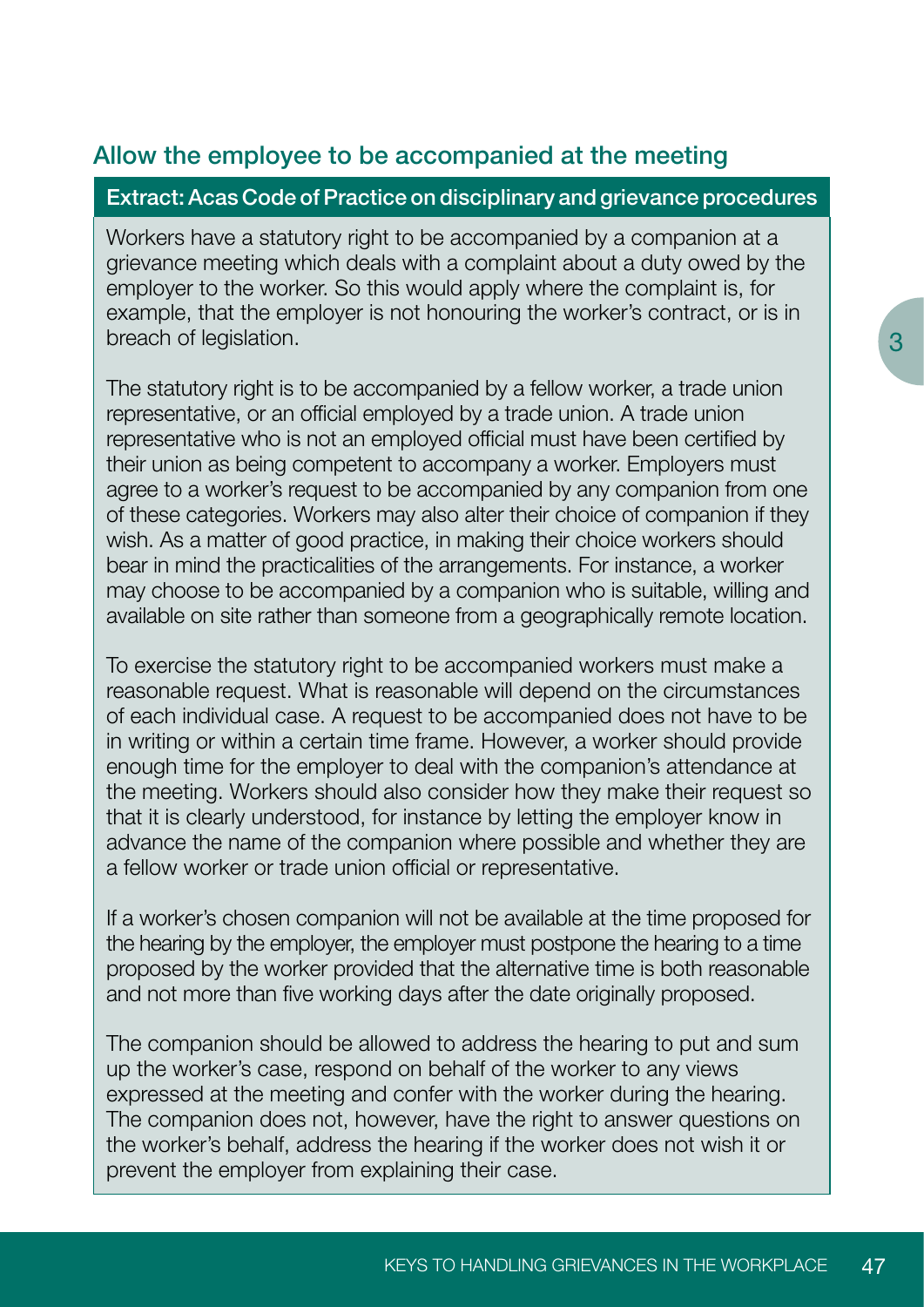# When do workers have the right to be accompanied?

For the purposes of this right, a grievance hearing is a meeting at which an employer deals with a complaint about a duty owed by them to a worker, whether the duty arises from statute or common law (for example contractual commitments).

For instance, an individual's request for a pay rise is unlikely to fall within the definition, unless a right to an increase is specifically provided for in the contract or the request raises an issue about equal pay. Equally, most employers will be under no legal duty to provide their workers with car parking facilities, and a grievance about such facilities would carry no right to be accompanied at a hearing by a companion. However, if a worker were disabled and needed a car to get to and from work, they probably would be entitled to a companion at a grievance hearing, as an issue might arise as to whether the employer was meeting their obligations under the Equality Act 2010.

It is generally good practice to allow workers to be accompanied at a formal grievance meeting even when the statutory right does not apply.

## What is a reasonable request?

Whether a request for a companion is reasonable will depend on the circumstances of the individual case and, ultimately, it is a matter for the

courts and tribunals to decide. However, a worker should provide enough time for the employer to deal with the companion's attendance at the meeting. Workers should also consider how they make their request so that it is clearly understood, for instance by letting the employer know in advance the name of the companion where possible and whether they are a fellow worker or trade union official or representative.

### The companion

The companion may be:

- $\bullet$  a fellow worker (ie another of the employer's workers)
- an official employed by a trade union
- a workplace trade union representative, as long as they have been reasonably certified in writing by their union as having experience of, or having received training in, acting as a worker's companion at disciplinary or grievance hearings. Certification may take the form of a card or letter.

Employers are free, but are not obliged, to allow workers to be accompanied by a companion who does not fall within the above categories. Some workers may have a contractual right to be accompanied by persons other than those listed above (for instance a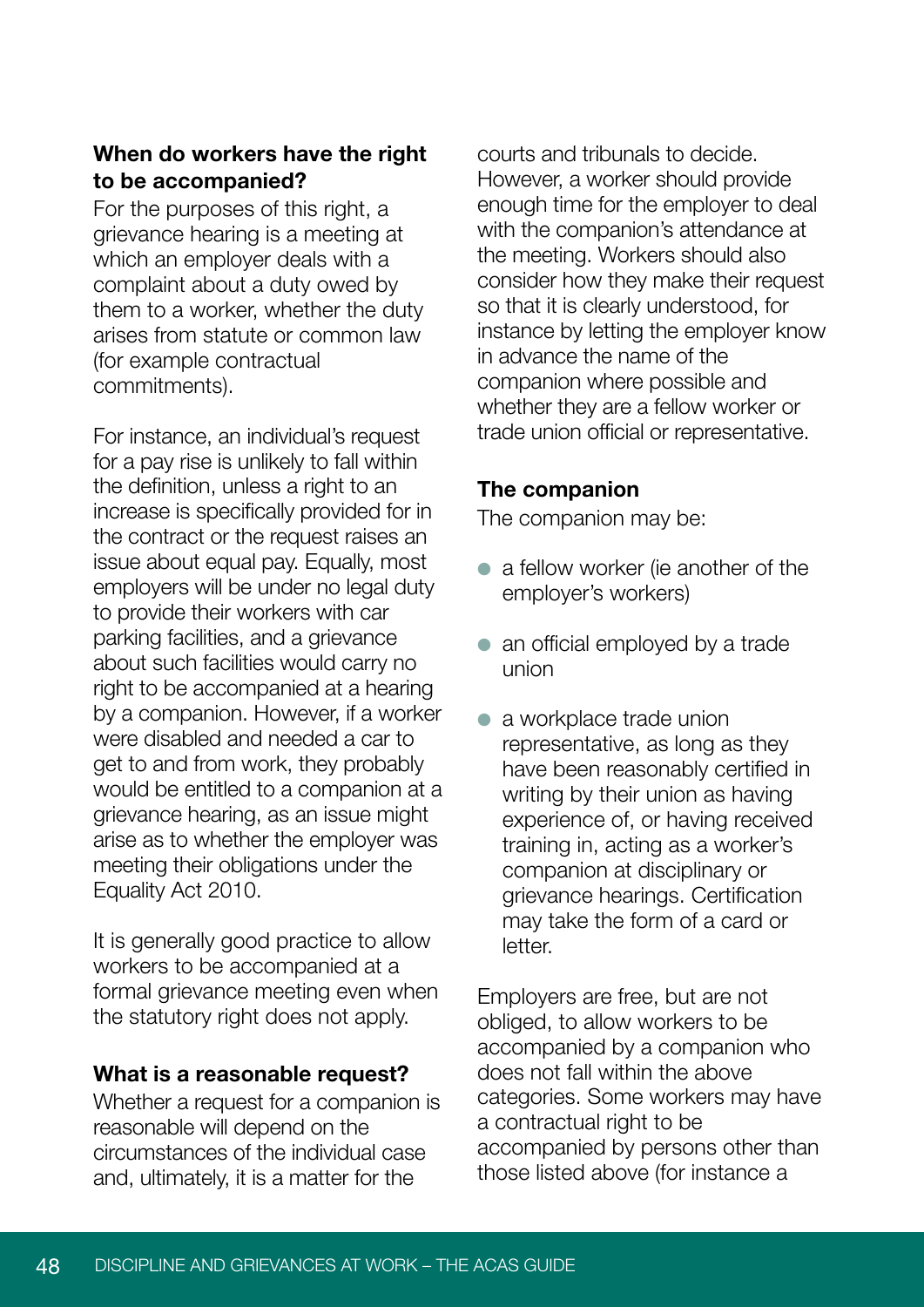professional support body, partner, spouse or legal representative).

Reasonable adjustment may be needed for a worker with a disability (and possibly for their companion if they are disabled). For example the provision of a support worker or advocate with knowledge of the disability and its effects.

Workers may ask an official from any trade union to accompany them at a disciplinary or grievance hearing. regardless of whether or not they are a member or the union is recognised.

Fellow workers or trade union officials do not have to accept a request to accompany a worker, and they should not be pressurised to do so.

Trade unions should ensure that their officials are trained in the role of acting as a worker's companion. Even when a trade union official has experience of acting in the role, there may still be a need for periodic refresher training. Employers should consider allowing time off for this training.

A worker who has agreed to accompany a colleague employed by the same employer is entitled to take a reasonable amount of paid time off to fulfil that responsibility. This should cover the hearing and it is also good practice to allow time for the companion to familiarise themselves

with the case and confer with the worker before and after the hearing. A lay trade union official is permitted to take a reasonable amount of paid time off to accompany a worker at a hearing, as long as the worker is employed by the same employer. In cases where a lay official agrees to accompany a worker employed by another organisation, time off is a matter for agreement by the parties concerned.

### Applying the right

Where possible, the employer should allow a companion to have a say in the date and time of a hearing. If the companion cannot attend on a proposed date, the worker can suggest an alternative time and date so long as it is reasonable and it is not more than five working days after the original date.

Before the hearing takes place, the worker should tell the employer who they have chosen as a companion. In certain circumstances (for instance when the companion is an official of a non-recognised trade union) it can be helpful for the companion and employer to make contact before the hearing.

The companion should be allowed to address the meeting in order to:

- put the worker's case
- sum up the worker's case

3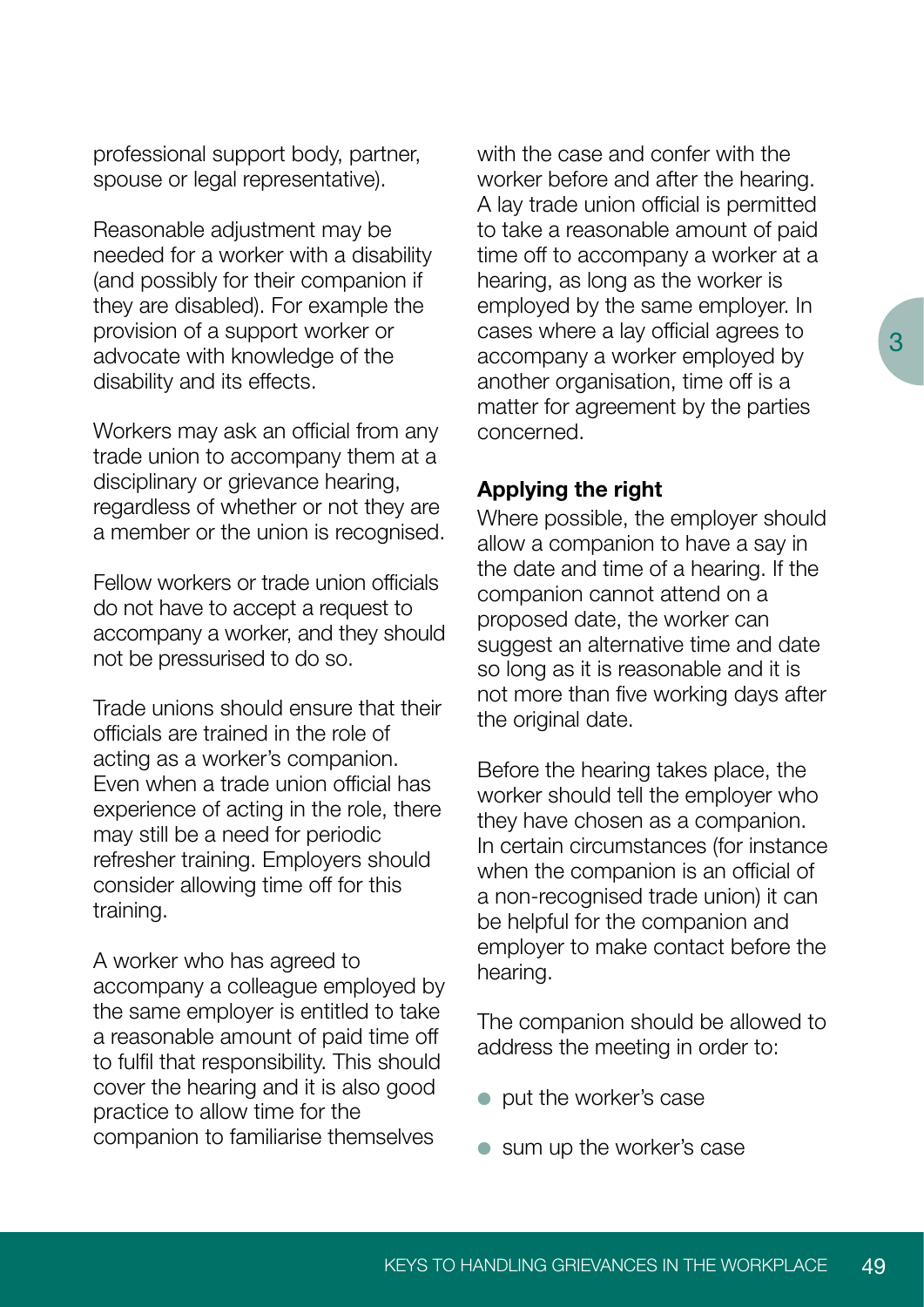- respond on the worker's behalf to any view expressed at the hearing
- confer with the worker during the meeting.

The companion can also confer with the worker during the hearing. It is good practice to allow the companion to participate as fully as possible in the hearing, including asking witnesses questions. The employer is, however, not legally required to permit the companion to answer questions on the worker's behalf, or to address the hearing if the worker does not wish it, or to prevent the employer from explaining their case.

Workers whose employers fail to comply with a reasonable request to be accompanied may present a complaint to an employment tribunal. Workers may also complain to a tribunal if employers fail to re-arrange a hearing to a reasonable date proposed by the worker when a companion cannot attend on the date originally proposed. The tribunal may order compensation of up to two weeks' pay.

Employers should be careful not to disadvantage workers for using their right to be accompanied or for being companions, as this is against the law and could lead to a claim to an employment tribunal.

If you are (or expect to be) affected by such an issue, [see Appendix 6](#page-81-0) on important changes to making a tribunal claim.

# Decide on appropriate action

Extract: Acas Code of Practice on disciplinary and grievance procedures

Following the meeting decide on what action, if any, to take. Decisions should be communicated to the employee, in writing, without unreasonable delay and, where appropriate, should set out what action the employer intends to take to resolve the grievance. The employee should be informed that they can appeal if they are not content with the action taken.

It is generally good practice to adjourn a meeting before a decision is taken about how to deal with an employee's grievance. This allows time for reflection and proper consideration. It also allows for any further checking of any matters raised.

Set out clearly in writing any action that is to be taken and the employee's right of appeal. Where an employee's grievance is not upheld make sure the reasons are carefully explained.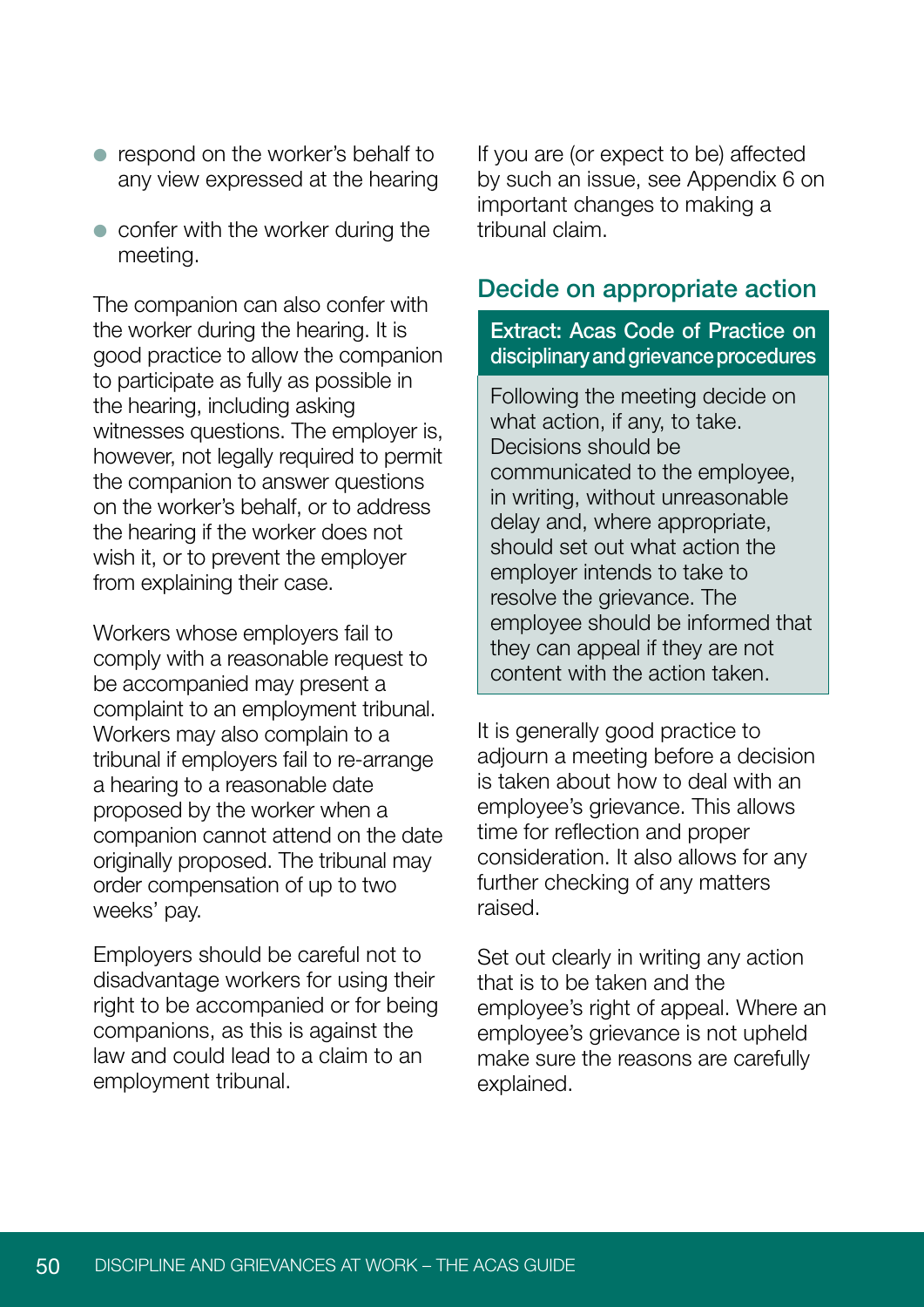Bear in mind that actions taken to resolve a grievance may have an impact on other individuals, who may also feel aggrieved.

If the grievance highlights any issues concerning policies, procedures or conduct (even if not sufficiently serious to merit separate disciplinary procedures) they should be addressed as soon as possible.

Ensure any action taken is monitored and reviewed, as appropriate, so that it deals effectively with the issues.

# Allow the employee to take the grievance further if not resolved

# Extract: Acas Code of Practice on disciplinary and grievance procedures

Where an employee feels that their grievance has not been satisfactorily resolved they should appeal. They should let their employer know the grounds for their appeal without unreasonable delay and in writing.

Appeals should be heard without unreasonable delay and at a time and place which should be notified to the employee in advance.

The appeal should be dealt with impartially and wherever possible by a manager who has not previously been involved in the case.

Workers have a statutory right to be accompanied at any such appeal hearing.

The outcome of the appeal should be communicated to the employee in writing without unreasonable delay.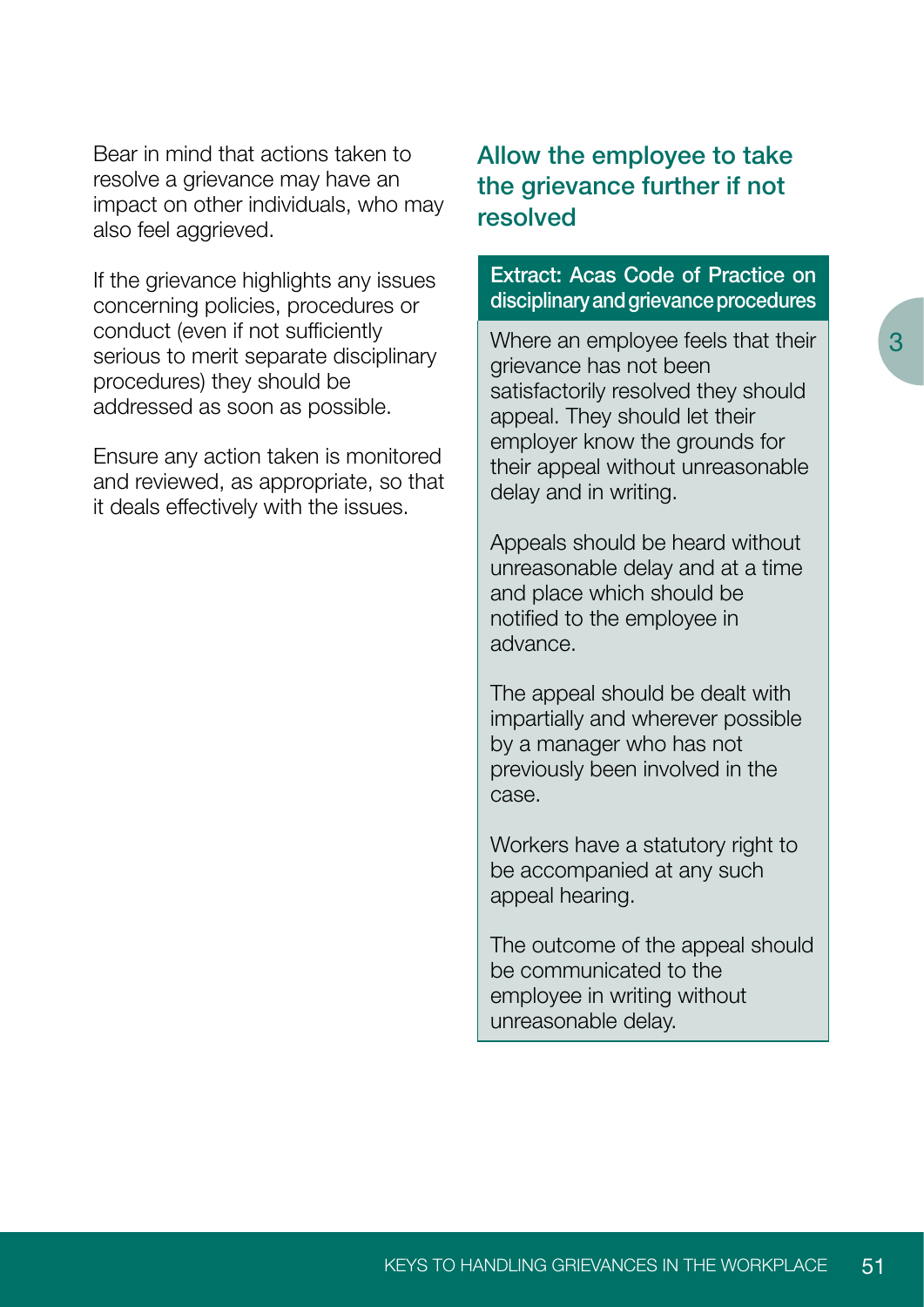# Arranging an appeal

If an employee informs the employer that they are unhappy with the decision after a grievance meeting. the employer should arrange an appeal. As far as reasonably practicable the appeal should be with a more senior manager than the one who dealt with the original grievance.

In small organisations, even if there is no more senior manager available, another manager should, if possible, hear the appeal. If this is not possible consider whether the owner or, in the case of a charity, the board of trustees, should hear the appeal. Whoever hears the appeal should consider it as impartially as possible.

At the same time as inviting the employee to attend the appeal, the employer should remind them of their right to be accompanied at the appeal meeting.

As with the first meeting, the employer should write to the employee with a decision on their grievance as soon as possible. They should also tell the employee if the appeal meeting is the final stage of the grievance procedure.

Large organisations may wish to allow a further appeal to a higher level of management, such as a director. However, in smaller firms the first appeal will usually mark the end of the grievance procedure. Sample grievance procedure (small organisation) is at Appendix 2.

### Dealing with special cases

The foreword to the Code of Practice points out that organisations may wish to consider dealing with issues involving bullying, harassment<sup>11</sup> or whistleblowing under a separate procedure. For further advice about how to deal with bullying and harassment see the Acas advice leaflet Bullying and harassment at work: a guide for managers and employers available to order or download from the Acas website <www.acas.org.uk/publications>.

Clearly confidentiality is of prime importance when handling any such grievance, although the outcome may need to be made known if, for instance, someone is found to have bullied or harassed an individual and the result is disciplinary action. Mediation may be particularly useful in these types of cases [see p7](#page-8-0).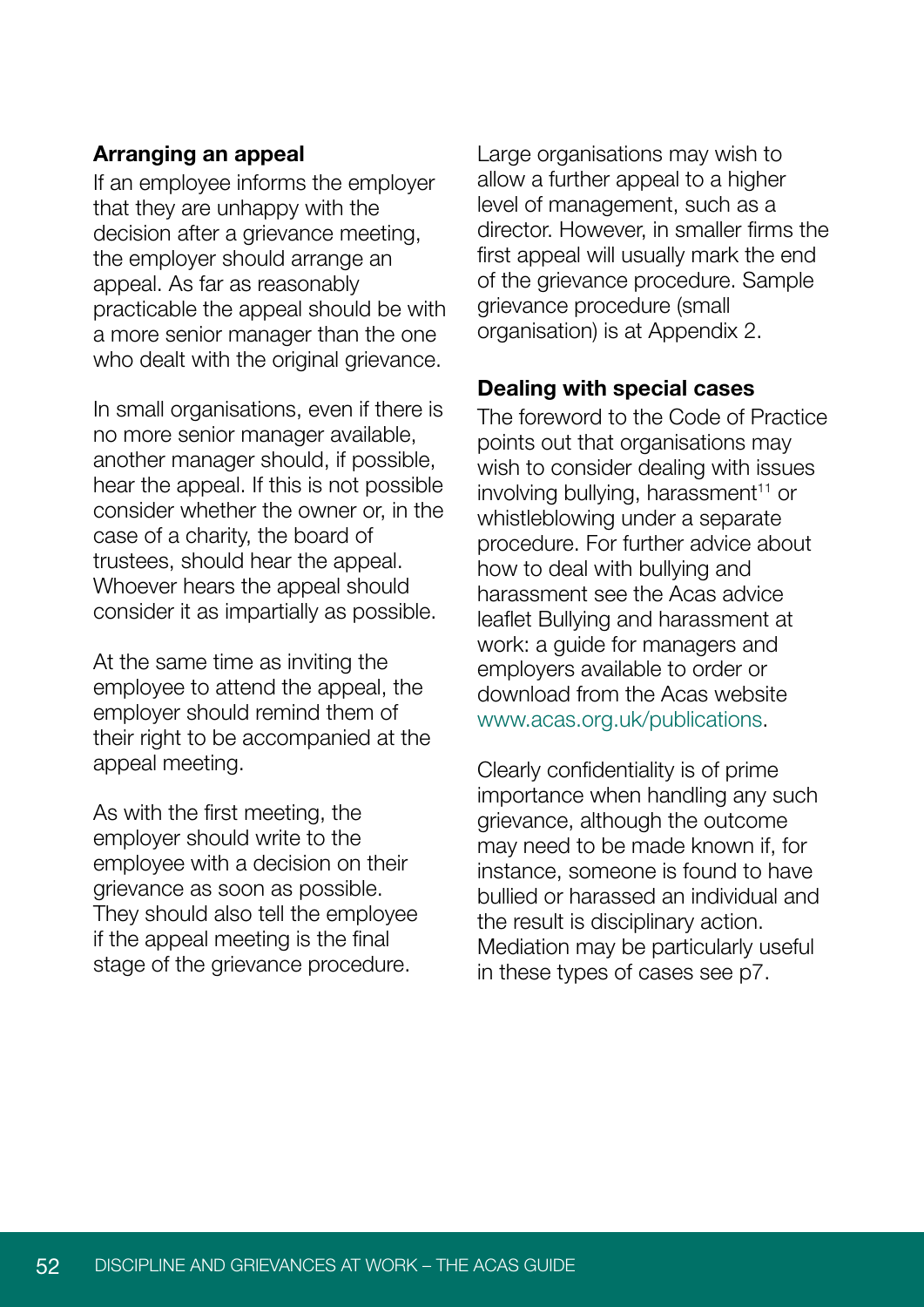# The Appendices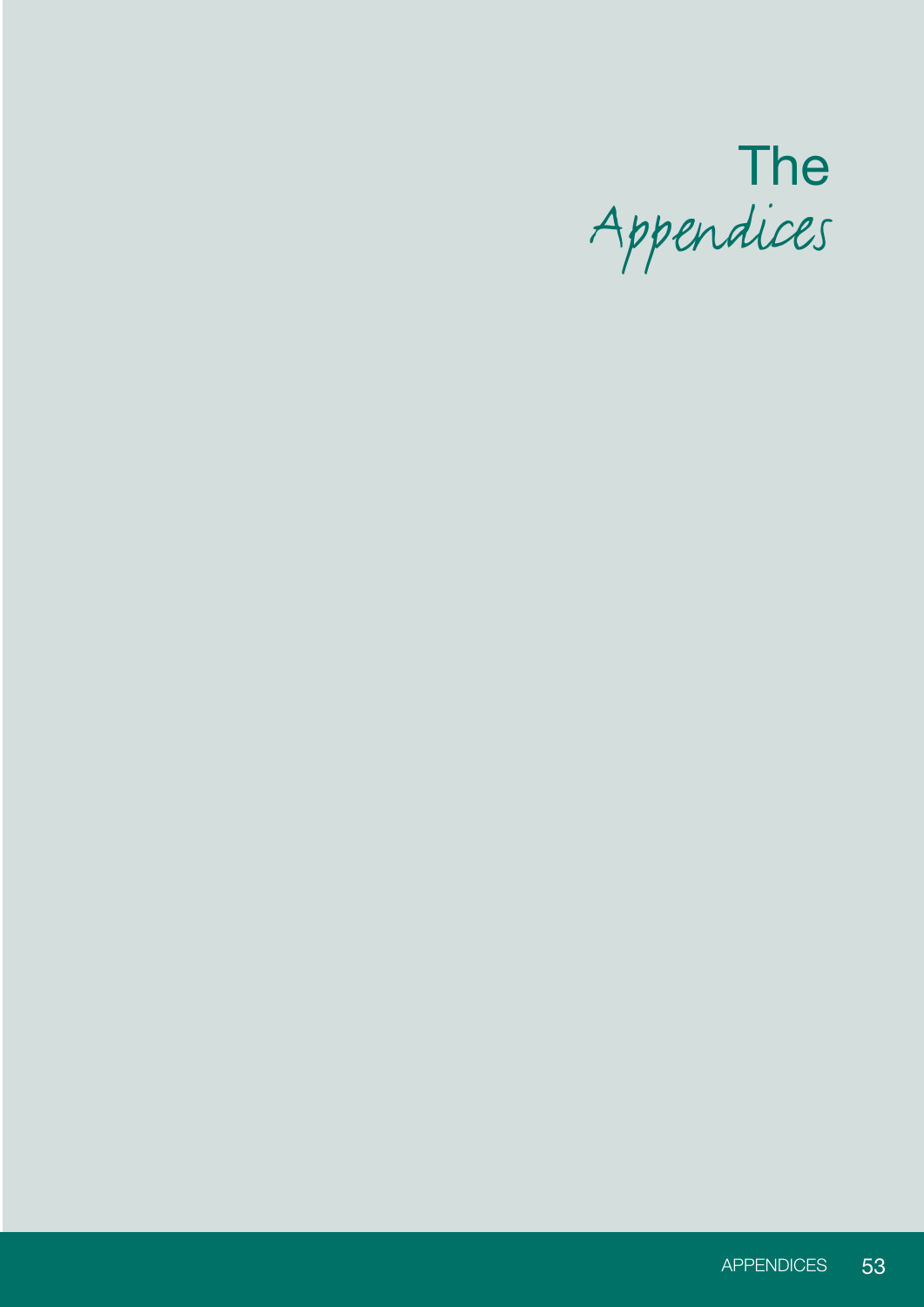work with you

# Appendix 1 Disciplinary rules<br>for small organisations

# Checklist

As a minimum, rules should:

- be simple, clear and in writing
- be displayed prominently in the workplace
- be known and understood by all employees
- cover issues such as absences. timekeeping, health and safety and use of organisational facilities and equipment (add any other items relevant to your organisation)
- indicate examples of the type of conduct which will normally lead to disciplinary action other than dismissal – for instance lateness or unauthorised absence
- indicate examples of the type of conduct which will normally lead to dismissal without notice – examples may include working dangerously, stealing or fighting – although much will depend on the circumstances of each offence.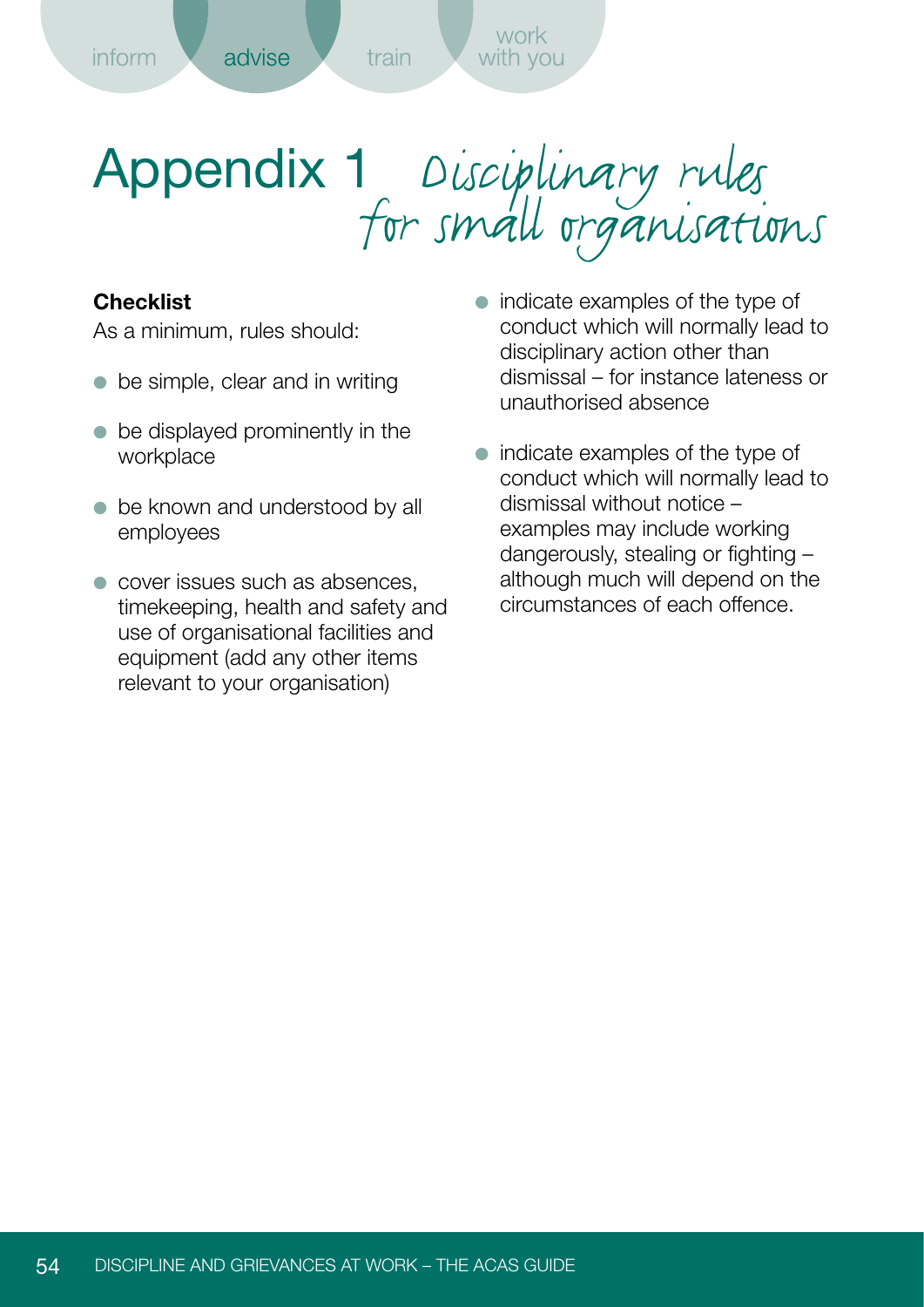work with you

# Appendix 2 Sample disciplinary and grievance procedures

# Sample disciplinary procedure (any organisation)

# 1. Purpose and scope

This procedure is designed to help and encourage all employees to achieve and maintain standards of conduct, attendance and job performance. The company rules (a copy of which is displayed in the office) and this procedure apply to all employees. The aim is to ensure consistent and fair treatment for all in the organisation.

# 2. Principles

Informal action will be considered, where appropriate, to resolve problems.

No disciplinary action will be taken against an employee until the case has been fully investigated.

For formal action the employee will be advised of the nature of the complaint against him or her and will be given the opportunity to state his or her case before any decision is made at a disciplinary meeting.

Employees will be provided, where appropriate, with written copies of evidence and relevant witness

statements in advance of a disciplinary meeting.

At all stages of the procedure the employee will have the right to be accompanied by a trade union representative, or work colleague.

No employee will be dismissed for a first breach of discipline except in the case of gross misconduct, when the penalty will be dismissal without notice or payment in lieu of notice.

An employee will have the right to appeal against any disciplinary action.

The procedure may be implemented at any stage if the employee's alleged misconduct warrants this.

# 3. The Procedure *First stage of formal procedure*  This will normally be either:

● *an improvement note for unsatisfactory performance* if performance does not meet acceptable standards. This will set out the performance problem, the improvement that is required, the timescale, any help that may be

5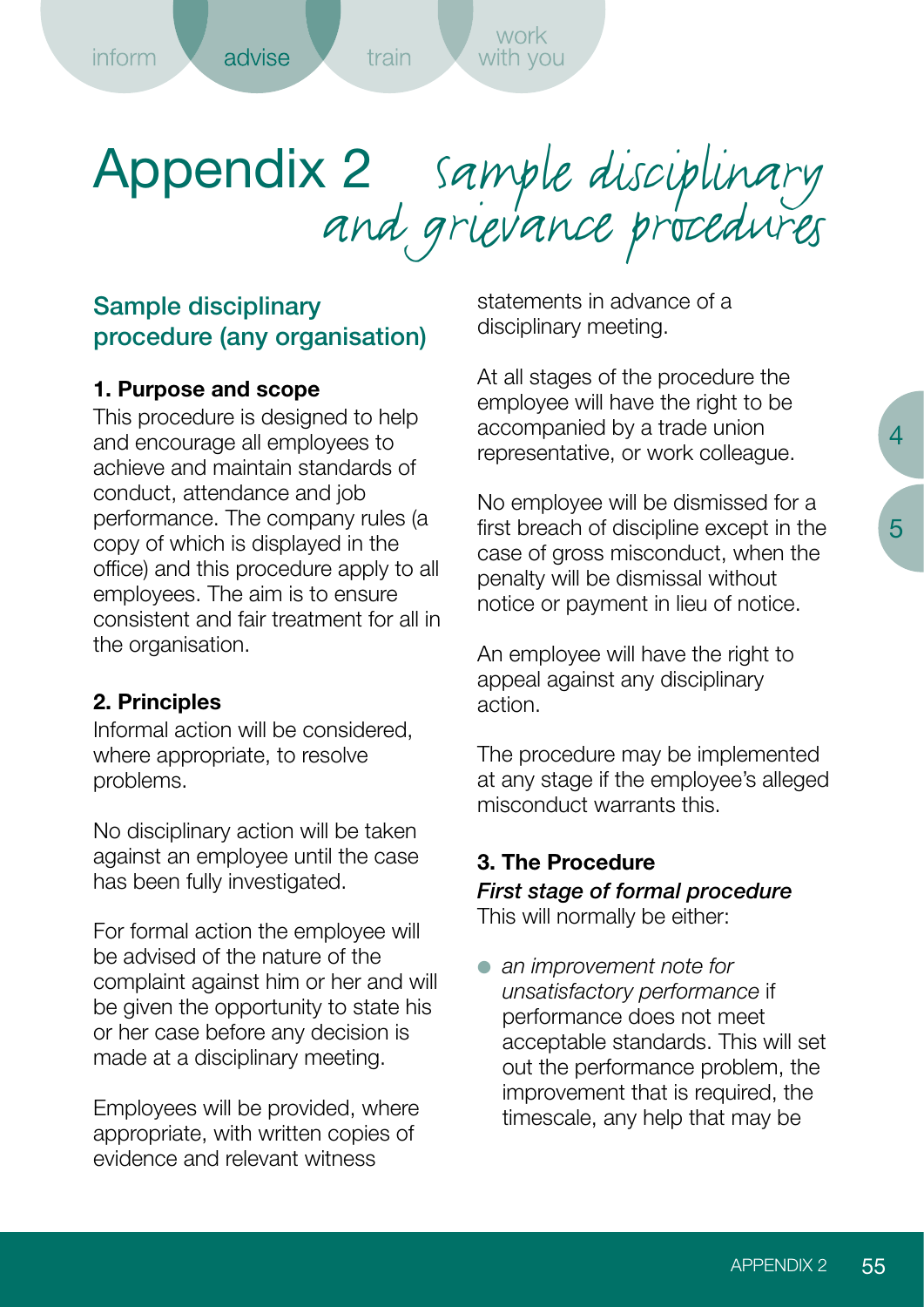• given and the right of appeal. The individual will be advised that it constitutes the first stage of the formal procedure. A record of the improvement note will be kept for ... months, but will then be considered spent – subject to achieving and sustaining satisfactory performance

### or

● *a first warning for misconduct* if conduct does not meet acceptable standards. This will be in writing and set out the nature of the misconduct and the change in behaviour required and the right of appeal. The warning will also inform the employee that a final written warning may be considered if there is no sustained satisfactory improvement or change. A record of the warning will be kept, but it will be disregarded for disciplinary purposes after a specified period (eg, six months).

## *Final written warning*

If the offence is sufficiently serious, or if there is further misconduct or a failure to improve performance during the currency of a prior warning, a final written warning may be given to the employee. This will give details of the complaint, the improvement required and the timescale. It will also warn that failure to improve may lead to dismissal (or

some other action short of dismissal) and will refer to the right of appeal. A copy of this written warning will be kept by the supervisor but will be disregarded for disciplinary purposes after ... months subject to achieving and sustaining satisfactory conduct or performance.

# *Dismissal or other sanction*

If there is still further misconduct or failure to improve performance the final step in the procedure may be dismissal or some other action short of dismissal such as demotion or disciplinary suspension or transfer (as allowed in the contract of employment). Dismissal decisions can only be taken by the appropriate senior manager, and the employee will be provided in writing with reasons for dismissal, the date on which the employment will terminate. and the right of appeal.

If some sanction short of dismissal is imposed, the employee will receive details of the complaint, will be warned that dismissal could result if there is no satisfactory improvement, and will be advised of the right of appeal. A copy of the written warning will be kept by the supervisor but will be disregarded for disciplinary purposes after ... months subject to achievement and sustainment of satisfactory conduct or performance.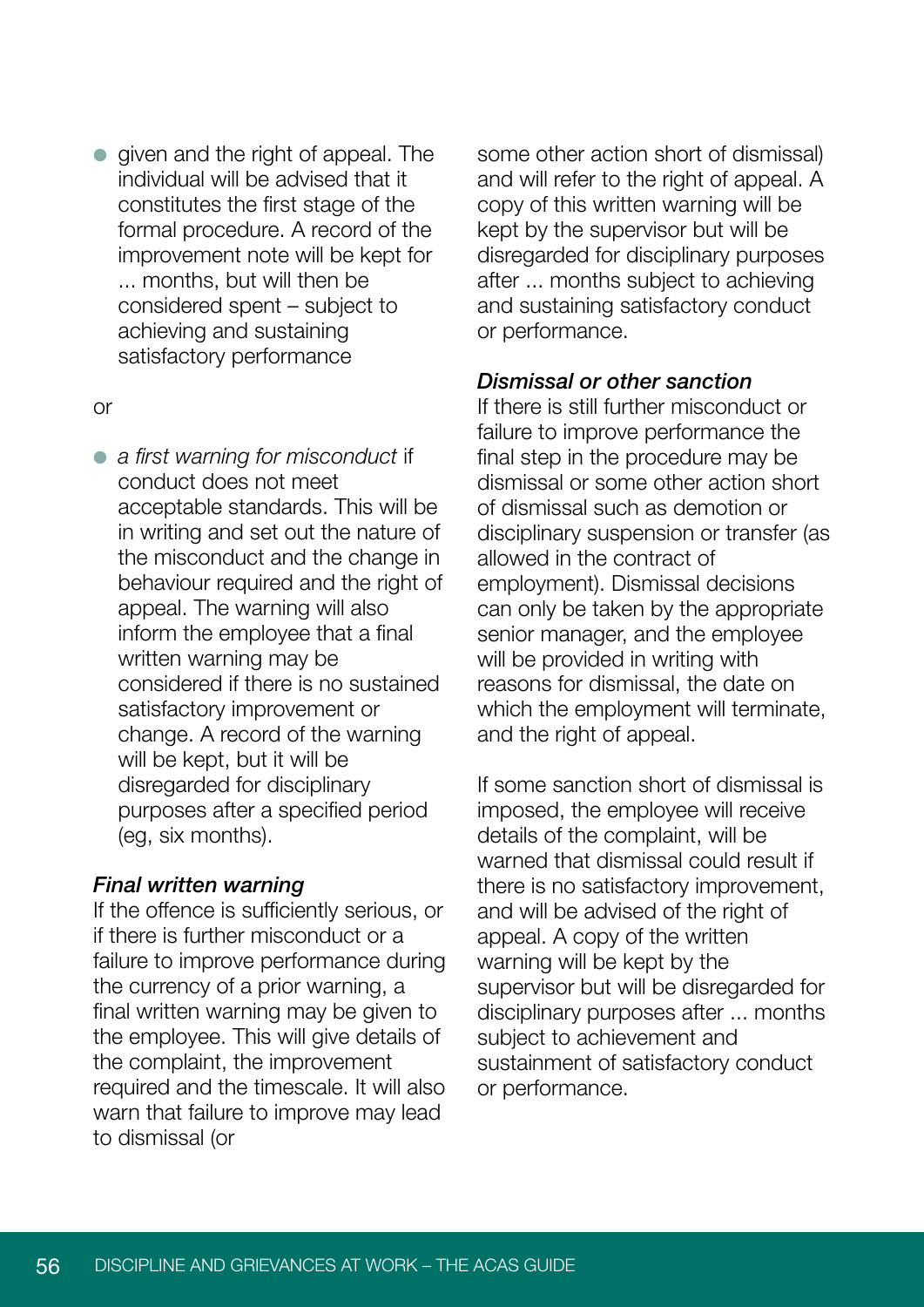# Gross misconduct

The following list provides some examples of offences which are normally regarded as gross misconduct:

- theft or fraud
- physical violence or bullying
- deliberate and serious damage to property
- serious misuse of an organisation's property or name
- deliberately accessing internet sites containing pornographic, offensive or obscene material
- serious insubordination
- unlawful discrimination or harassment
- bringing the organisation into serious disrepute
- serious incapability at work brought on by alcohol or illegal druas
- causing loss, damage or injury through serious negligence
- a serious breach of health and safety rules
- a serious breach of confidence.

If you are accused of an act of gross misconduct, you may be suspended from work on full pay, normally for no more than five working days, while the alleged offence is investigated. If, on completion of the investigation and the full disciplinary procedure, the organisation is satisfied that gross misconduct has occurred, the result will normally be summary dismissal without notice or payment in lieu of notice.

### Appeals

An employee who wishes to appeal against a disciplinary decision must do so within five working days. The senior manager will hear all appeals and his/her decision is final. At the appeal any disciplinary penalty imposed will be reviewed.

# Sample disciplinary procedure (small organisation)

### 1. Purpose and scope

The organisation's aim is to encourage improvement in individual conduct or performance. This procedure sets out the action which will be taken when disciplinary rules are breached.

### 2. Principles

a) The procedure is designed to establish the facts quickly and to deal consistently with disciplinary issues. No disciplinary action will be taken until the matter has been fully investigated.

5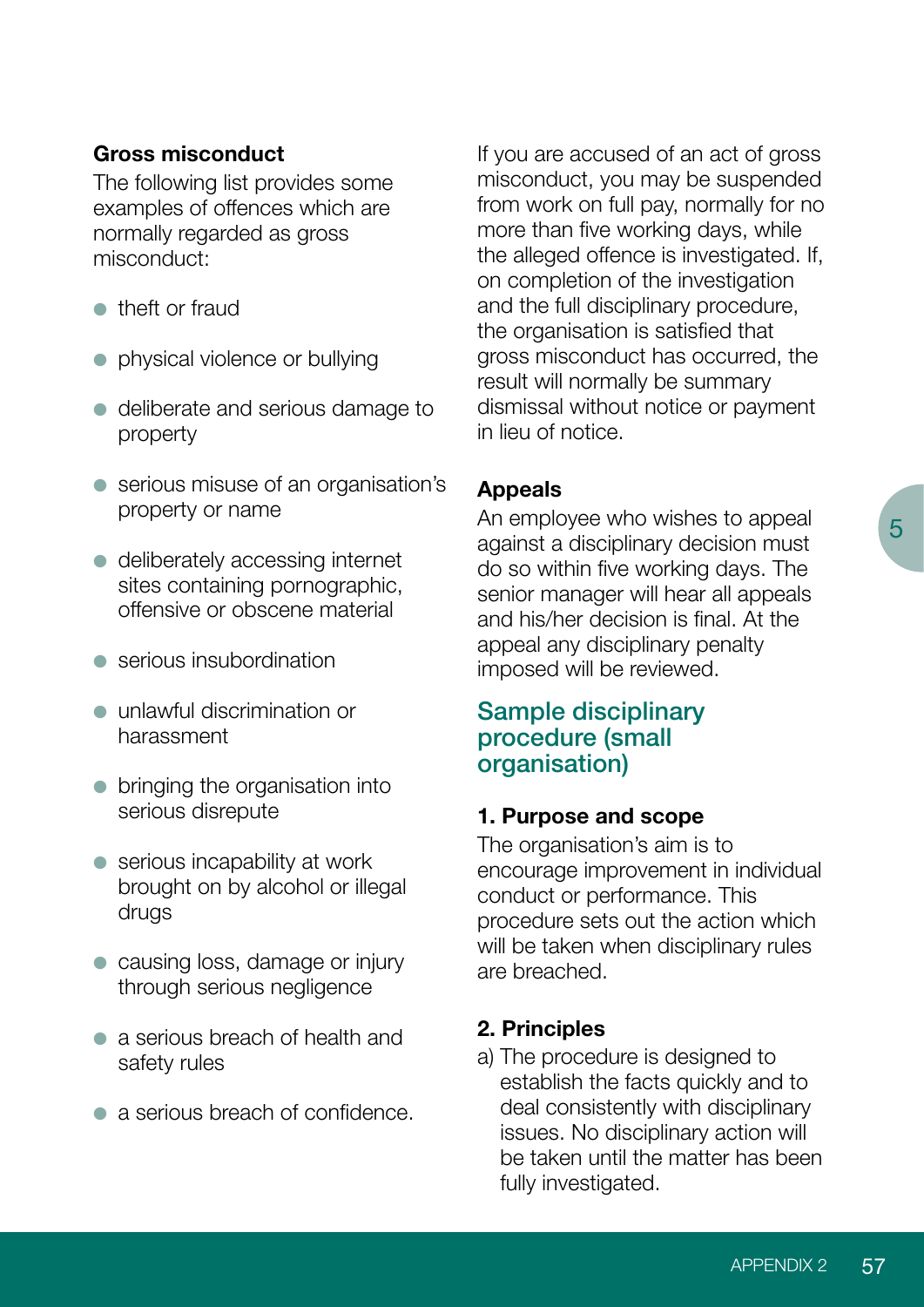- b) At every stage employees will be informed in writing of what is alleged and have the opportunity to state their case at a disciplinary meeting and be represented or accompanied, if they wish, by a trade union representative or a work colleague.
- c) An employee has the right to appeal against any disciplinary penalty.

## 3. The Procedure

### *Stage 1 – first warning*

If conduct or performance is unsatisfactory, the employee will be given a written warning or performance note. Such warnings will be recorded, but disregarded after ... months of satisfactory service. The employee will also be informed that a final written warning may be considered if there is no sustained satisfactory improvement or change. (Where the first offence is sufficiently serious, for example because it is having, or is likely to have, a serious harmful effect on the organisation, it may be justifiable to move directly to a final written warning.)

### *Stage 2 – final written warning*

If the offence is serious, or there is no improvement in standards, or if a further offence of a similar kind occurs, a final written warning will be given which will include the reason for the warning and a note that if no improvement results within ...

months, action at Stage 3 will be taken.

# *Stage 3 – dismissal or action short of dismissal*

If the conduct or performance has failed to improve, the employee may suffer demotion, disciplinary transfer, loss of seniority (as allowed in the contract) or dismissal.

### Gross misconduct

If, after investigation, it is confirmed that an employee has committed an offence of the following nature (the list is not exhaustive), the normal consequence will be dismissal without notice or payment in lieu of notice:

– theft, damage to property, fraud, incapacity for work due to being under the influence of alcohol or illegal drugs, physical violence, bullying and gross insubordination.

While the alleged gross misconduct is being investigated, the employee may be suspended, during which time he or she will be paid their normal pay rate. Any decision to dismiss will be taken by the employer only after full investigation.

## Appeals

An employee who wishes to appeal against any disciplinary decision must do so to the named person in the organisation within five working days. The employer will hear the appeal and decide the case as impartially as possible.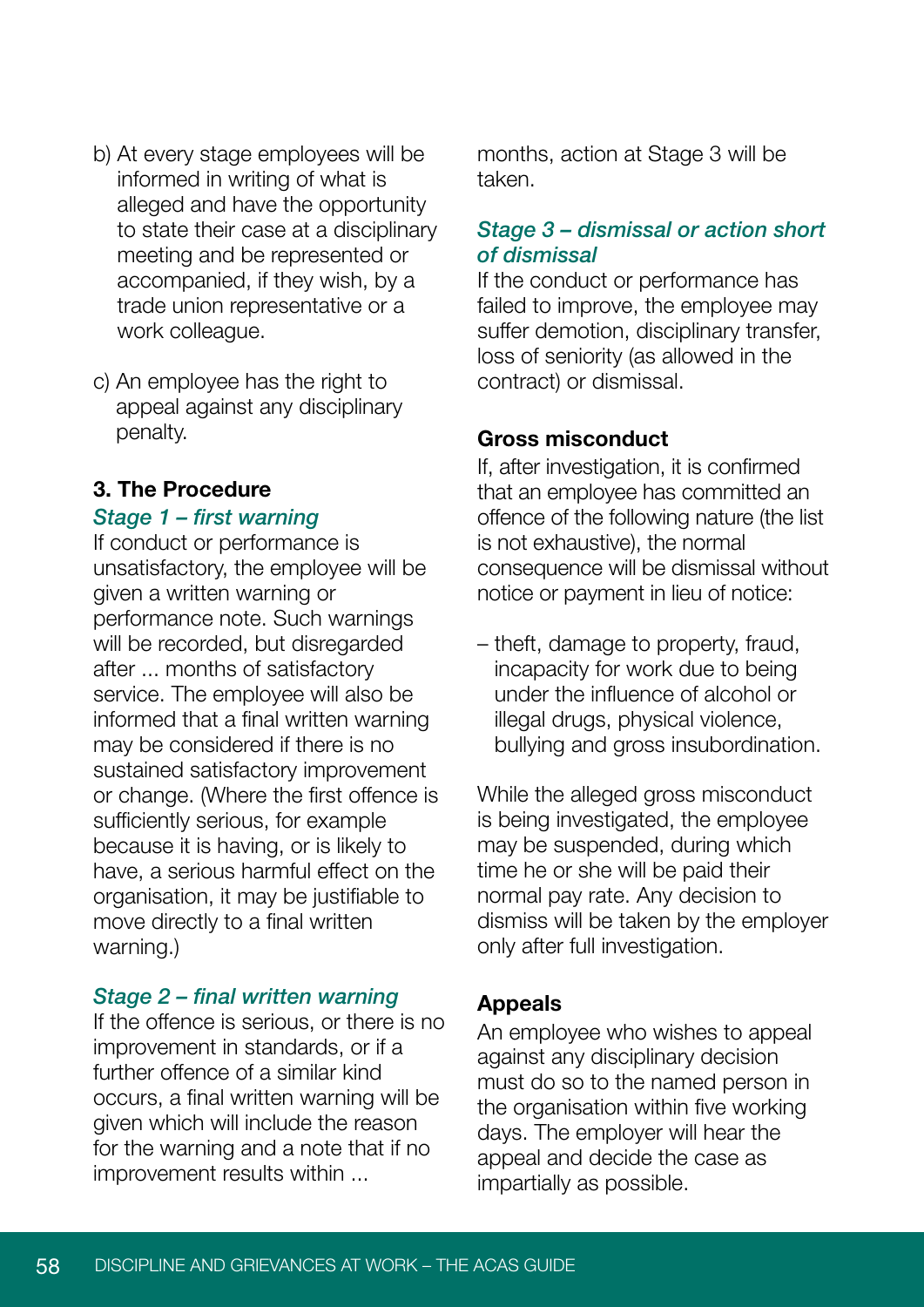5

# Sample grievance procedure (small organisation)

# Dealing with grievances informally

If you have a grievance or complaint to do with your work or the people you work with you should, wherever possible, start by talking it over with your manager. You may be able to agree a solution informally between you.

# Formal grievance

If the matter is serious and/or you wish to raise the matter formally you should set out the grievance in writing to your manager. You should stick to the facts and avoid language that is insulting or abusive.

Where your grievance is against your manager and you feel unable to approach him or her you should talk to another manager or the owner.

# Grievance hearing

Your manager will call you to a meeting, normally within five days, to discuss your grievance. You have the right to be accompanied by a colleague or trade union representative at this meeting if you make a reasonable request.

After the meeting the manager will give you a decision in writing, normally within 24 hours.

# Appeal

If you are unhappy with your manager's decision and you wish to appeal you should let your manager know.

You will be invited to an appeal meeting, normally within five days, and your appeal will be heard by a more senior manager (or the company owner). You have the right to be accompanied by a colleague or trade union representative at this meeting if you make a reasonable request.

After the meeting the manager (or owner) will give you a decision, normally within 24 hours. The manager's (or owner's) decision is final.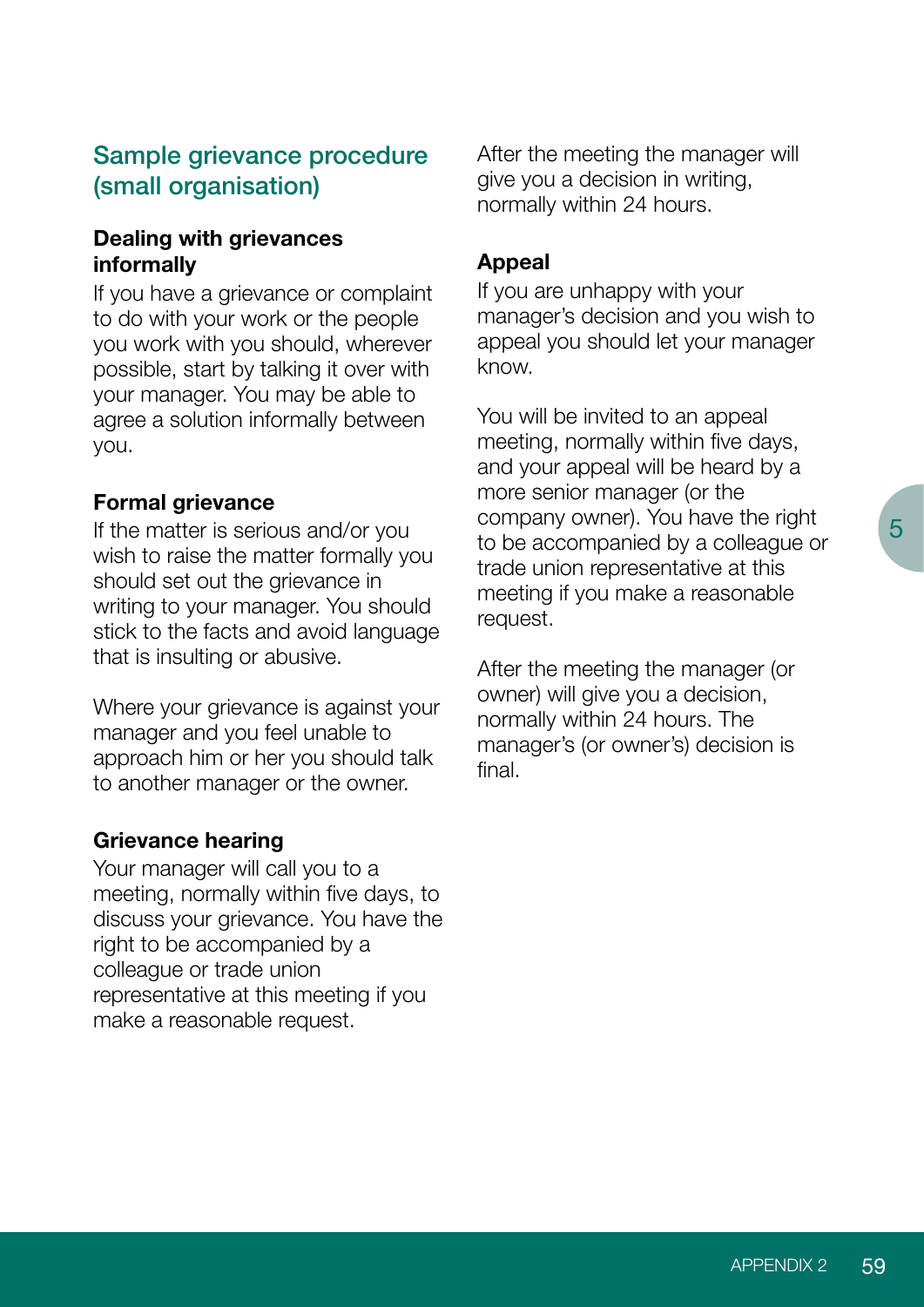work advise *inform* train with you

# Appendix 3 Sample letters

# **Contents**

- 1. Notice of disciplinary meeting
- 2. Notice of written warning or final written warning
- 3. Notice of appeal meeting against warning
- 4. Notice of result of appeal against warning
- 5. Letter to be sent by the employer to arrange a meeting where dismissal or action short of dismissal is being considered
- 6. Letter to be sent by the employer after the disciplinary meeting arranged in Letter 5
- 7. Notice of appeal meeting against dismissal
- 8. Notice of result of appeal against dismissal
- 9. Letter of enquiry regarding likely cause of absence addressed to a worker's general practitioner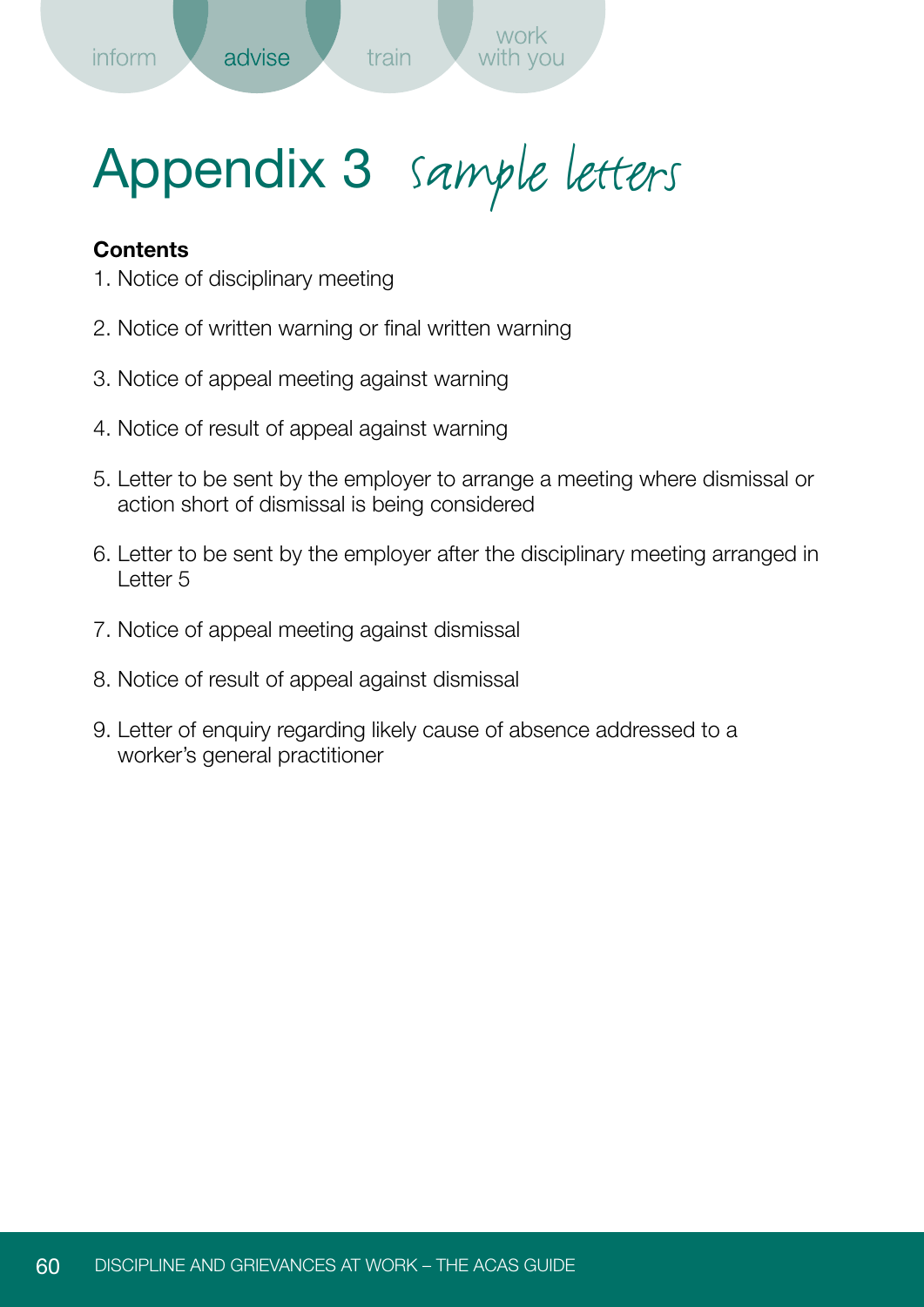# (1) Notice of disciplinary meeting

Date ...........................

Dear ..................................................

I am writing to tell you that you are required to attend a disciplinary meeting on .................... at .................... am/pm which is to be held in .................... At this meeting the question of disciplinary action against you, in accordance with the Company Disciplinary Procedure, will be considered with regard to:

I enclose the following documents\*:

The possible consequences arising from this meeting might be:

You are entitled, if you wish, to be accompanied by another work colleague or a trade union representative.

Yours sincerely

Signed Manager ..................................................

Note: \* Delete if not applicable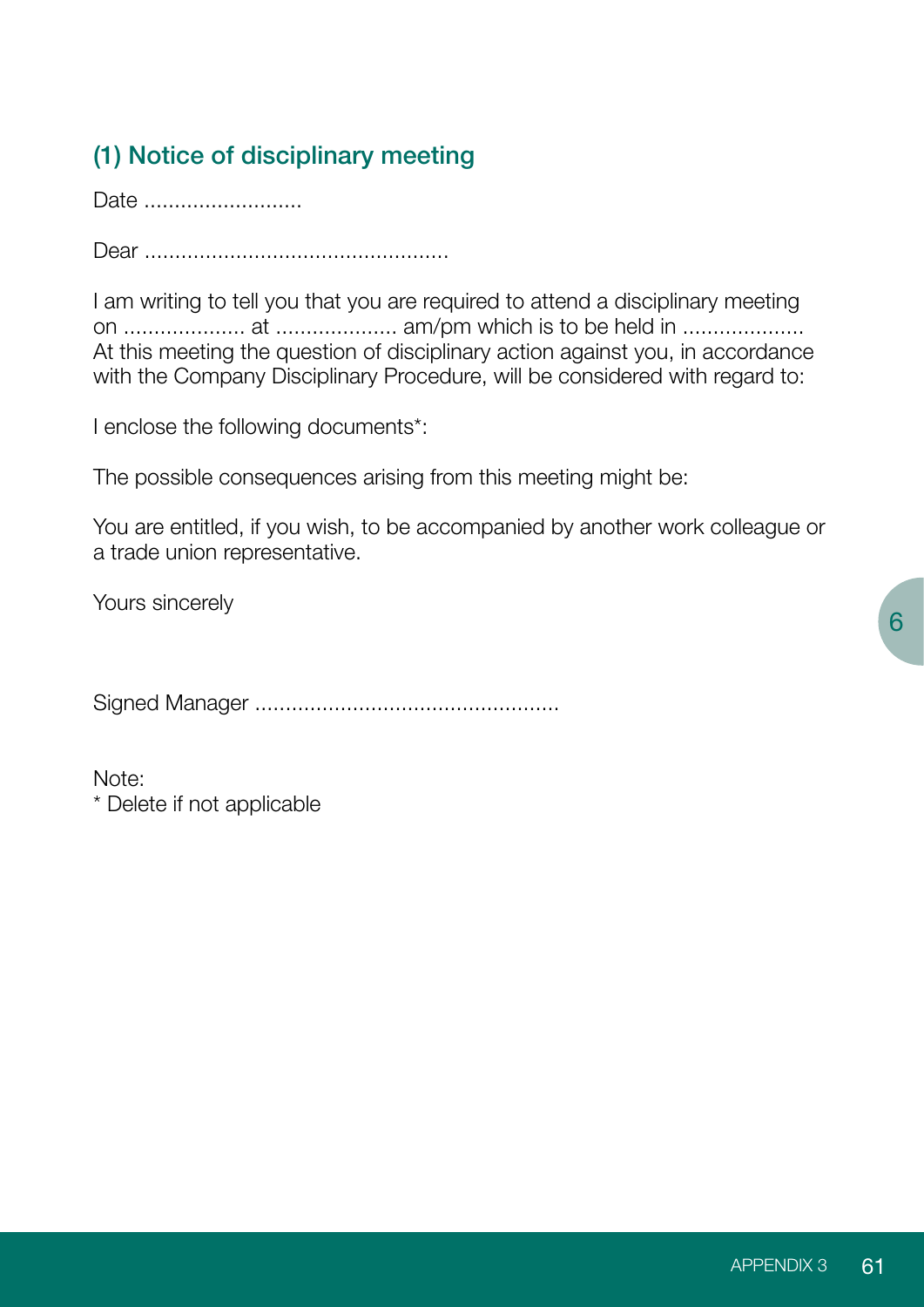# (2) Notice of written warning or final written warning

Date ..........................

Dear ..................................................

You attended a disciplinary hearing on .................... I am writing to inform you of your written warning/final written warning\*.

This warning will be placed in your personal file but will be disregarded for disciplinary purposes after a period of .................... months, provided your conduct improves/performance reaches a satisfactory level\*\*.

a) The nature of the unsatisfactory conduct or performance was:

b) The conduct or performance improvement expected is:

c) The timescale within which the improvement is required is:

d) The likely consequence of further misconduct or insufficient improvement is:

Final written warning/dismissal

You have the right to appeal against this decision (in writing\*\*) to .................... within .................... days of receiving this disciplinary decision.

Yours sincerely

Signed Manager ..................................................

Note:

*\* The wording should be amended as appropriate* 

*\*\* Delete as appropriate*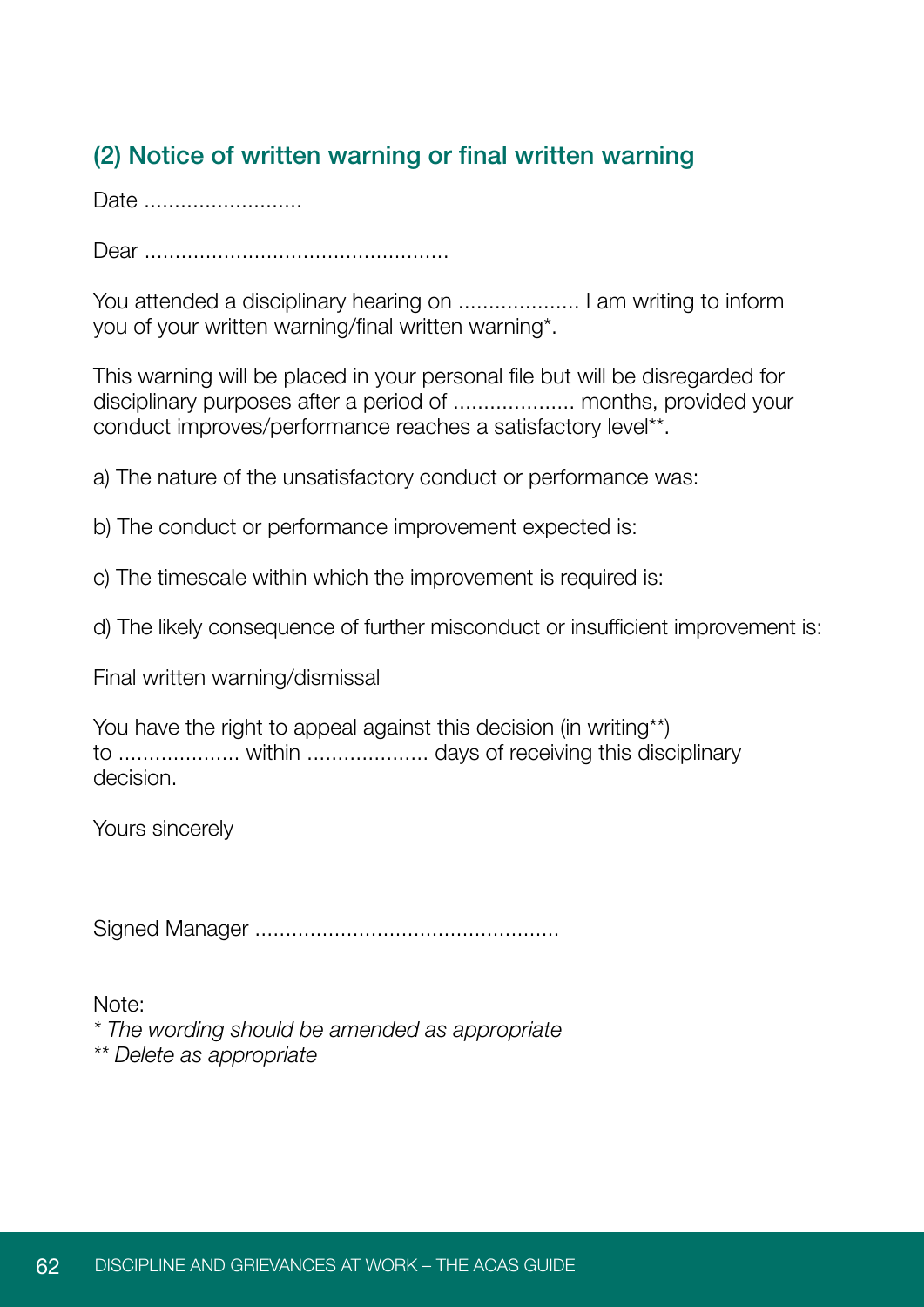# (3) Notice of appeal meeting against warning

Date .........................

Dear ..................................................

You have appealed against the written warning/final written warning\* confirmed to you in writing on ...................

Your appeal will be heard by .................... in .................... on .................... at ....................

You are entitled to be accompanied by a work colleague or trade union representative.

The decision of this appeal hearing is final and there is no further right of review.

Yours sincerely

Signed Manager ..................................................

Note:

*\* The wording should be amended as appropriate*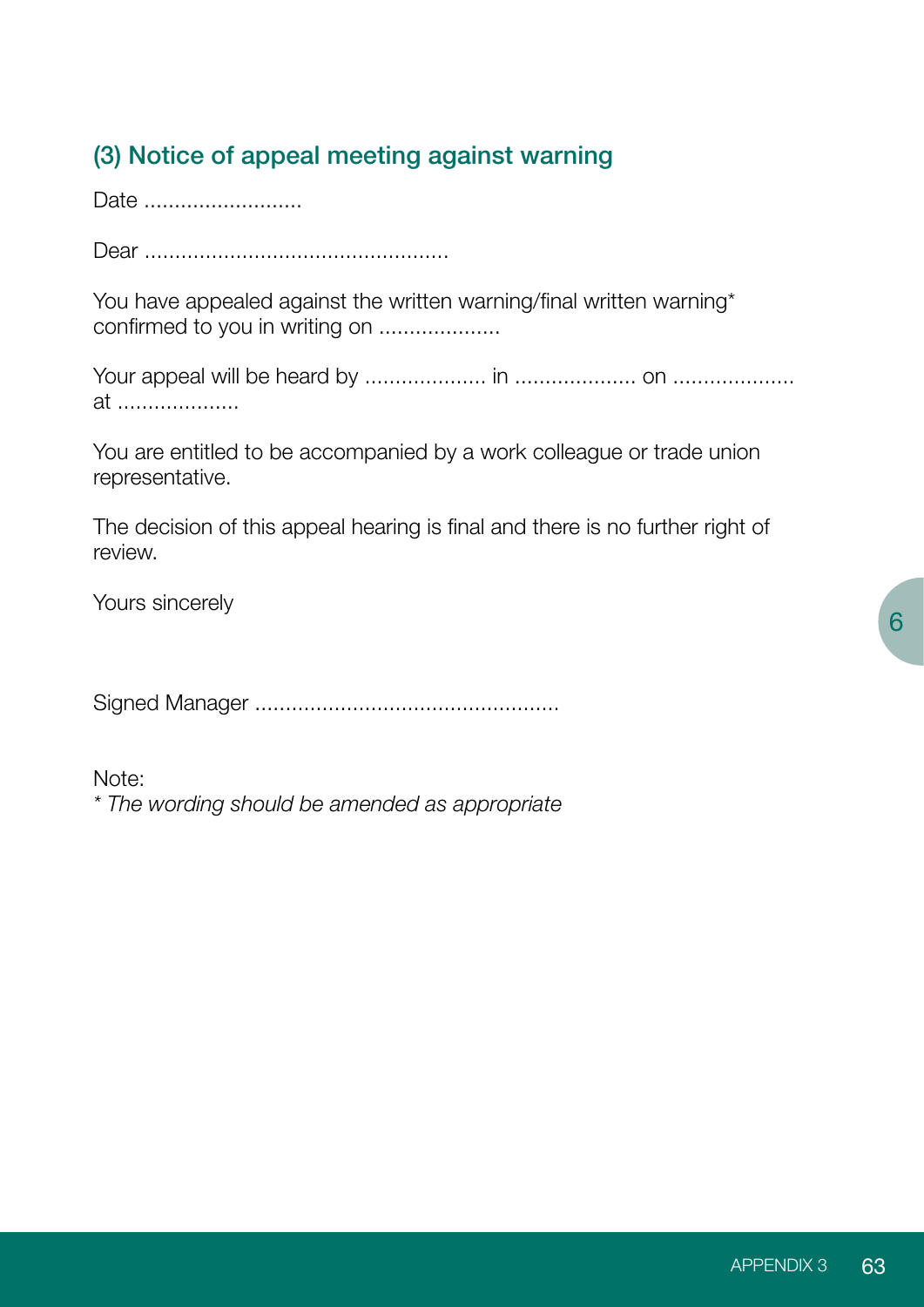# (4) Notice of result of appeal against warning

Date ...........................

Dear ..................................................

You appealed against the decision of the disciplinary hearing that you be given a .................... warning/in accordance with the Company Disciplinary Procedure. The appeal hearing was held on ...................

I am now writing to inform you of the decision taken by the Manager who conducted the appeal hearing, namely that the decision to ................... stands\*/the decision to .................... be revoked\* [specify if no disciplinary action is being taken or what the new disciplinary action is].

You have now exercised your right of appeal under the Company Disciplinary Procedure and this decision is final.

Yours sincerely

Signed Manager ..................................................

Note:

*\* The wording should be amended as appropriate*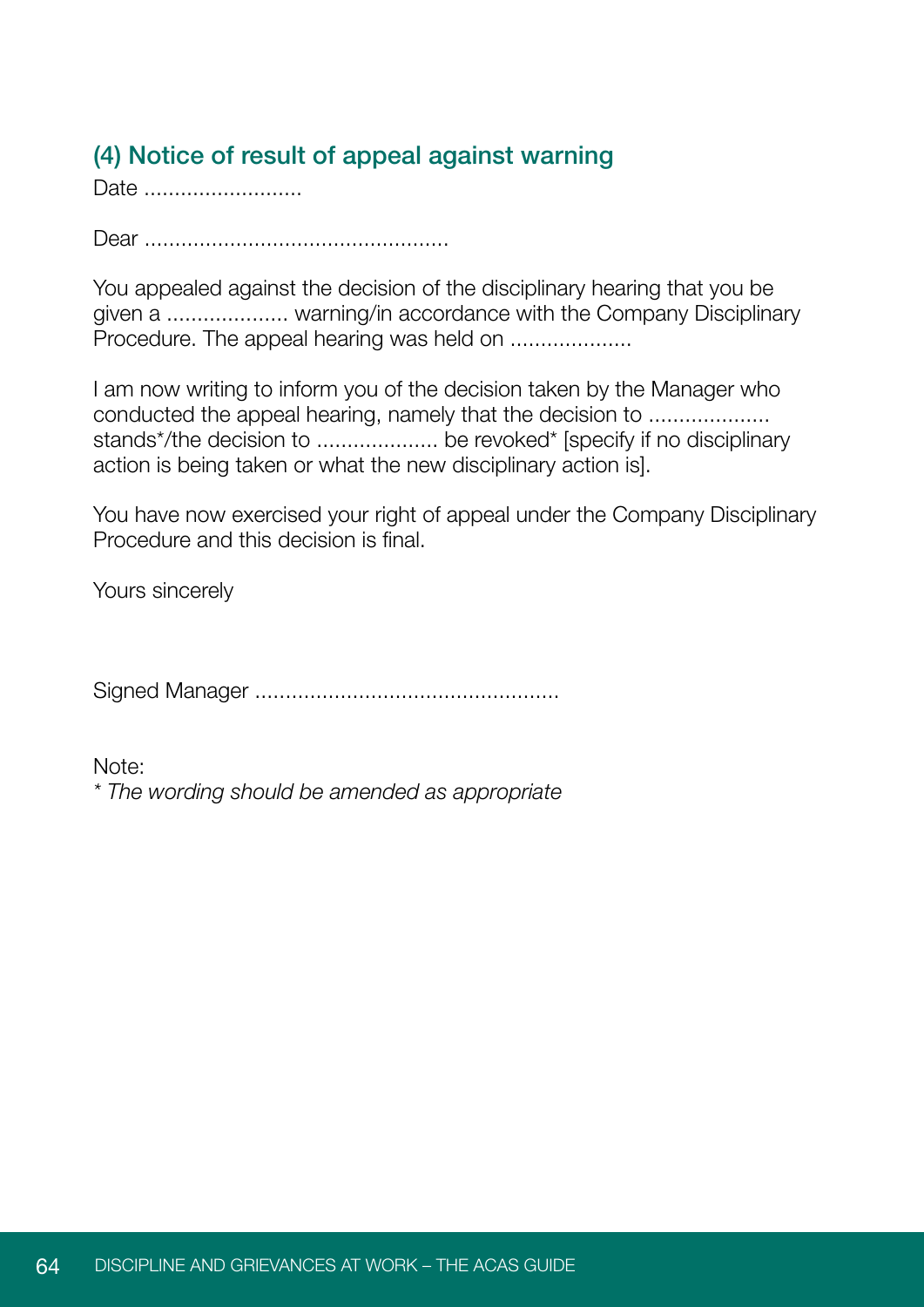# (5) Letter to be sent by the employer to arrange a meeting where dismissal or action short of dismissal\* is being considered

Date ...........................

Dear ..................................................

I am writing to tell you that .................... [insert organisation name] is considering dismissing OR taking disciplinary action [insert proposed action] against you.

This action is being considered with regard to the following circumstances: You are invited to attend a disciplinary meeting on .................... at .................... am/pm which is to be held in .................... where this will be discussed.

You are entitled, if you wish, to be accompanied by another work colleague or your trade union representative.

Yours sincerely

Signed Manager ..................................................

Note:

\* Action other than a warning such as transfer or demotion [\(see p30\)](#page-31-0)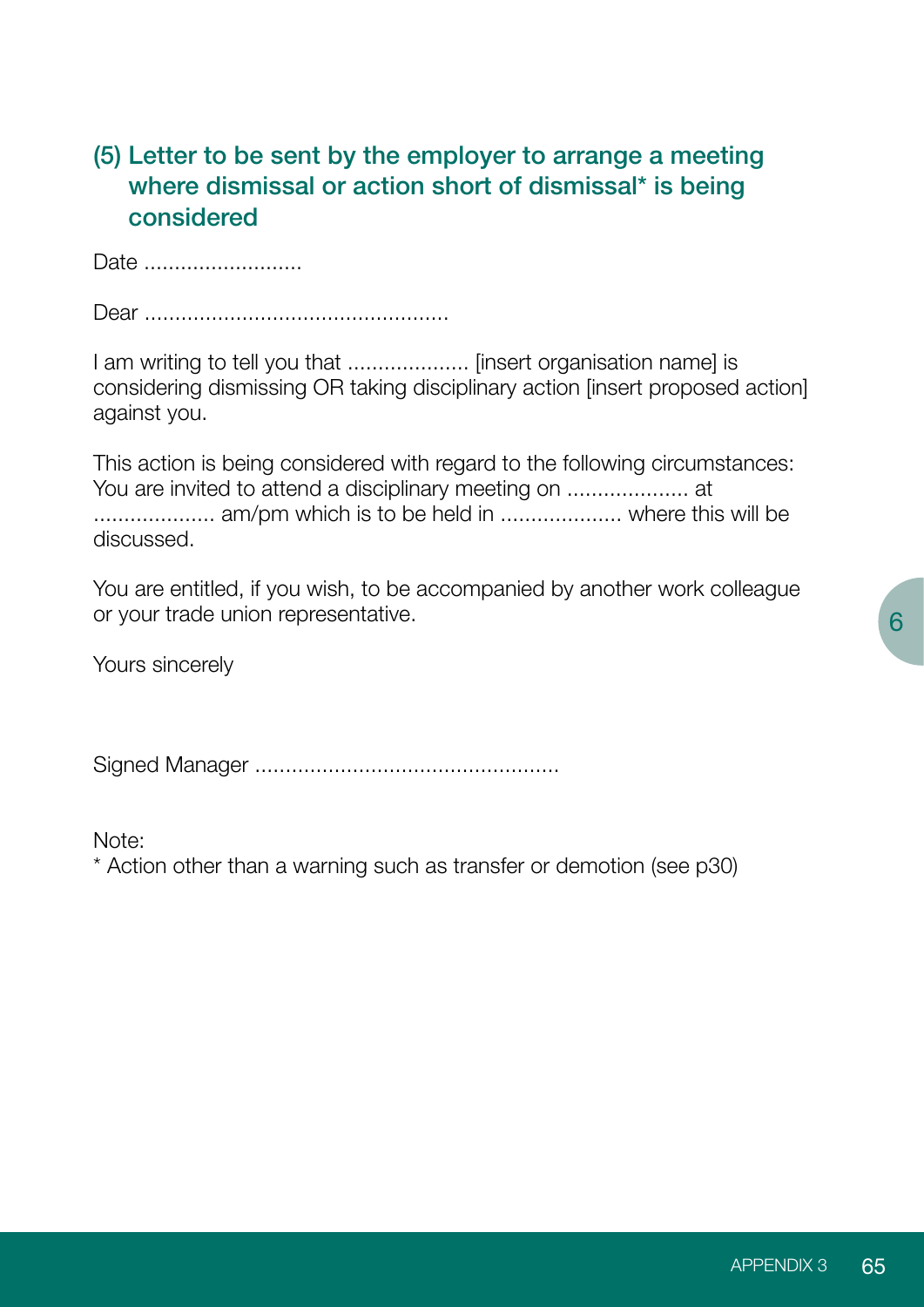# (6) Letter to be sent by the employer after the disciplinary meeting arranged in Letter 5

Date ..........................

Dear ..................................................

On .................... you were informed that .................... [insert organisation name] was considering dismissing OR taking disciplinary action [insert proposed action] against you.

This was discussed in a meeting on .................... At this meeting, it was decided that: [delete as applicable]

Your conduct/performance/etc was still unsatisfactory and that you be dismissed.

Your conduct/performance/etc was still unsatisfactory and that the following disciplinary action would be taken against you ...................

No further action would be taken against you.

I am therefore writing to you to confirm the decision that you be dismissed and that your last day of service with the Company will be ....................

### The reasons for your dismissal are:

I am therefore writing to you to confirm the decision that disciplinary action will be taken against you. The action will be .................... The reasons for this disciplinary action are:

You have the right of appeal against this decision. Please [write] to .................... within .................... days of receiving this disciplinary decision

Yours sincerely

Signed Manager ..................................................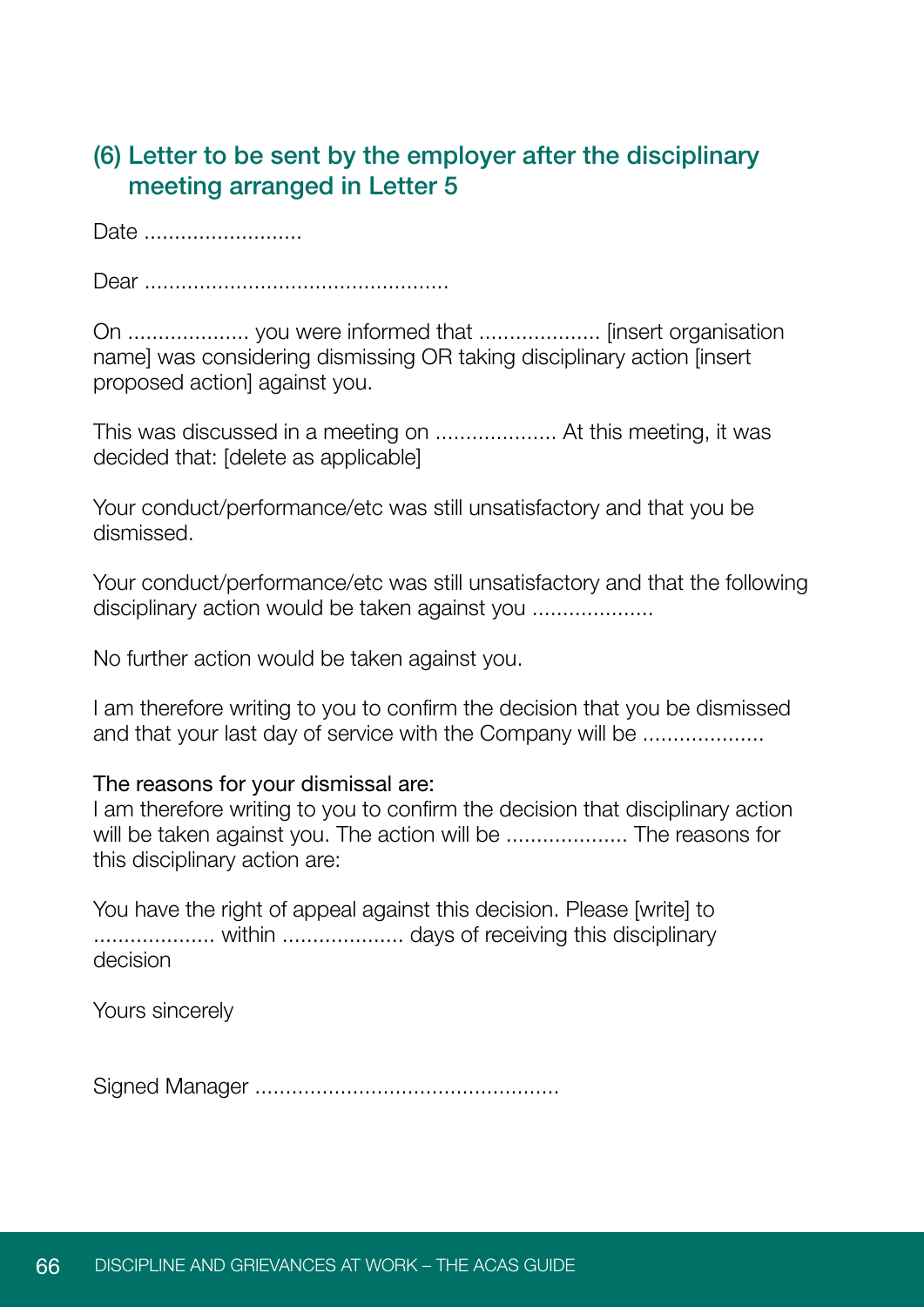# (7) Notice of appeal meeting against dismissal/disciplinary action\*

Date ..........................

Dear ..................................................

You have appealed against your dismissal/disciplinary action [delete as appropriate] on .................... confirmed to you in writing on .................... Your appeal will be heard by .................... in .................... on .................... at ......................

You are entitled, if you wish, to be accompanied by another work colleague or a trade union representative.

The decision of this appeal meeting is final and there is no further right of review.

Yours sincerely

Signed Manager ..................................................

Note:

*\* Action other than a warning such as transfer or demotion (*[see p30](#page-31-0)*)*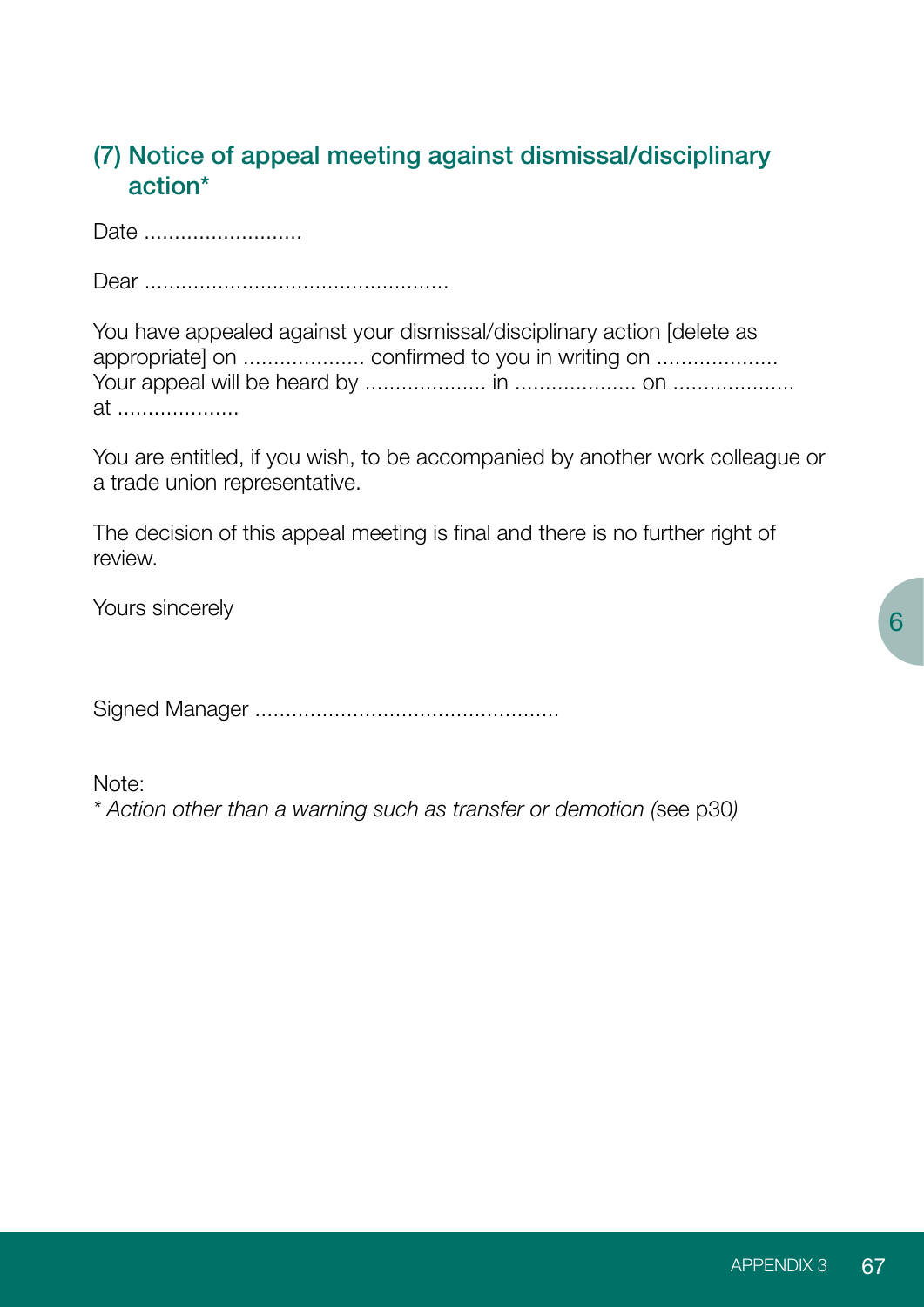# (8) Notice of result of appeal against dismissal/disciplinary action\*

Date ..........................

Dear ..................................................

You appealed against the decision of the disciplinary hearing that you be dismissed/subject to disciplinary action [delete as appropriate].

The appeal meeting was held on ...................

I am now writing to inform you of the decision taken by ...................

[insert name of the manager] who conducted the appeal meeting, namely that the decision to .................... stands/ the decision to .................... be revoked [specify if no disciplinary action is being taken or what the new disciplinary action is].

You have now exercised your right of appeal under the Company Disciplinary Procedure and this decision is final.

Yours sincerely

Signed Manager ..................................................

Note: *\* Action other than a warning such as transfer or demotion (*[see p30](#page-31-0)*)*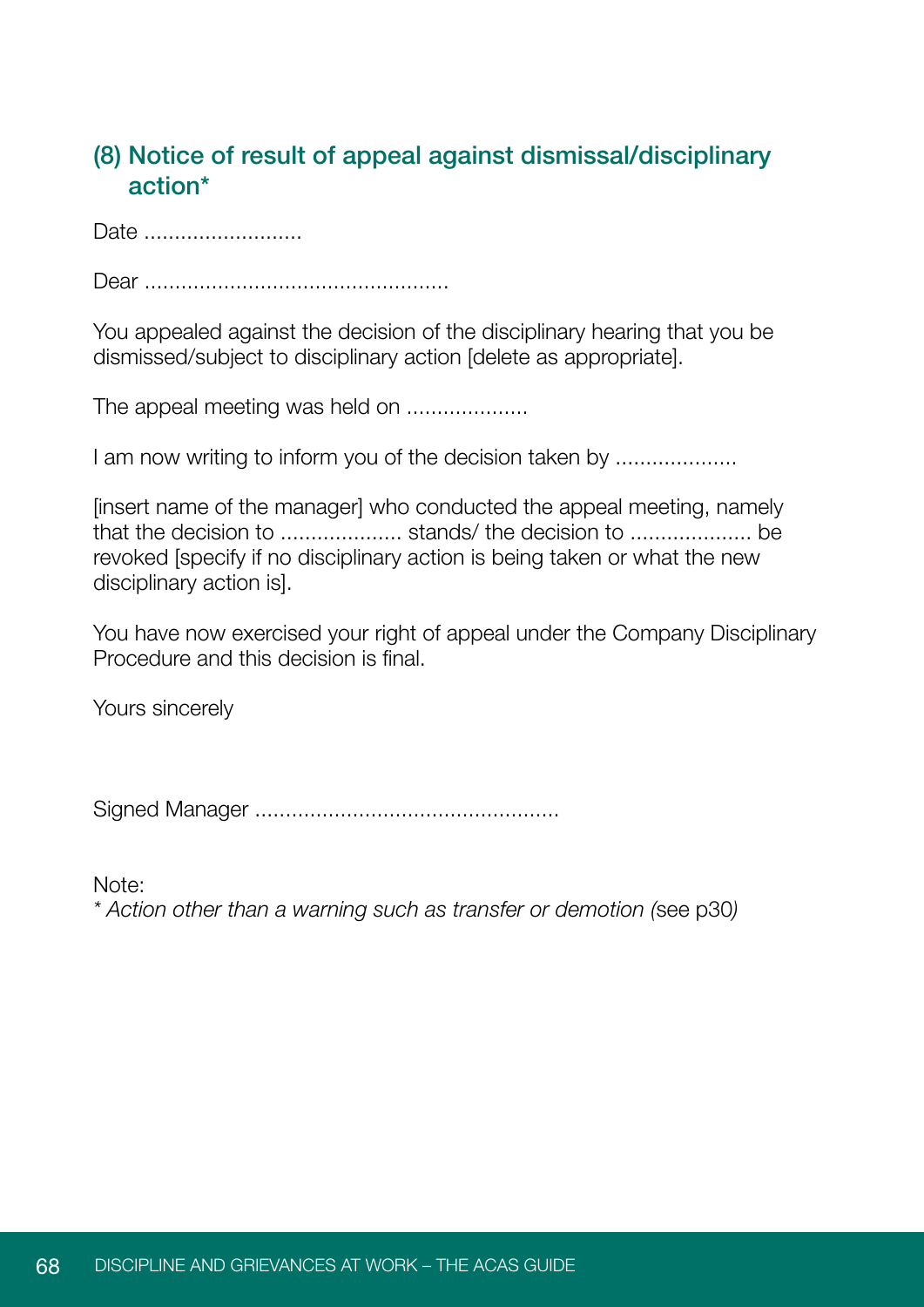# (9) Letter of enquiry regarding likely cause of absence addressed to a worker's general practitioner

| Date                                                                                                                                                                                                     |
|----------------------------------------------------------------------------------------------------------------------------------------------------------------------------------------------------------|
|                                                                                                                                                                                                          |
|                                                                                                                                                                                                          |
|                                                                                                                                                                                                          |
| PLEASE ACKNOWLEDGE RECEIPT OF THIS LETTER IF THERE IS LIKELY<br>TO BE ANY DELAY IN REPLYING                                                                                                              |
| Re                                                                                                                                                                                                       |
|                                                                                                                                                                                                          |
|                                                                                                                                                                                                          |
|                                                                                                                                                                                                          |
| To administer Statutory Sick Pay, and the Company's sick pay scheme, and<br>to plan the work in the department, it would be helpful to have a report on<br>your patient, who works for our organisation. |
| His/her work as a  has the following major features:                                                                                                                                                     |
| Management responsibility for<br>Seated/standing/mobile<br>Light/medium/heavy effort required<br>Day/shift/night work<br>Clerical/secretarial duties<br>Group I (private)/Group II (professional) driver |

The absence record for the past year is summarised as:

Total days lost This month Previous months

**Other**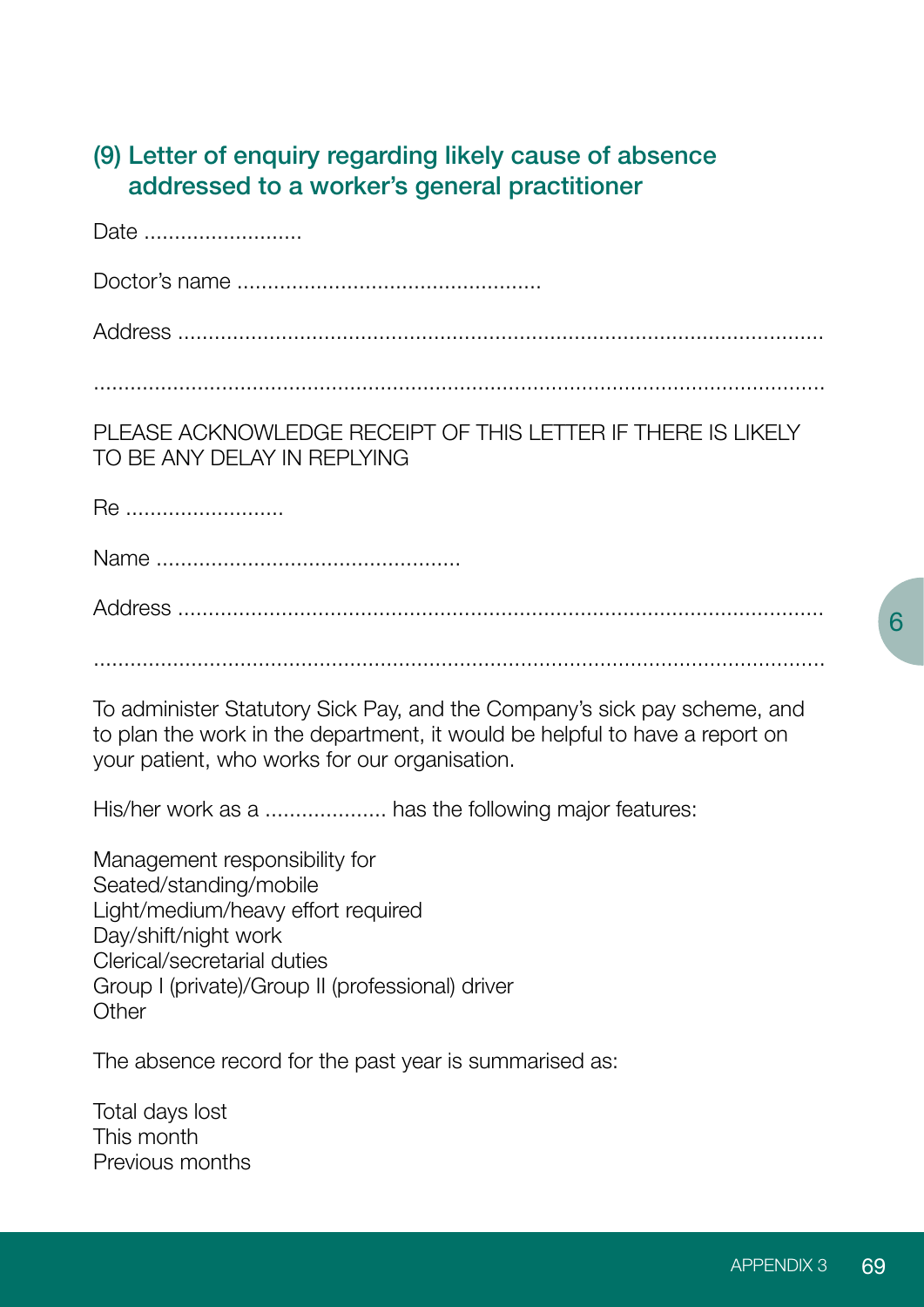Attached is your patient's permission to enquire. He/she wishes/does not wish to have access to the report under the Access to Medical Reports Act 1988:

What is the likely date of return to work?

Will there be any disability at that time?

How long is it likely to last?

Are there any reasonable adjustments we could make to accommodate the disability?

Is there any underlying medical reason for this attendance record?

Is he/she likely to be able to render regular and efficient service in the future?

Is there any specific recommendation you wish to make about him/her which would help in finding him/her an alternative job, if that is necessary, and if there is an opportunity for redeployment (for instance no climbing ladders, no driving).

I would be grateful for an early reply and enclose a stamped addressed envelope. Please attach your account to the report (following the BMA guidance on fees).

Yours sincerely

Signed Name (BLOCK LETTERS) ..................................................

Role in the company ..................................................

Note: *Please amend/delete where necessary*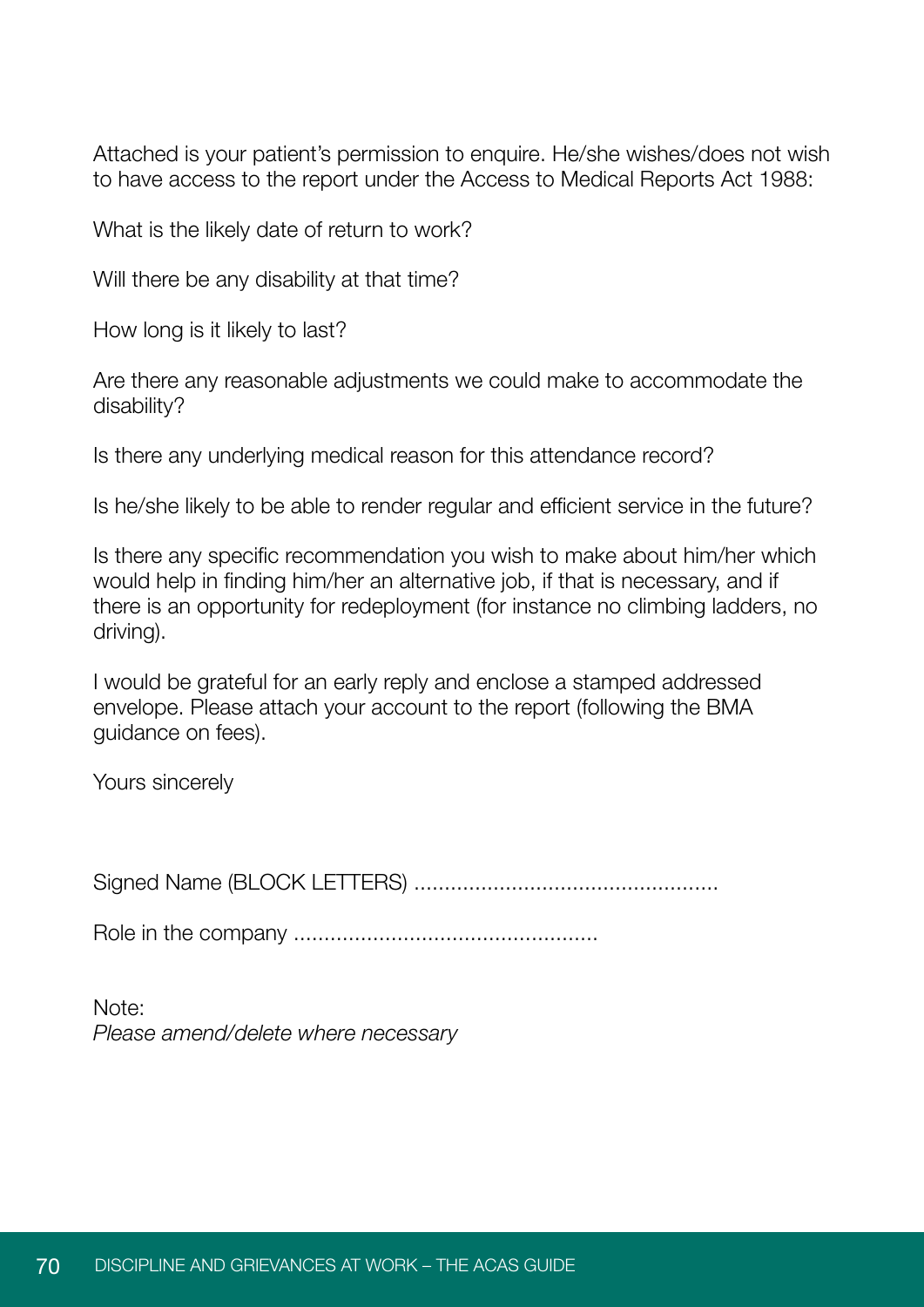work with you

Appendix 4 Dealing with

This appendix considers how to handle problems of absence and gives guidance about unauthorised short-term and long-term absences, and the failure to return from extended leave. More extensive advice on attendance management is available in the Acas advisory booklet Managing attendance and employee turnover available to purchase or download on the Acas website [www.acas.org.uk.](www.acas.org.uk) A distinction should be made between absence on grounds of illness or injury and absence for no good reason which may call for disciplinary action. Where disciplinary action is called for, the normal disciplinary procedure should be used. Where the employee is absent because of illness or injury, the guidance in this section of the booklet should be followed. The organisation should be aware of the requirements of the Equality Act 2010 when making any decisions that affect someone who may be disabled as defined by the  $Act^{12}$ .

Records showing lateness and the duration of and reasons for all spells of absence should be kept to help monitor absence levels. These enable management to check levels of absence or lateness so that problems can be spotted and

addressed at an early stage (the Information Commissioner13 has produced a Code of Practice on employment records).

## How should frequent and persistent short-term absence be handled?

- unexpected absences should be investigated promptly and the employee asked for an explanation at a return-to-work interview
- if there are no acceptable reasons then the employer may wish to treat the matter as a conduct issue and deal with it under the disciplinary procedure
- where there is no medical certificate to support frequent short-term, self-certified, absences then the employee should be asked to see a doctor to establish whether treatment is necessary and whether the underlying reason for the absence is work-related. If no medical support is forthcoming the employer should consider whether to take action under the disciplinary procedure

6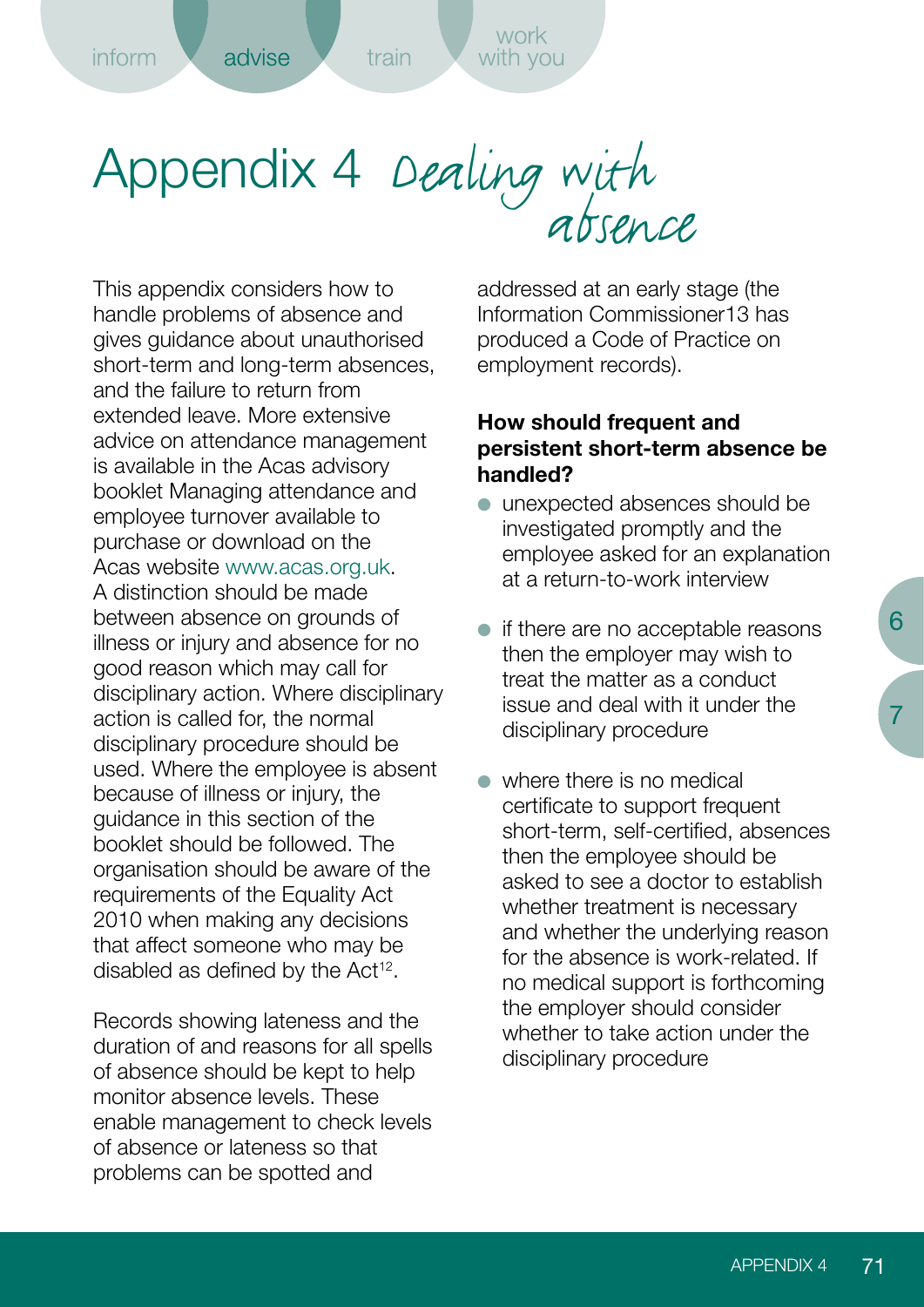- if the absence could be disability related the employer should consider what reasonable adjustments could be made in the workplace to help the employee (this might be something as simple as an adequate, ergonomic chair, or a power-assisted piece of equipment<sup>14</sup>. Reasonable adjustment also means redeployment to a different type of work if necessary
- if the absence is because of temporary problems relating to dependants, the employee may be entitled to have time off under the provisions of the Employment Rights Act 1996 relating to time off for dependants
- if the absence is because the employee has difficulty managing both work and home responsibilities then the employer should give serious consideration to more flexible ways of working. Employees have the right to request flexible working arrangements – including jobsharing, part-time working, flexi-time, working from home/ teleworking and school time contracts – and employers must have a good business reason for rejecting any application
- in all cases the employee should be told what improvement in attendance is expected and

warned of the likely consequences if this does not happen

● if there is no improvement, the employee's length of service, performance, the likelihood of a change in attendance, the availability of suitable alternative work where appropriate, and the effect of past and future absences on the organisation should all be taken into account in deciding appropriate action.

In order to show both the employee concerned, and other employees, that absence is regarded as a serious matter and may result in dismissal, it is very important that persistent absence is dealt with promptly, firmly and consistently.

An examination of records will identify those employees who are frequently absent and may show an absence pattern.

### How should longer-term absence through ill health be handled?

Where absence is due to medically certificated illness, the issue becomes one of capability rather than conduct. Employers need to take a more sympathetic and considerate approach, particularly if the employee is disabled and where reasonable adjustments at the workplace might enable them to return to work.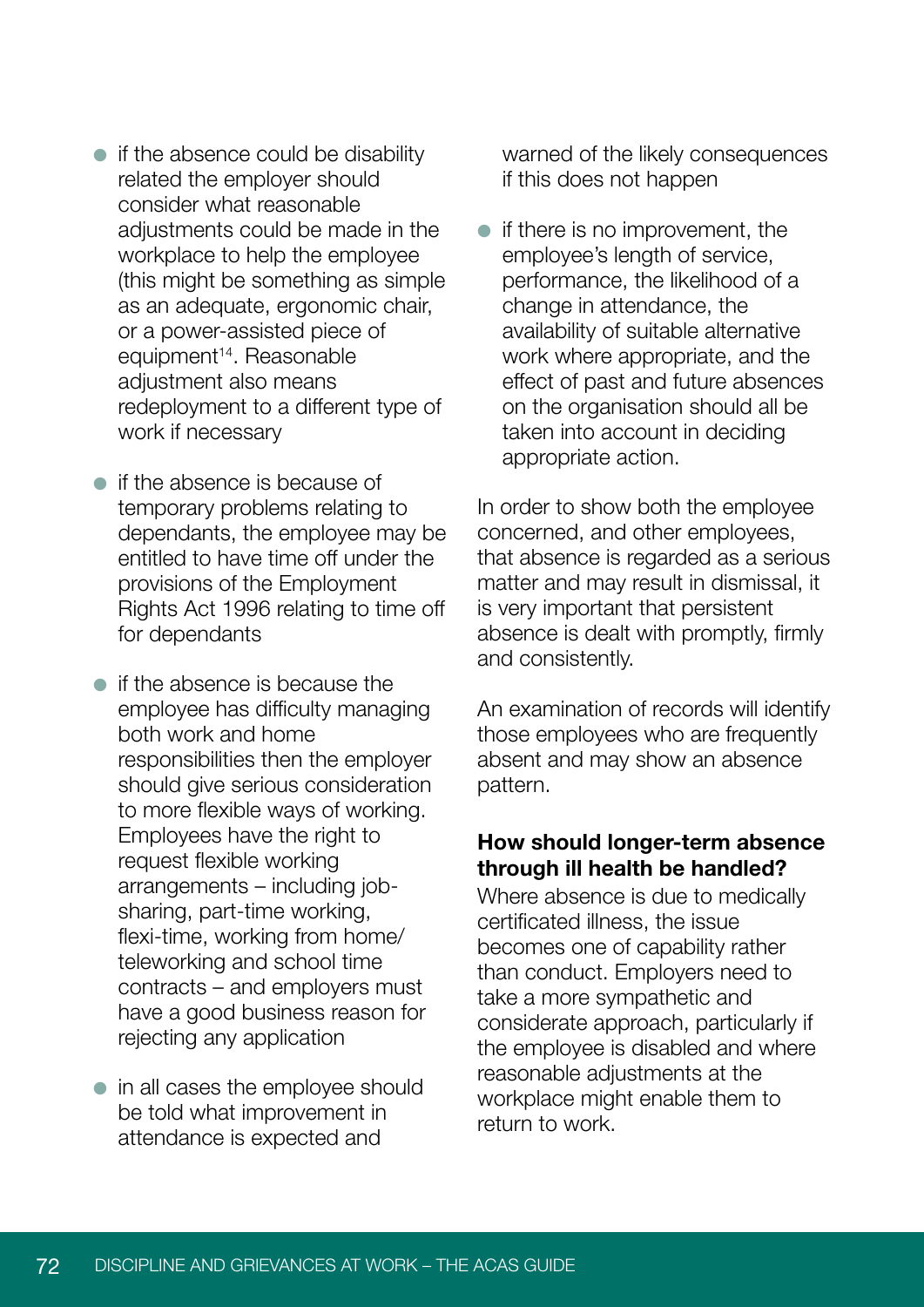There are certain steps an employer should take when considering the problem of long-term absence:

- employee and employer should keep in regular contact with each other
- the employee must be kept fully informed if there is any risk to employment
- if the employer wishes to contact the employee's doctor, he or she must notify the employee in writing that they intend to make such an application and they must secure the employee's consent in writing<sup>15</sup>. The employer must inform the individual that he or she has:
	- the right to withhold consent to the application being made
	- the right to state that he or she wishes to have access to the report. (The Access to Medical Reports Act 1988 also gives the individual the right to have access to the medical practitioner's report for up to six months after it was supplied)
	- rights concerning access to the report before (and/or after) it is supplied
	- the right to withhold consent to the report being supplied to the employer
- the right to request amendments to the report
	- where the employee states that he or she wishes to have access to the report, the employer must let the GP know this when making the application and at the same time let the employee know that the report has been requested
	- the letter of enquiry reproduced in Appendix 3 – Sample letters, and approved by the British Medical Association, may be used, and the employee's permission to the enquiry should be attached to the letter<sup>16</sup>
	- the employee must contact the GP within 21 days of the date of application to make arrangement to see the report. Otherwise the rights under the 1988 Act will be lost
	- if the employee considers the report to be incorrect or misleading, the employee may make a written request to the GP to make appropriate amendments
	- if the GP refuses, the employee has the right to ask the GP to attach a statement to the report reflecting the employee's view on any matters of disagreement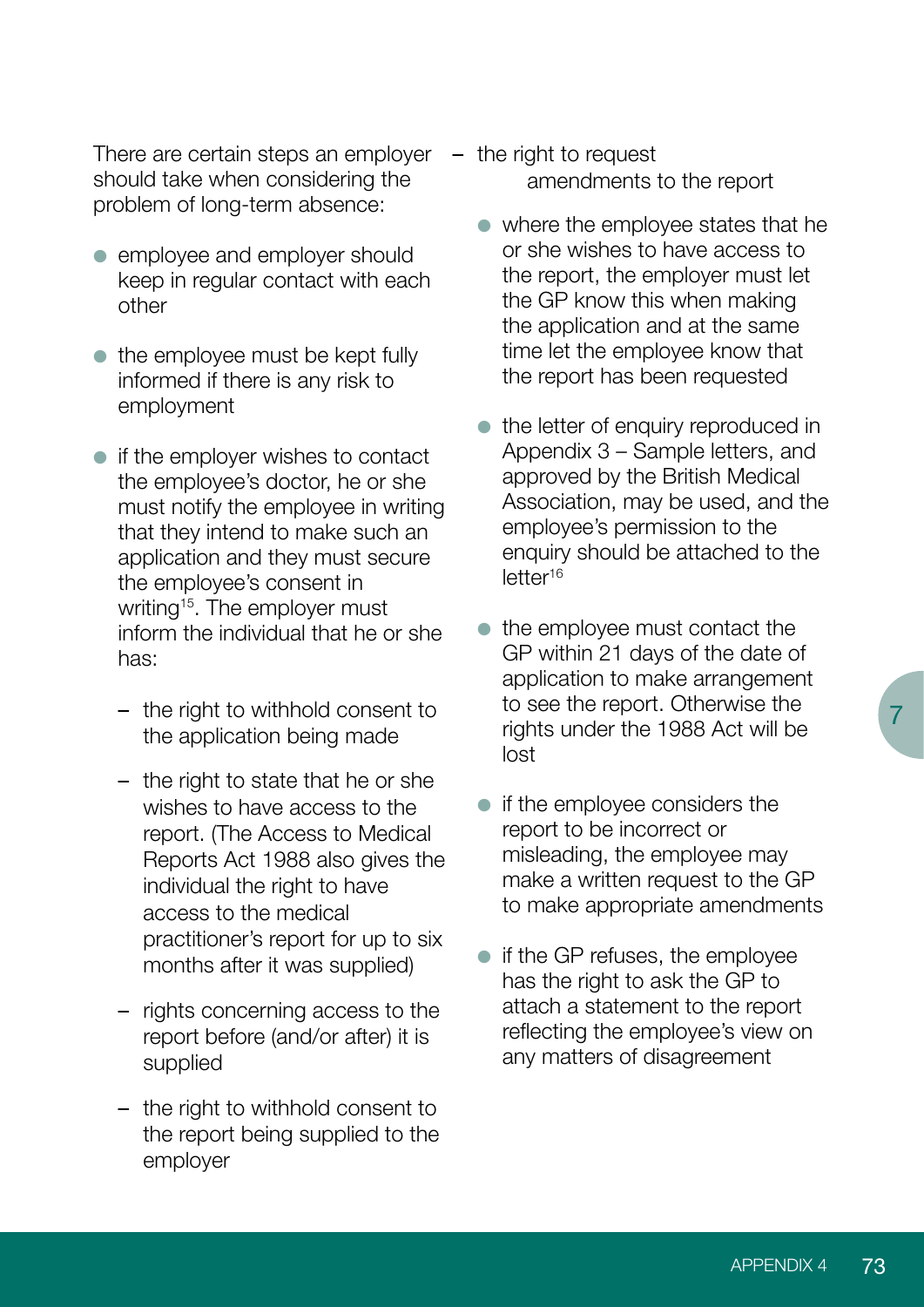- the employee may withhold consent to the report being supplied to the employer
- on the basis of the GP's report the employer should consider whether alternative work is available
- the employer is not expected to create a special job for the employee concerned, nor to be a medical expert, but to take action on the basis of the medical evidence
- where there is a reasonable doubt about the nature of the illness or injury, the employee should be asked if he or she would agree to be examined by a doctor to be appointed by the organisation
- where an employee refuses to cooperate in providing medical evidence, or to undergo an independent medical examination, the employee should be told in writing that a decision will be taken on the basis of the information available and that it could result in dismissal
- where the employee is allergic to a product used in the workplace the employer should consider remedial action or a transfer to alternative work
- where the employee's job can no longer be held open, and no suitable alternative work is available, the employee should be informed of the likelihood of dismissal
- where dismissal action is taken the employee should be given the period of notice to which he or she is entitled by statute or contract and informed of any right of appeal.

Where an employee has been on long-term sick absence and there is little likelihood of he or she becoming fit enough to return, it may be argued that the contract of employment has been terminated through 'frustration'. However, the doctrine of frustration should not be relied on since the courts are generally reluctant to apply it where a procedure exists for termination of the contract. It is therefore better for the employer to take dismissal action after following proper procedures.

#### Specific health problems

Consideration should be given to introducing measures to help employees, regardless of status or seniority, who are suffering from alcohol or drug abuse, or from stress. The aim should be to identify employees affected and encourage them to seek help and treatment. See the Acas advisory booklet Health, work and wellbeing available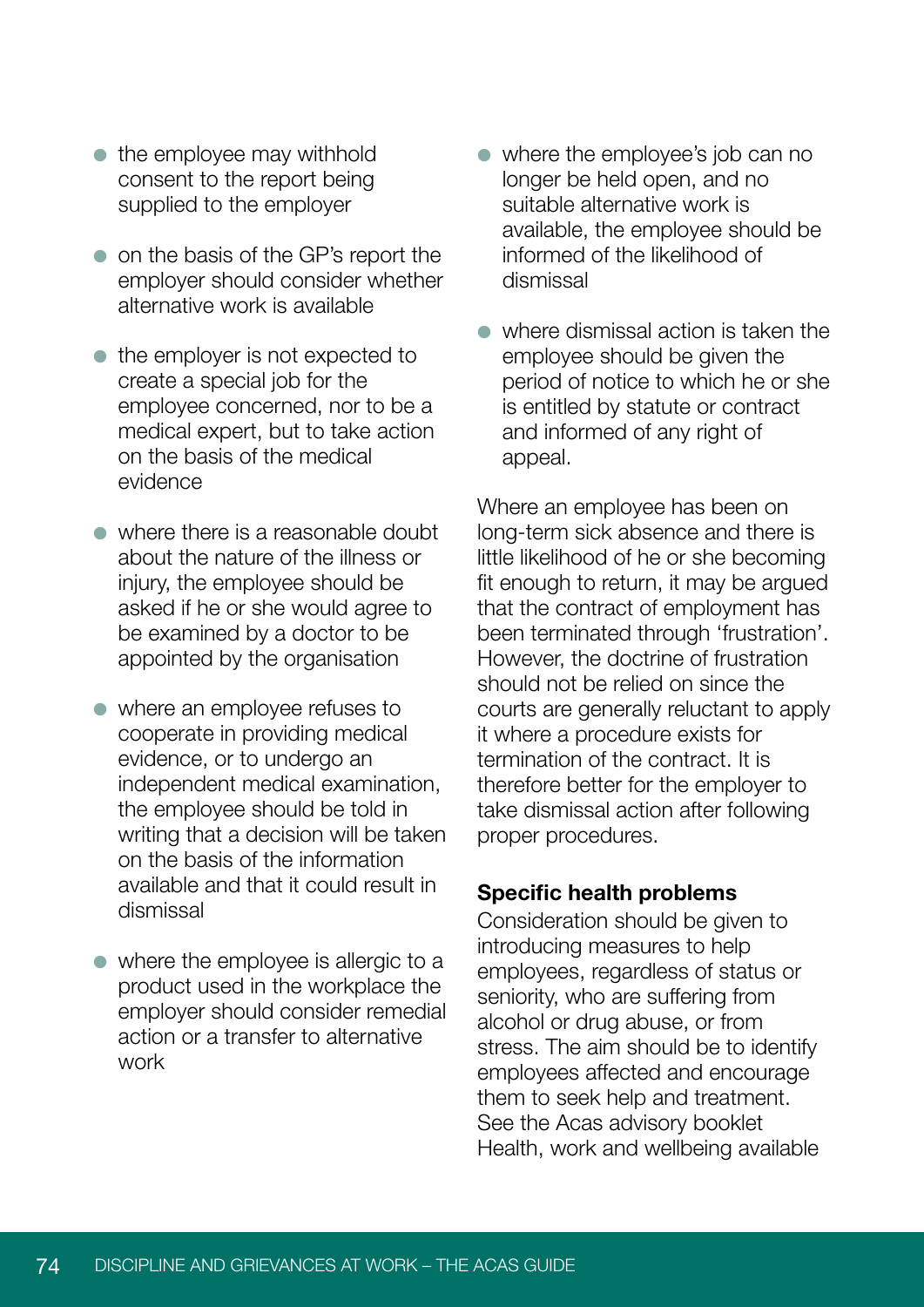to purchase or download on the Acas website <www.acas.org.uk> Employers should consider whether it is appropriate to treat the problem as a medical rather than a disciplinary matter.

There is sometimes workforce pressure to dismiss an employee because of a medical condition, or even threats of industrial action. If such an employee is dismissed, then he or she may be able to claim unfair dismissal before an employment tribunal, or breach of contract. Also, the Equality Act 2010 makes it unlawful for an employer of any size to treat a disabled person less favourably for a reason relating to their disability, without a justifiable reason. Employers are required to make a reasonable adjustment to working conditions or the workplace where that would help to accommodate a particular disabled person<sup>17</sup>.

### Failure to return from extended leave on the agreed date

Employers may have policies which allow employees extended leave of absence without pay, for example to visit relatives in their countries of origin, or relatives who have emigrated to other countries, or to nurse a sick relative. There is no general statutory right to such leave without pay, except to deal with an initial emergency relating to a

dependant under the Employment Rights Act 1996.

Where a policy of extended leave is in operation, the following points should be borne in mind:

- $\bullet$  the policy should apply to all employees, irrespective of their age, sex, marital or civil partnership status, pregnancy and maternity, racial group, disability, sexual orientation, gender reassignment, or religion or belief
- any conditions attaching to the granting of extended leave should be carefully explained to the employee, using interpreters if necessary, and the employee's signature should be obtained as an acknowledgement that he or she understands and accepts them. Employers should be aware that agreed extended leave can preserve continuity of employment, even when such leave is unpaid and other terms and conditions of employment are suspended for the duration of the leave
- if an employee fails to return on the agreed date, this should be approached in the same way as any other failure to abide by the rules and the circumstances should be investigated in the normal way, with disciplinary procedures being followed if appropriate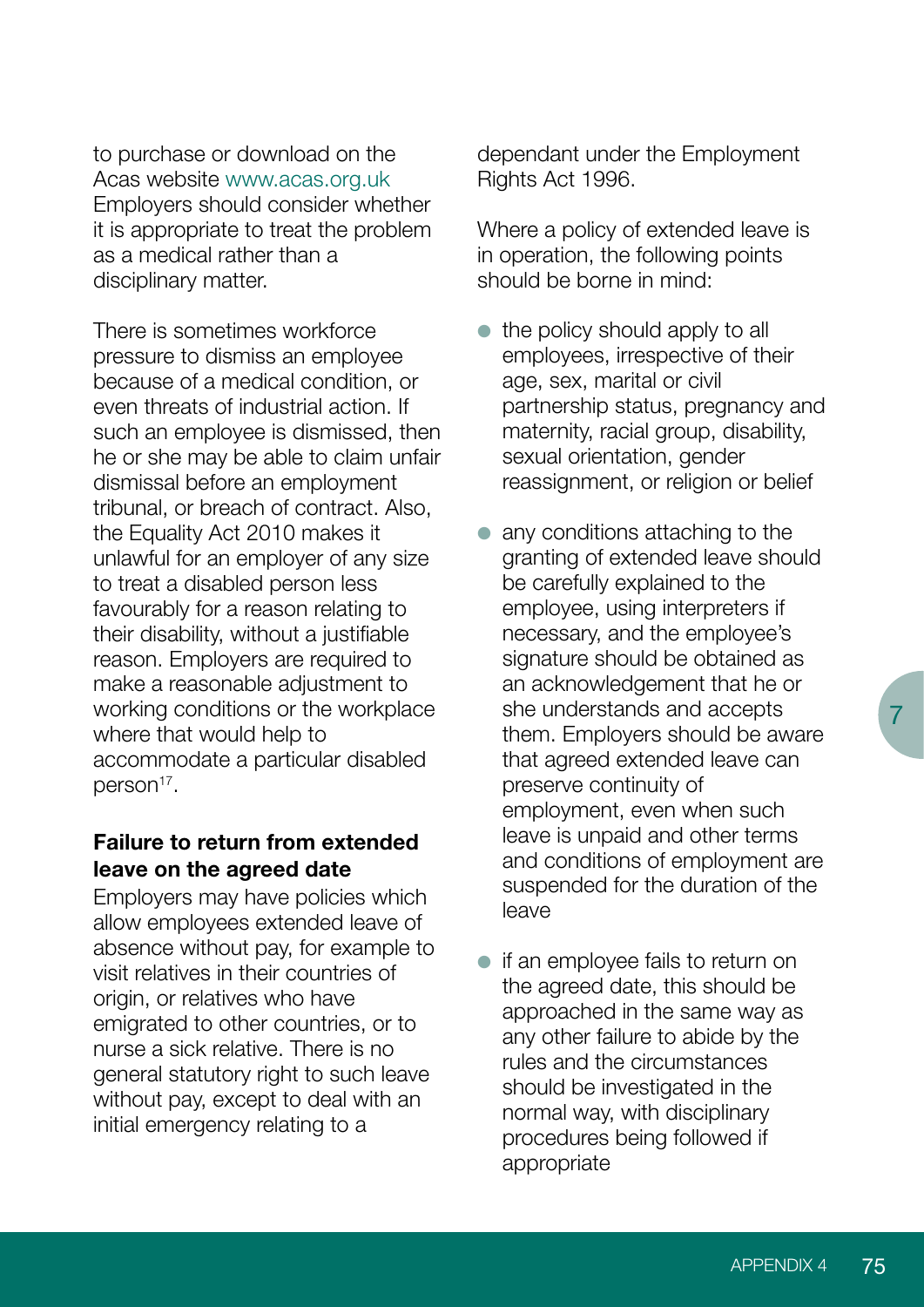- care should be taken to ensure that foreign medical certificates are not treated in a discriminatory way: employees can fall ill while abroad just as they can fall ill in this country
- before deciding to dismiss an employee who overstays leave, the employee's experience, length of service, reliability record and any explanation given should all be taken into account
- failure to return from ordinary maternity leave does not of itself terminate the contract of employment. Employers should try and find out the reason for the failure and take action if necessary as in any other case of failing to return from leave (whether extended/additional maternity/ holiday/parental/time off for dependants).

An agreement that an employee should return to work on a particular date will not prevent a complaint of unfair dismissal to an employment tribunal if the employee is dismissed for failing to return as agreed. In all such cases, all the factors mentioned above and the need to act reasonably should be borne in mind before any dismissal action is taken.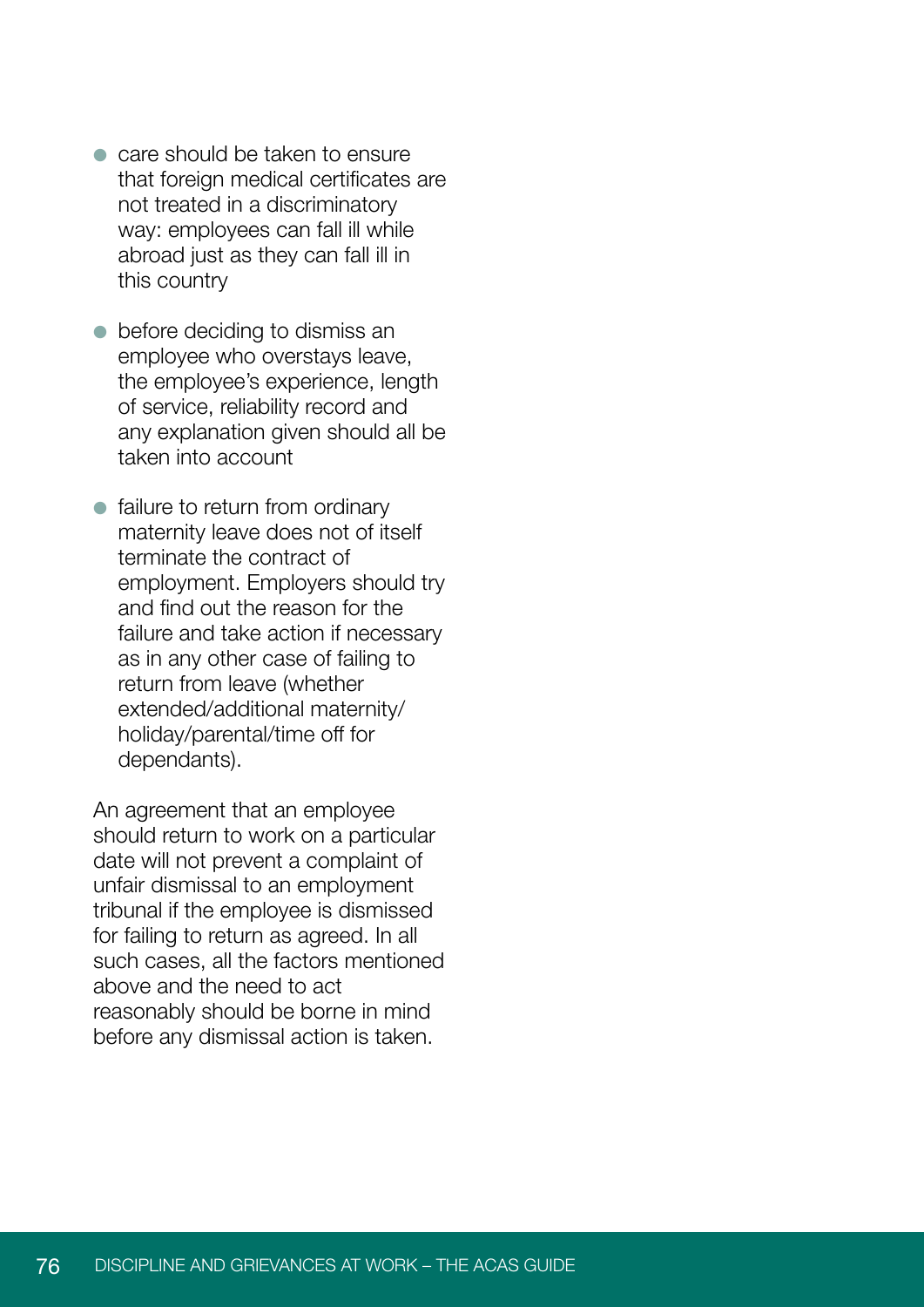advise

*inform* 

work with you

## Appendix 5 Basic principles of the<br>Data Protection Act 1998 and The

Equality Act 2010

## Data Protection Act 1998

The Data Protection Act gives individuals the right to know what information is held about them. It provides a framework to ensure that personal information is handled properly.

The Act works in two ways. Firstly, it states that anyone who processes personal information must comply with eight principles, which make sure that personal information is:

- fairly and lawfully processed
- processed for limited purposes
- adequate, relevant and not excessive
- accurate and up to date
- not kept for longer than is necessary
- processed in line with your rights
- secure
- not transferred to other countries without adequate protection.

The second area covered by the Act provides individuals with important rights, including the right to find out what personal information is held on computer and most paper records.

Should an individual or organisation feel they're being denied access to personal information they're entitled to, or feel their information has not been handled according to the eight principles, they can contact the Information Commissioner's Office for help. Complaints are usually dealt with informally, but if this isn't possible, enforcement action can be taken.

Full details are available from the Information Commissioner's Office, Wycliffe House, Water Lane, Wilmslow, Cheshire SK9 5AF, Information line 01625 545700. The website,<www.ico.org.uk>provides comprehensive advice including details of the Code of Practice on the Use of Personal Data in Employer/ Employee Relationships and other Codes of Practice on recruitment and selection, employment records, monitoring at work and medical information.

7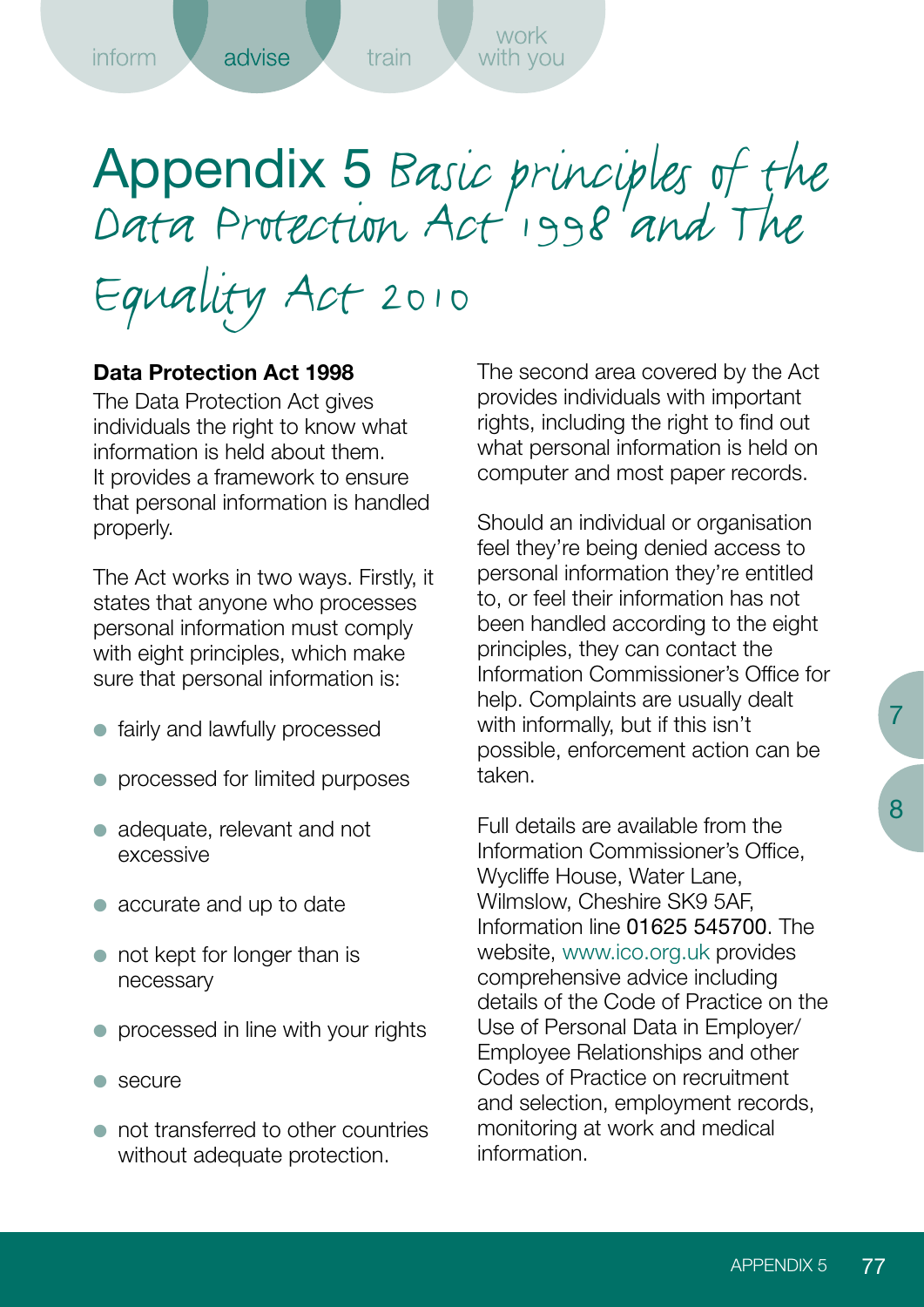## The Equality Act 2010

The Equality Act gives disabled people rights in employment. A disabled person is defined in the Act as 'anyone with a physical or mental impairment which has a substantial and long-term adverse effect upon his or her ability to carry out normal day-to-day activities'.

However, disability does not necessarily affect someone's health, so insisting on a medical report purely on the basis of the disability may be unlawful discrimination. If your organisation believes that pre- employment health screening is necessary, you must make sure it is carried out in a non-discriminatory way. It is unlawful to ask health related questions before making a job offer (whether condition or unconditional), except in order to:

- determine if a candidate can carry out a function which is essential to the job
- ask whether candidates need special arrangements for any part of the application process
- anonymously monitor whether candidates are disabled
- $\bullet$  take positive action to assist disabled people
- check that a candidate has a disability where this is a genuine requirement of the job.

If a report from any individual's doctor is sought, then permission must be given by the individual, and they have the right to see the report (Access to Medical Reports Act 1988).

Discrimination means treating someone less favourably without any justification, and the Act requires that employers make reasonable adjustments if that will then remove the reason for the unfavourable treatment. An example of a reasonable adjustment could be the provision of a suitable computer keyboard to an operator who had difficulty through disability in using a conventional keyboard.

In relation to discipline and grievance procedures, employers must clearly ensure they do not discriminate in any area of practice which could lead to dismissal or any other detriment (for example warnings).

The Act also covers people who become disabled during the course of their employment, and this is particularly relevant to the absence handling section of this handbook. It is vital that the employer should discuss with the worker what their needs really are and what effect, if any, the disability may have on future work with the organisation. Any dismissal of a disabled employee for a reason relating to the disability would have to be justified, and the reason for it would have to be one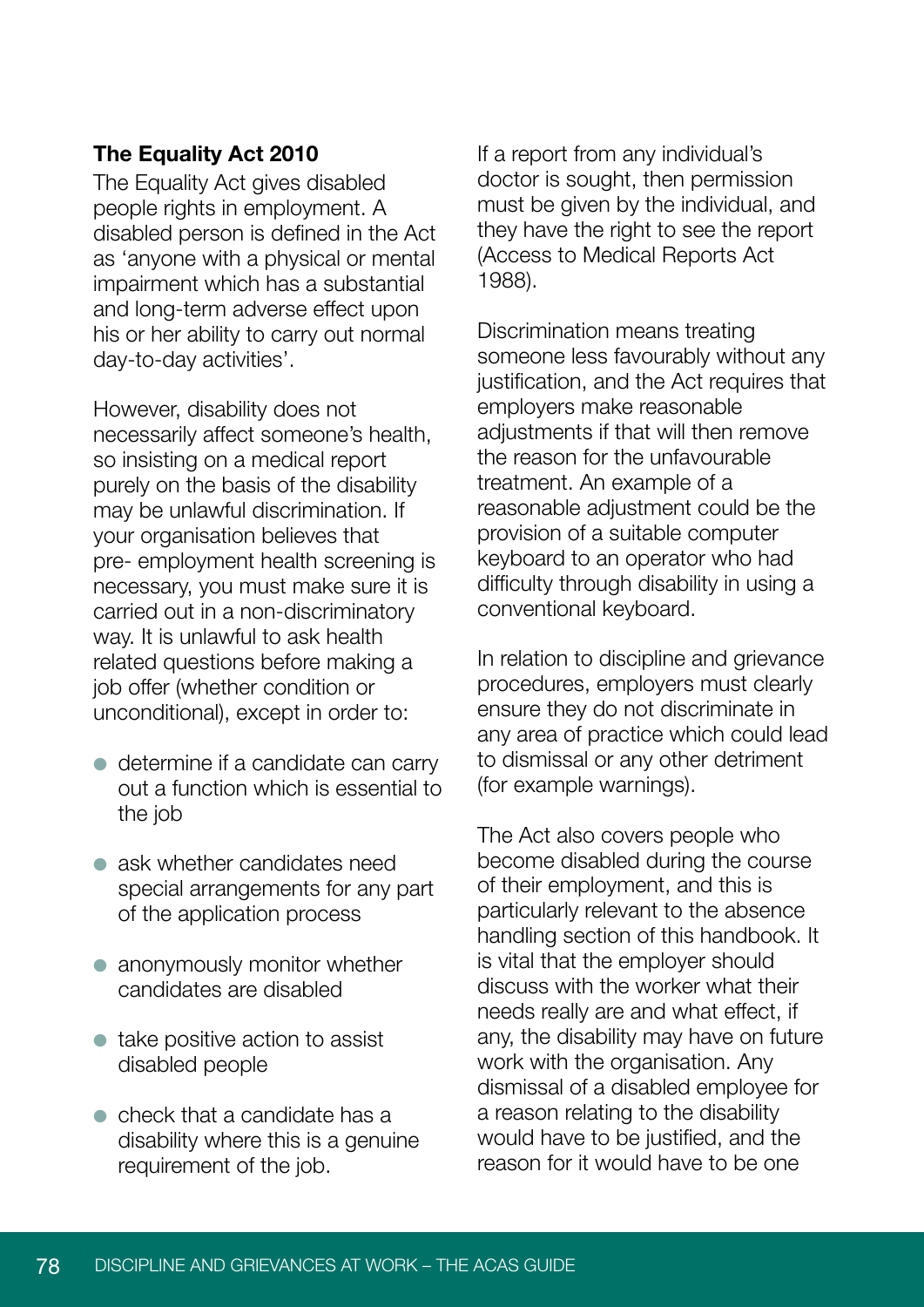which could not be removed or made less than substantial by any reasonable adjustment.

The Equality and Human Rights Commission provides information and advice about all aspects of the Equality Act 2010, as well as signposting specialist organisations where necessary. In addition, it can offer good practice advice on the employment of disabled people. Tel: England 0845 604 6610, Scotland 0845 604 5510 and for Wales 0845 604 8810.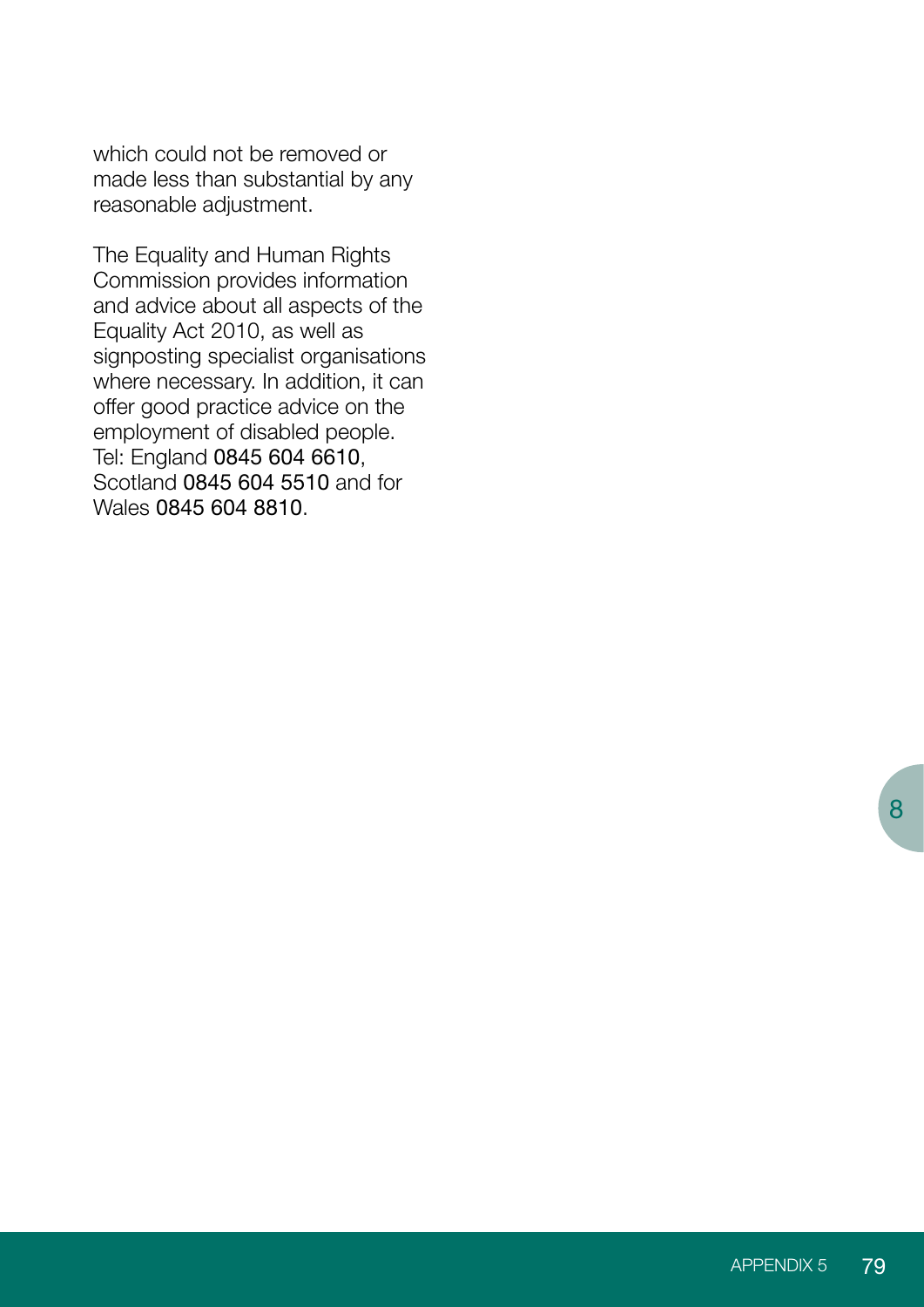inform

train

work with you

# Appendix 6 Important changes<br>to making Employment<br>Tribunal claims

Previously, an employee could go straight to the tribunal service, but this will change. From 6 April 2014, if an employee is considering making an Employment Tribunal claim against their employer, they should notify Acas that they intend to submit a claim.

Details of how and where to do this are given below.

Acas will, in most circumstances, offer to assist in settling differences between employee and employer. Employers intending to make a counter-claim against an employee must follow a similar procedure.

The process for agreeing settlement is called Early Conciliation. It is handled by experienced Acas conciliators and support officers and is:

- free of charge
- impartial and non-judgmental
- confidential
- independent of the Employment Tribunal service

● offered in addition to existing conciliation services.

Early Conciliation focuses on resolving matters on terms that employee and employer agree.

Early Conciliation may not resolve matters in every claim. When this is the case Acas will issue a certificate that is now required for a claim to be submitted to an Employment **Tribunal** 

From July 2013, employees have been required to pay a fee to "lodge" a claim at the Employment Tribunal, followed by another fee if the claim progresses to a tribunal hearing. In some cases, other fees may also apply. If a claim is successful, the employee may apply for the costs of the fees to be covered by the employer. Some employees, including those on low incomes, may be exempt from fees.

Remember, when a claim is lodged with a tribunal. Acas will continue to offer conciliation to both sides until the tribunal makes a judgment and, if the claim is successful, a remedy decision (usually financial compensation) has been made.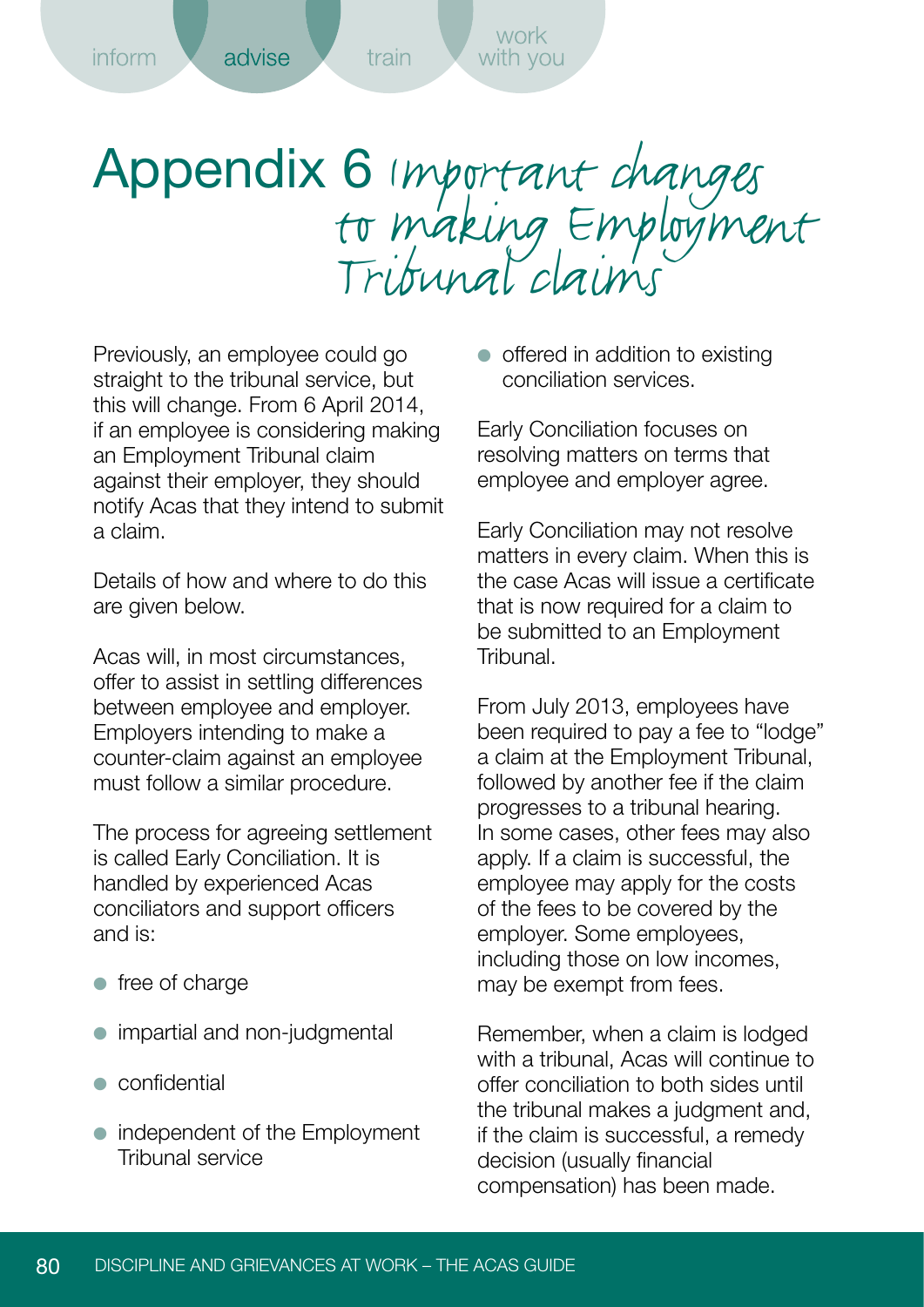To find out more about Early Conciliation, go to <www.acas.org.uk/earlyconciliation>

To find out more about Employment Tribunal fees, go to [www.justice.gov.uk/tribunals/](www.justice.gov.uk/tribunals/employment) [employment](www.justice.gov.uk/tribunals/employment)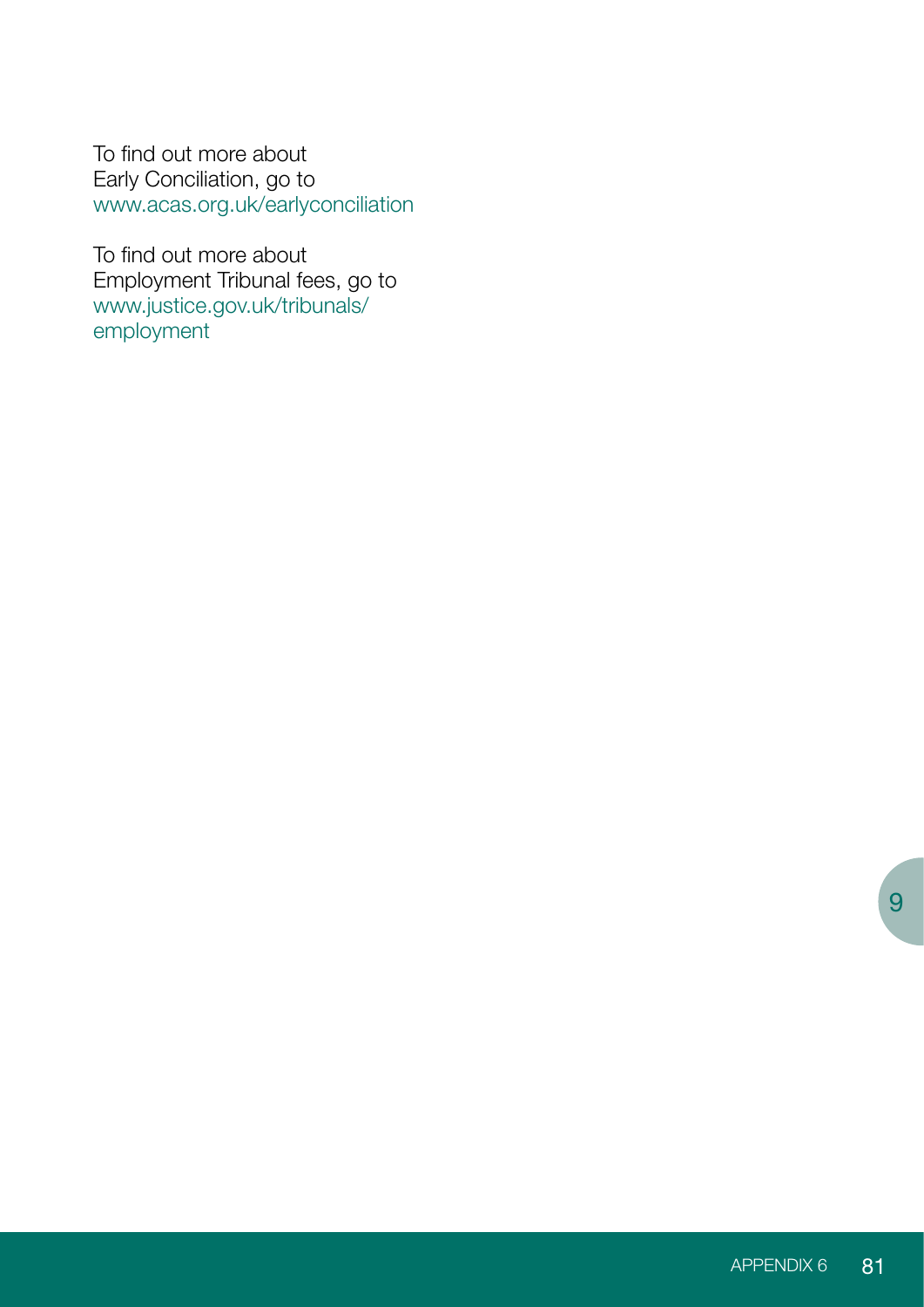## **Glossary**

capability: an employee's ability or qualification to do their job. Most often referred to in discipline cases where there is a lack of capability

conduct: an employee's behaviour in the workplace

disciplinary action: formal action against an employee: for example issuing a first written warning for misconduct or dismissing someone for gross misconduct

disciplinary procedure: is a procedure for organisations to follow to deal with cases of misconduct or unsatisfactory performance. It helps employers deal with discipline cases fairly and consistently

**employees:** are people who work for an employer under a contract of employment. The term is used throughout Sections 1 & 2 of the handbook and the Code of Practice

grievance: is a problem or concern that an employee has about their work, working conditions or relationships with colleagues

#### grievance procedure: is a

procedure for organisations to use to consider employees' grievances. It helps employers deal with grievances fairly and consistently

gross misconduct: are acts which are so serious as to justify possible dismissal see example list on p31

improvement note: in cases of unsatisfactory performance an employee should be given an improvement note setting out the performance problem, the improvement that is required, the timescale for achieving this improvement, a review date and any support the employer will provide to assist the employee

natural justice: refers to the basic fundamental principles of fair treatment. These principles include the duty to give someone a fair hearing; the duty to ensure that the matter is decided by someone who is impartial; and the duty to allow an appeal against a decision

reasonable adjustments: a way of preventing discrimination against disabled employees by making changes to ensure that they are not at a disadvantage. For example, a specialist keyboard would count as a reasonable adjustment for a disabled employee unable to use a conventional keyboard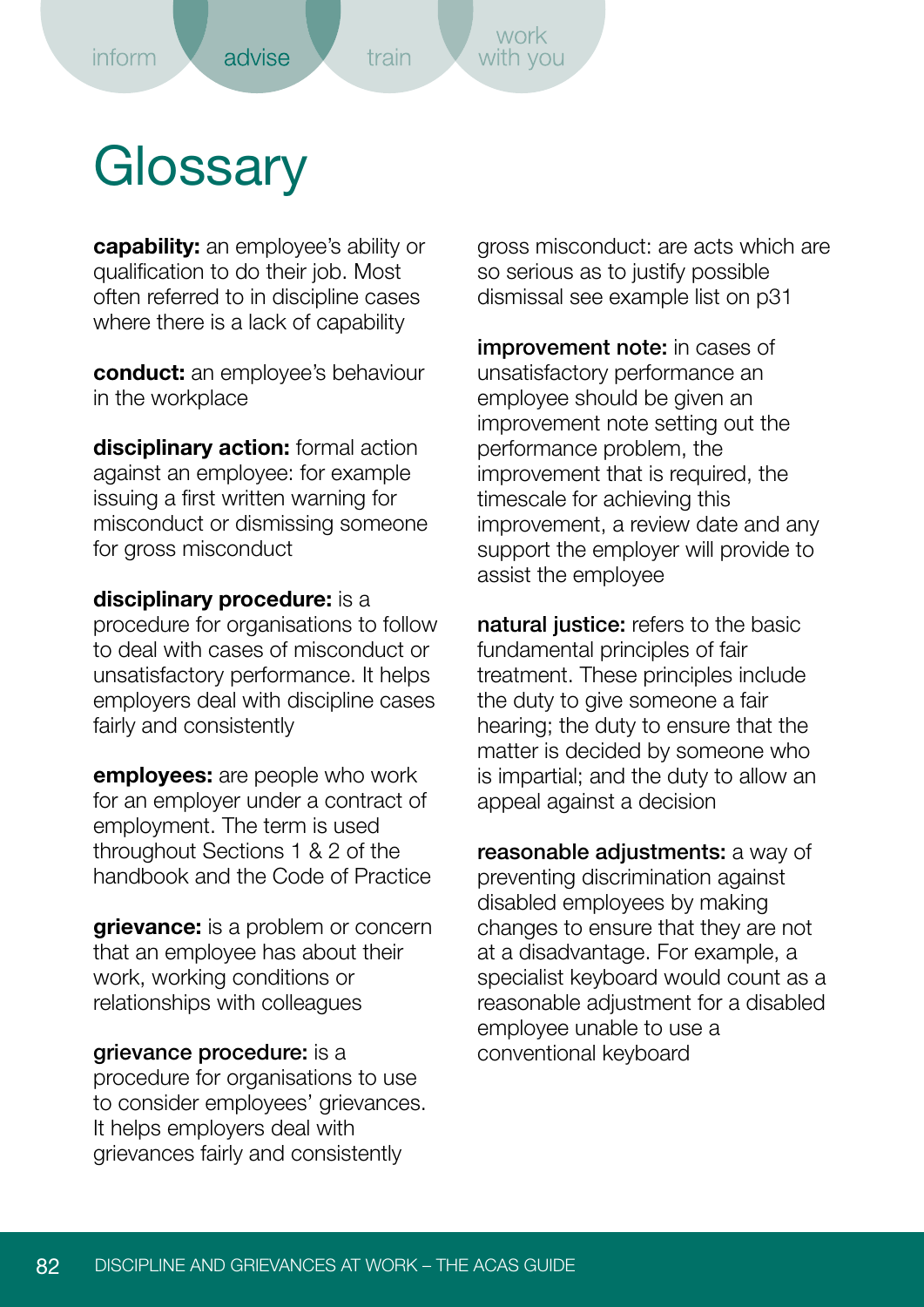sanction: is a punishment imposed on an employee as a result of unsatisfactory performance or misconduct. Sanctions may include dismissal or actions short of dismissal such as loss of pay or demotion

summary dismissal: is dismissal without notice – usually only justifiable for gross misconduct. Summary is not necessarily the same as instant and incidents of gross misconduct should be investigated as part of a formal procedure

workers: is a term that includes employees and also other groups such as agency workers or anyone carrying out work who is not genuinely self-employed. Workers might include those involved in seasonal work – such as farm labourers or shop assistants.

ነ $\cap$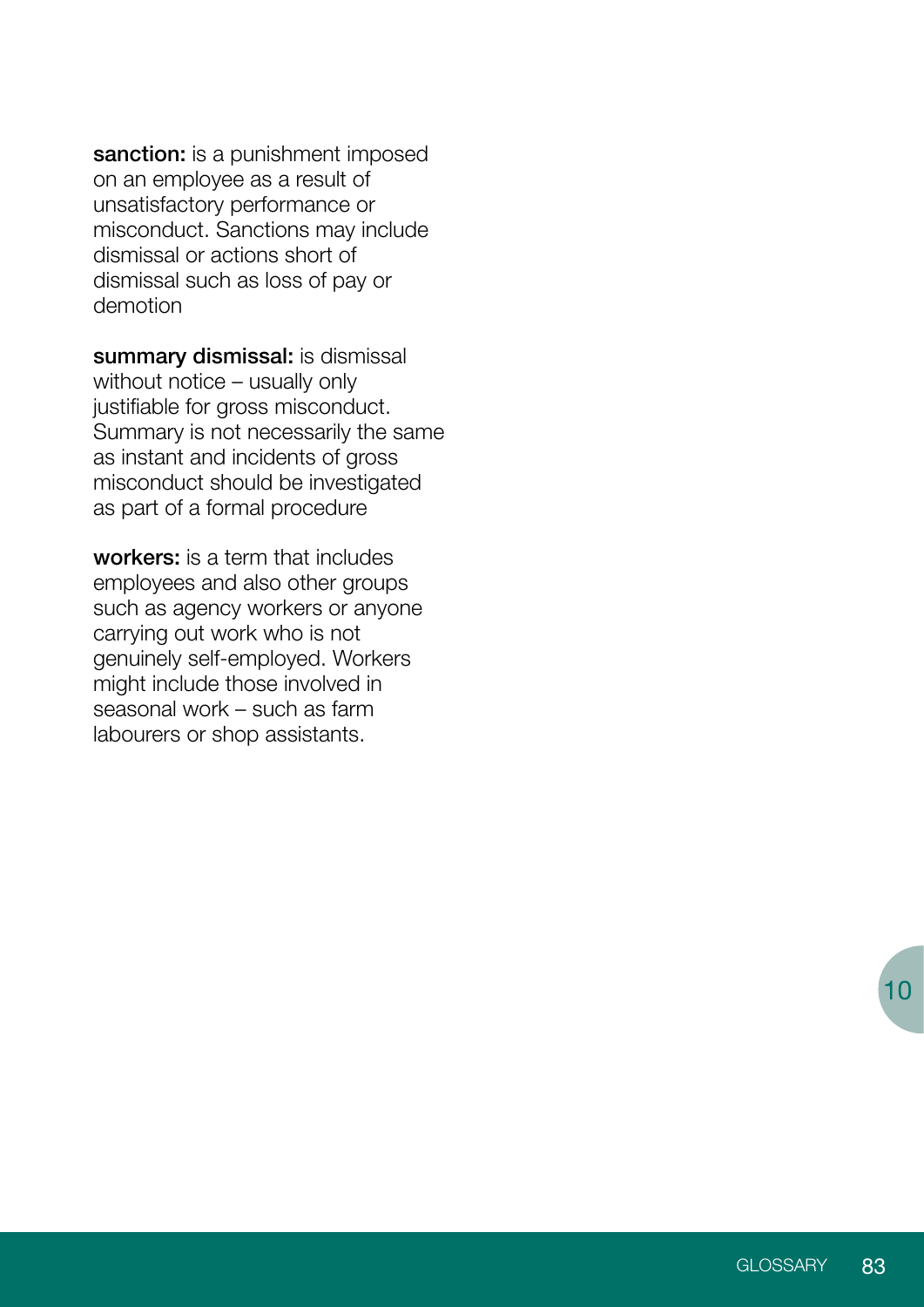#### work with you

## Acas Training

Our training is carried out by experienced Acas staff who work with businesses every day. They will show you the value to your business of following best practice in employment matters and how to avoid the common pitfalls. We also run special training sessions on new legislation.

Look at the Acas website for up-todate information about all our training or if you want to book a place online, just go to [www.acas.org.uk/training](http://www.acas.org.uk/training) or call the Acas customer services team on 0300 123 1150.

Training sessions are specially designed for smaller companies and our current programme includes:

- Managing discipline and arievances at work
- Managing absence at work
- Employment law update
- HR management for beginners
- Having difficult conversations
- Contracts of employment: how to get it right
- New employment legislation
- Redundancy and restructuring.

We also have free online learning to help you – just go to [www.acas.org.uk](http://www.acas.org.uk ) and click on e-learning to look at the topics covered.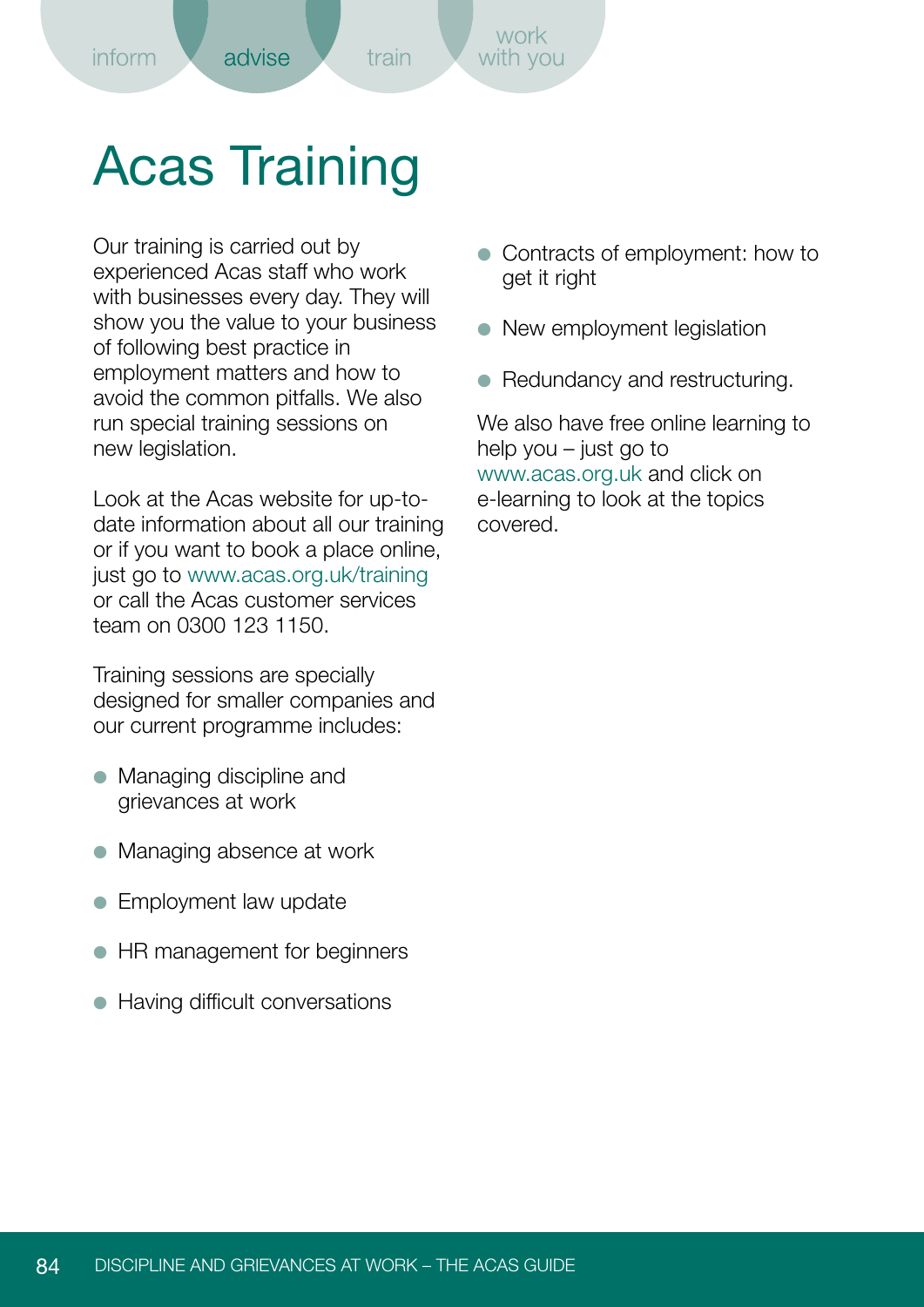## Acas Publications

Book time with your Employment Specialist

Whether you need to know how to write a contract of employment, how much holiday you are entitled to or about the latest employment legislation, our range of publications give practical information and advice for both employers and employees on employment matters.

View and order online at [www.acas.org.uk/publications](http://www.acas.org.uk/publications).

You can also sign up for Acas' free e-newsletter. It will keep you informed about the latest developments in employment legislation as well as best practice advice on a range of employmentrelated topics.

If you would like to join our mailing list, subscribe online at [www.acas.org.uk/subscribe.](http://www.acas.org.uk/subscribe)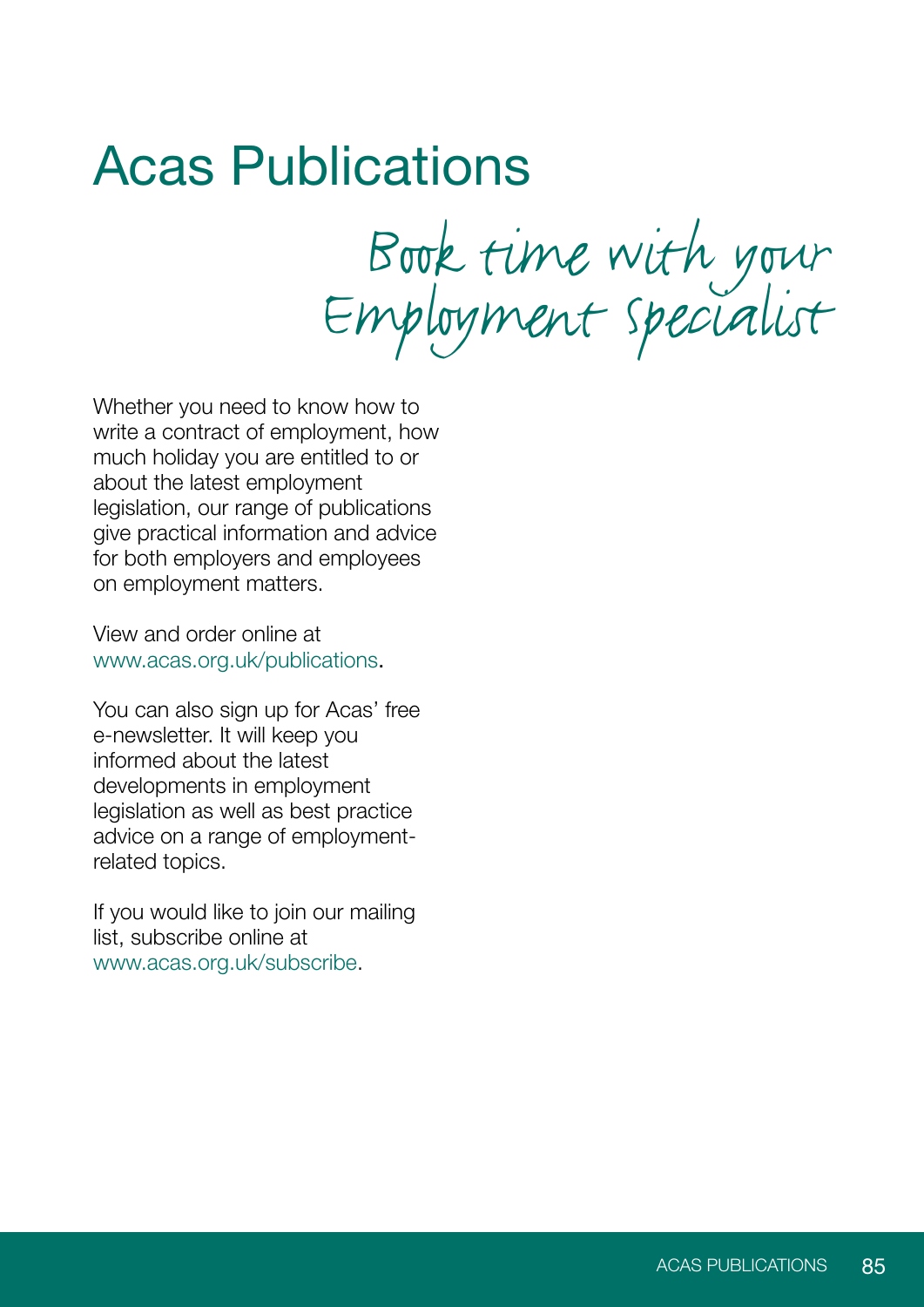

## **Notes**

- 1. For detailed advice on absence see the Acas Advisory Booklet Managing attendance and employee turnover.
- 2. Further advice and Codes of Practice may be obtained from the Equality and Human Rights Commission at <www.equalityhumanrights.com>.
- 3. See the Acas Guidance on Age and the workplace: putting the Equality Act 2010 and the removal of the default retirement age (DRA) 2011 into practice.
- 4. Guidance on what the written statement must include is provided on [www.gov.uk](www.berr.gov.uk).
- 5. The recommendations for good practice can be obtained from the Information Commissioner's Office, Wycliffe House, Water Lane, Wilmslow, Cheshire SK9 5AF Tel 01625 545700 <www.ico.org.uk>.
- 6. Guidance given by the Employment Appeal Tribunal in Linfood Cash and Carry v Thomson [1989] IRLR 235, sets out the approach that should be taken with anonymous informants. In particular statements should be in writing, available to the accused employee and give details of time/place/dates as appropriate. The employer should enquire as to the character of the informant and assess the credibility and weight to be attached to the evidence.
- 7. Special consideration should be given before imposing disciplinary suspension without pay. It must be allowed for in the worker's contract of employment, and no suspension should exceed the maximum period set out in the contract. It must not be unreasonably prolonged, since it would then be open to the worker to take action for breach of contract or resign and claim constructive dismissal.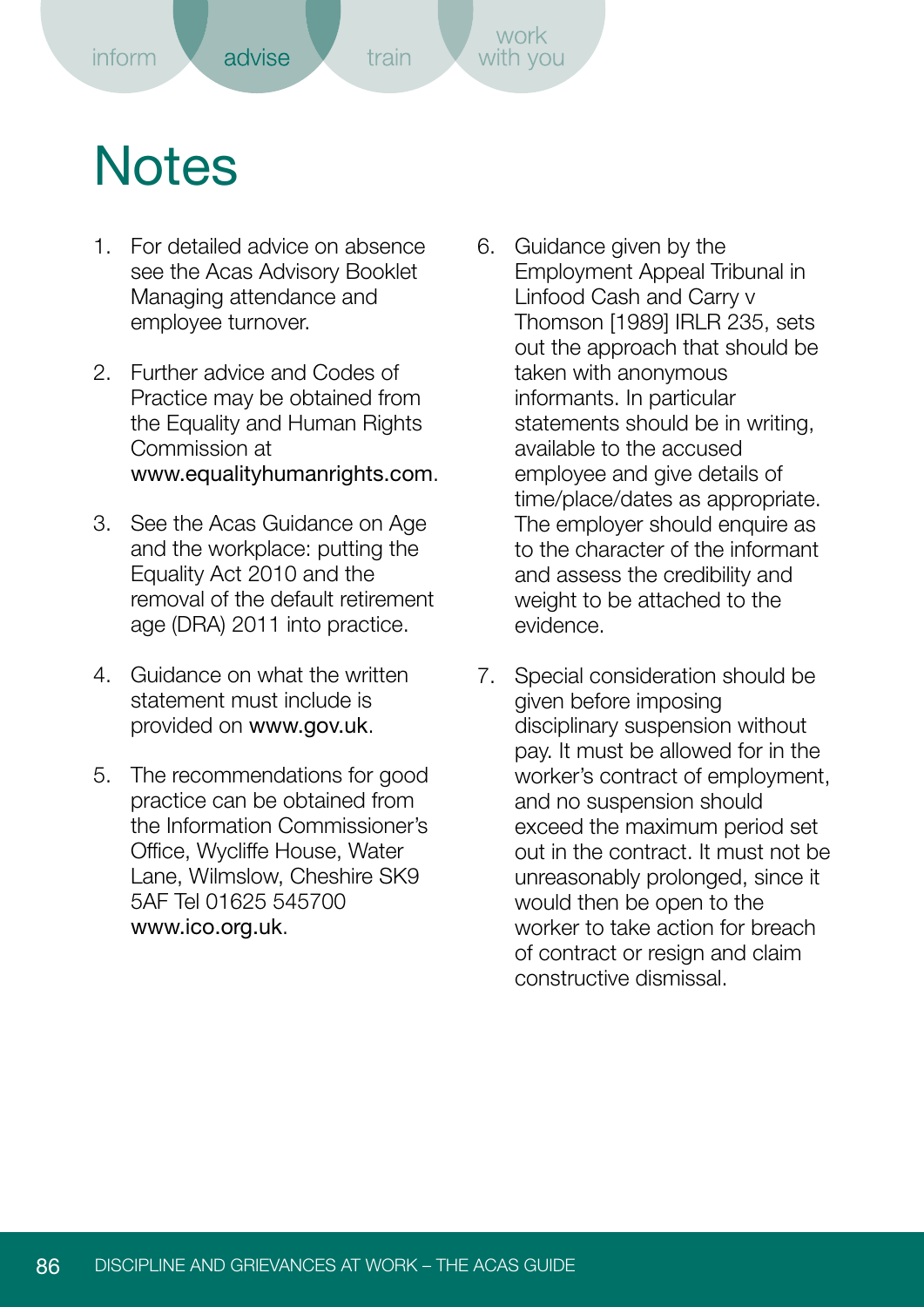- 8. Section 92 of the Employment Rights Act 1996 refers. More details of employees' Rights to notice and reasons for dismissal is provided on [www.gov.uk](www.berr.gov.uk).
- 9. In law, frustration occurs when, without the fault of either party, some event, which was not reasonably foreseeable at the time of the contract, renders future performance either impossible or something radically different from what was contemplated originally. Legal advice should be sought if it is thought frustration of the employment contract has occurred.
- 10. The recommendations for good practice can be obtained from the Information Commissioner's Office, Wycliffe House, Water Lane, Wilmslow, Cheshire SK9 5AF Tel 01625 545700 <www.ico.org.uk>.
- 11. See advice leaflet Bullying and harassment at work: a guide for managers and employers.
- 12. For further information see the Equality and Human Rights Commission website at <www.equalityhumanrights.com>.
- 13. See the Information Commissioner's website at <www.ico.org.uk>.
- 14. For further information see the Equality and Human Rights Commission website at <www.equalityhumanrights.com>.
- 15. Access to Medical Reports Act 1988
- 16. The GP should return the report via the company doctor. If there is not one the employer should make it clear to the employee, when seeking permission to approach the GP, that the report will be sent direct to the employer. Employers who wish to seek advice on securing the services of a company doctor should contact the Faculty of Occupational Medicine at 6 St Andrews Place, Regents Park, London NW1 4LB Tel 020 7317 589010 <www.facoccmed.ac.uk>.
- 17. For further information see the Equality and human rights commission website at <www.equalityhumanrights.com>.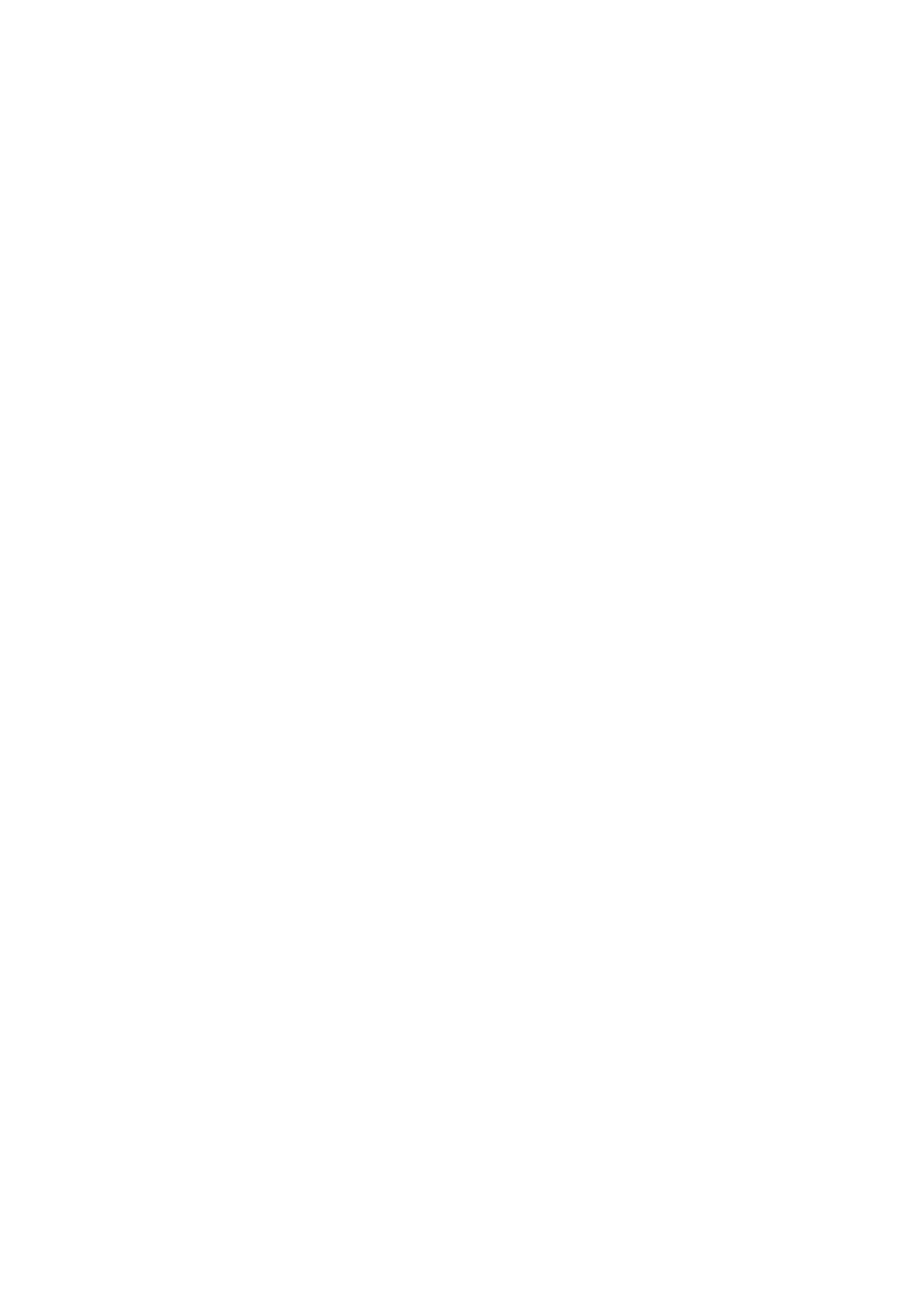Information in this booklet has been revised up to the date of the last reprint – see date below. For more up-to-date information go to the Acas website [www.acas.org.uk](http://www.acas.org.uk).

Legal information is provided for guidance only and should not be regarded as an authoritative statement of the law, which can only be made by reference to the particular circumstances which apply. It may, therefore, be wise to seek legal advice.

Acas aims to improve organisations and working life through better employment relations. We provide up-to-date information, independent advice, high quality training and we work with employers and employees to solve problems and improve performance.

We are an independent, publicly-funded organisation and many of our services are free.

March 2015

 $\bullet$